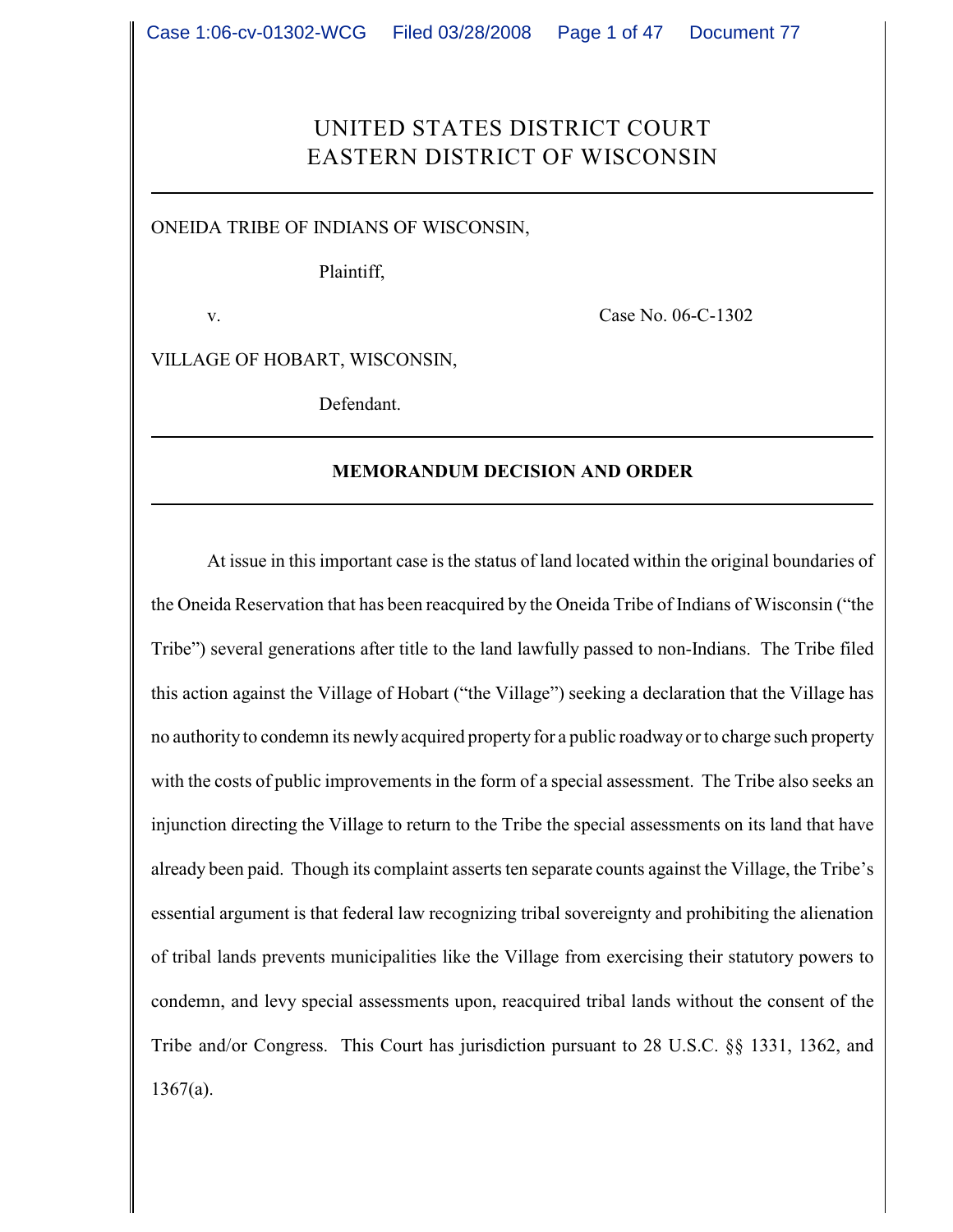In its answer, the Village denied that the Tribe was entitled to the relief it was seeking and asserted a counterclaim for declaratory relief confirming its authority to condemn the Tribe's newly acquired land for public roadways and to assess the property for the costs of improvements pursuant to state law. The case is presently before the Court on cross-motions for summary judgment. In addition to the briefs and arguments of the parties, the Court has also benefitted from the *amicus curiae* briefs filed by the Great Lakes Inter-Tribal Council ("GLITC") and a group of property owners, taxpayers and voting citizens of the Village of Hobart. Having considered fully the arguments set forth, I conclude that the Village is not barred from instituting condemnation proceedings and levying special assessments on the Tribe's reacquired lands in accordance with state law. Accordingly and for the reasons set forth below, the Tribe's motion will be denied, and the Village's motion will be granted.

#### **BACKGROUND**

Although the dispute between the parties arises out of relatively recent land purchases by the Tribe and the Village's efforts to implement its current development plan, the resolution of that dispute requires consideration of the Tribe's history in Wisconsin and the various shifts in federal policy toward Indians over the nation's history that are reflected in the laws governing Indians and their lands. I therefore begin with that history.

### **A. The Oneida Tribe and Federal Indian Policy**

The Oneida Tribe of Indians of Wisconsin is a federally-recognized Indian tribe organized under the Indian Reorganization Act of 1934 ("IRA"), 48 Stat. 984 (1934), codified at 25 U.S.C.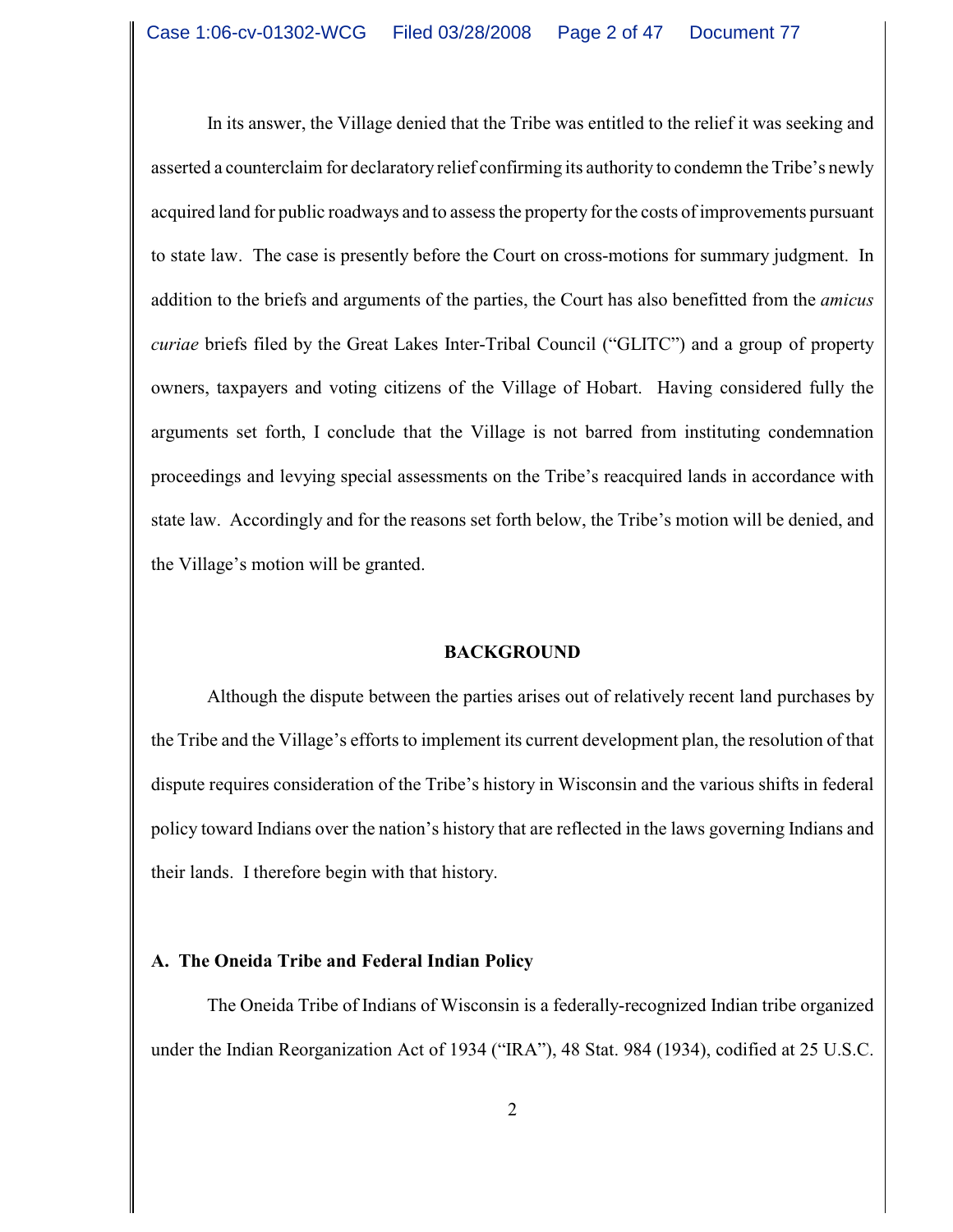§ 461 *et seq.* (Tribe's Proposed Findings of Fact (hereinafter "TPFOF") ¶ 2.) Its history, however, goes back much further. When European settlers first arrived on the North American continent, the Oneida Indians were one of the Six Iroquois Nations living in the area that later became New York. By the early 1800's, there was increasing pressure from the State of New York to move the Oneida west. In 1822-23, a small group of Oneidas known as the First Christian Party settled around the Fox River near Green Bay on land held by the Menominee Indians. A second group of Oneidas known as the Orchard Party settled in this area in 1830. The Menominee Indians ceded a portion of their land to the Oneidas in separate treaties in 1831 and 1832. Then, in 1938 the Oneida entered into a treaty with the United States in which they ceded to the United States their claims under their treaties with the Menominee Indians in return for a reservation area that consisted of 100 acres for each adult Oneida Indian then living in the Green Bay area. The Tribe's Reservation, established by the Treaty with the Oneida, Feb. 3, 1838, 7 Stat. 566, consisted of approximately 64,000 acres in what would later become parts of Brown and Outagamie Counties in the State of Wisconsin.<sup>1</sup> (Village's Proposed Findings of Fact (hereinafter "VPFOF") ¶¶ 4-7.)

The nation's official policy toward Indian tribes at this time proceeded from the premise that the "several Indian nations [constitute] distinct political communities, having territorial boundaries, within which their authority is exclusive . . . ." *Worcester v. Georgia*, 6 Pet. 515, 556-57 (1832). The Constitution granted Congress the authority both "[t]o regulate Commerce . . . with the Indian Tribes: and to make treaties, U.S. Const., Art. I, §8, cl. 3; Art. II, § 2, cl. 2, [and Congress] had determined by law and by treaty 'that all intercourse with [the tribes] would be carried on

<sup>&</sup>lt;sup>1</sup> J. Campsi and L. Hauptman, The Oneida Experience: Two Perspectives, 65-72 (Syracuse Press 1988).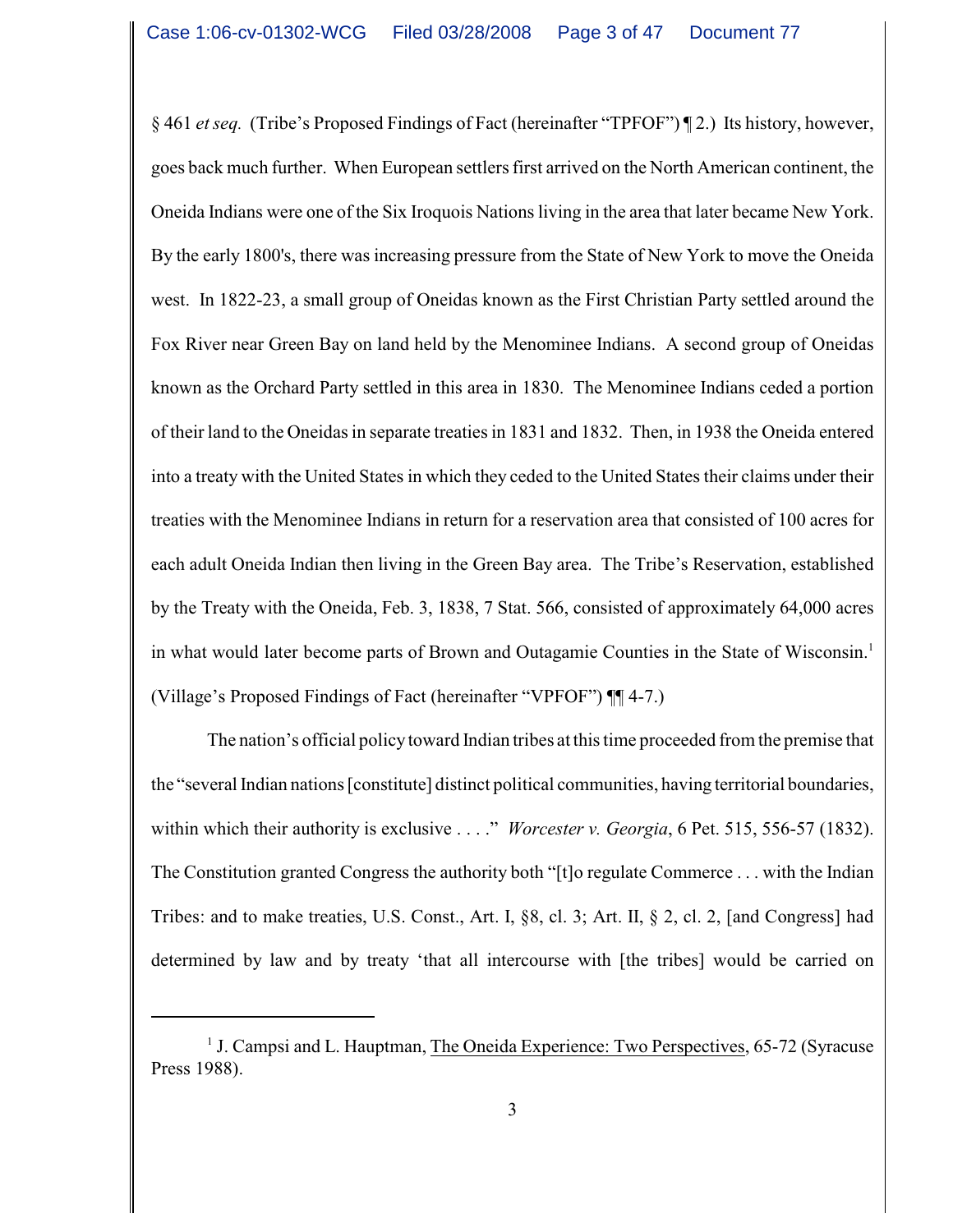exclusively by the Federal Government.'" *County of Yakima v. Confederated Tribes and Bands of Yakima Nation*, 502 U.S. 251, 257 (1992). It was thus well established that within the reservations, state and local jurisdiction would not lie. *Id.*

Federal policy toward Indians dramatically changed in the late 19th century, however, when Congress terminated the process of treaty-making with individual tribes, 25 U.S.C. § 71, and moved to a policy of allotment and assimilation. In 1887, Congress enacted the General Allotment Act, 25 U.S.C. § 331 *et seq.*, 24 Stat. 388, also known as the Dawes Act, the purpose of which was the eventual assimilation of the United States Indian population into the general population and the gradual elimination of Indian reservations.<sup>2</sup> Under the Dawes Act, the President was authorized to select Indian reservations for the allotment of land in severalty to the Indians residing on those reservations. The Dawes Act further provided that the Secretary of the Interior would issue initial patents for each allotment to the individual Indian allottee under which the United States would continue to hold the allotted land in trust for the benefit of the allottee for a period of 25 years. At the conclusion of the trust period, the United States was to issue another patent conveying the land to the allottee in fee simple. Section 5 of the Act provided that "at the expiration of said [trust] period the United States will convey [the allotted lands] by patent to said Indian . . . in fee, discharged of said trust and free of all charge or incumbrance whatsoever . . . ." 25 U.S.C. § 348.

The allotment process began on the Oneida Reservation in 1889, and by 1891, the final schedule of allotments was made with no surplus land remaining. (VPFOF ¶ 10.) In general, allotments of 90-acre parcels were made to heads of families; 45-acre parcels to individuals age 18

<sup>&</sup>lt;sup>2</sup> Cohen's Handbook of Federal Indian Law, Matthew Bender (2005 ed.) (hereinafter "Cohen") at 74-77.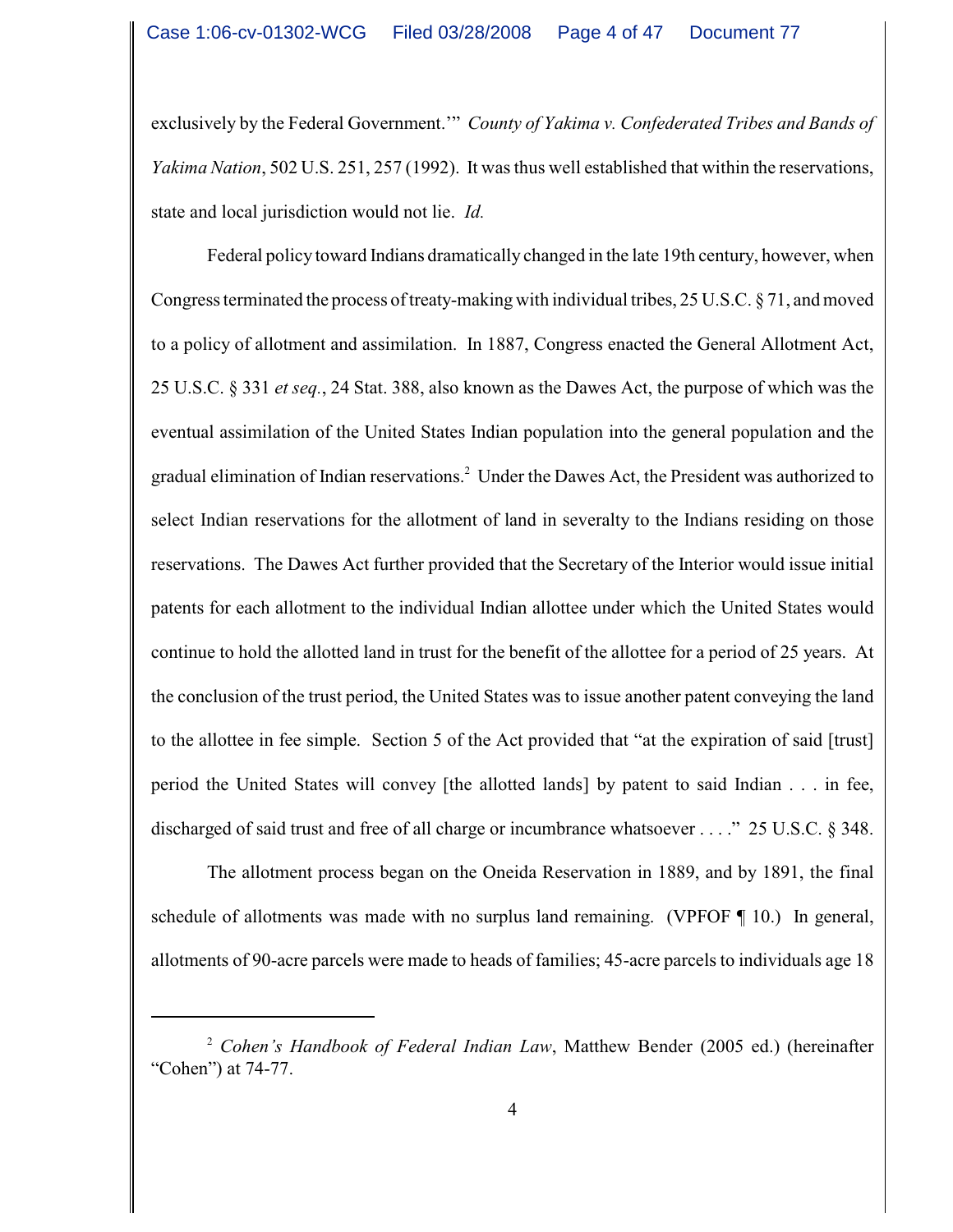and older, and orphans under age 18; and 26-acre parcels to minors with surviving parents. The Secretary approved the allotments, and the initial trust patents were issued to 1,520 allottees on June 13, 1892. This is not to say, however, that all land within the Reservation was allotted. Approximately 120 acres over which Congress had previously granted a now-abandoned railroad easement was not allotted; nor was another tract of approximately 40 acres that was used as an Episcopalian mission to the Oneidas. (Aff. of James W. Oberly, ¶ 21.)

In 1906, Congress amended the General Allotment Act through the Burke Act, 34 Stat. 182, 25 U.S.C. § 349, which authorized the Secretary of the Interior to immediately issue fee patents to competent Indian allottees without waiting the entire twenty-five years required under the Dawes Act. Section 6 of the Burke Act explicitly provided that upon issuance of the patent conveying the allotment in fee simple, "all restrictions as to sale, incumbrance, or taxation of said land [would] be removed." 25 U.S.C. § 349. During the same session, Congress also enacted a specific provision authorizing the issuance of fee patents to allotted lands on the Oneida Reservation. This provision explicitly provided that "the issuance of such patent shall operate as a removal of all restrictions as to the sale, taxation and alienation of the lands so patented." 34 Stat. 325 ch. 3504 (hereinafter the "Oneida Provision").

In apparent response to the allotment process, the Wisconsin legislature enacted 1903 Wis. Laws ch. 339, which created two new towns within the Oneida Reservation boundaries: the Town of Hobart and the Town of Oneida. The Town of Hobart included "all that part of the territory embraced within the Oneida reservation situated in Brown County," which consisted of approximately 40% of the reservation. The Town of Oneida was comprised of the remaining portion of the reservation situated in Outagamie County.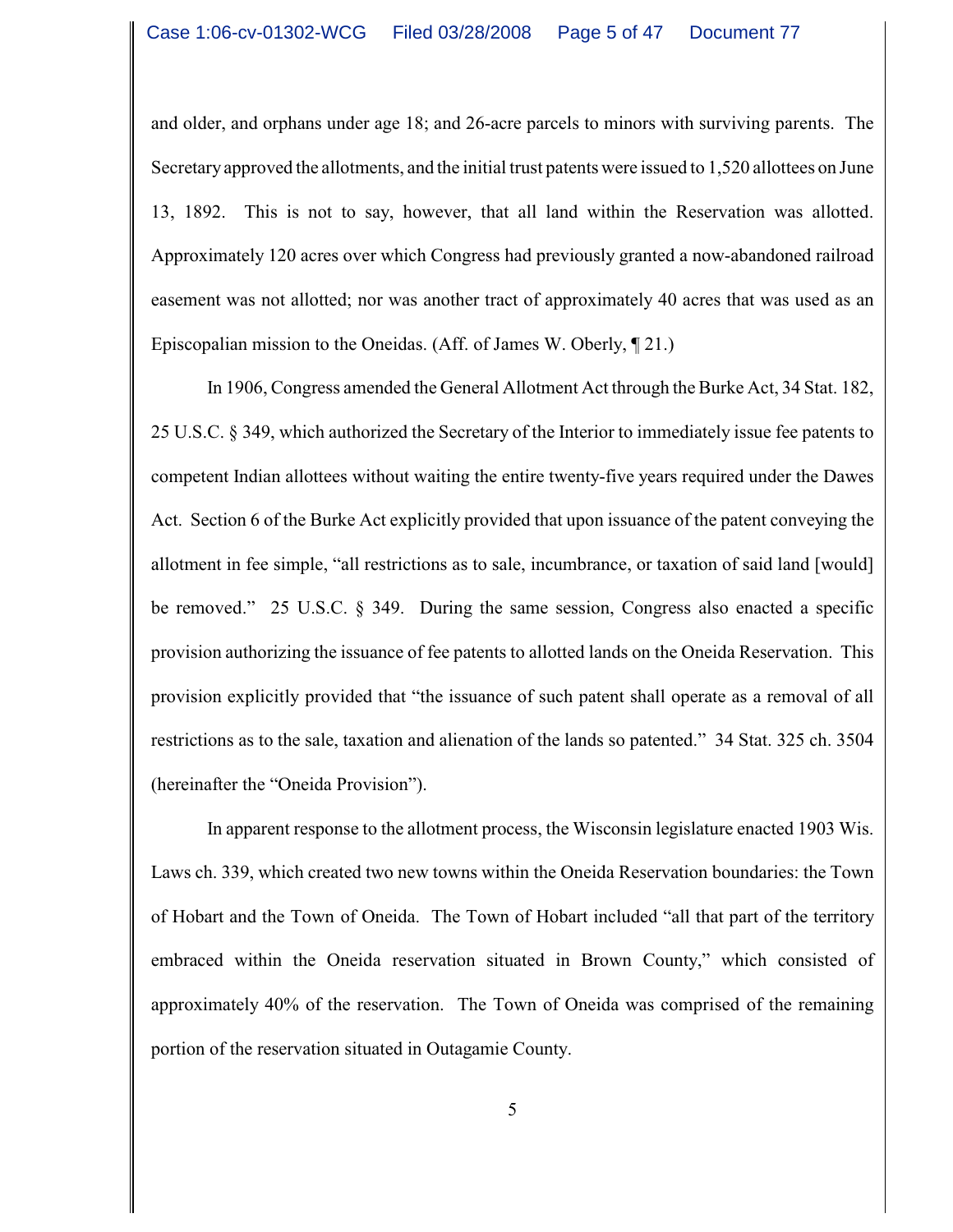Over the years that followed, fee patents were issued for the vast majority of allotted land on the Oneida Reservation and most of that land, including all of the land at issue here, fell out of Indian ownership. (TPFOF ¶ 8; VPFOF ¶ 16, 38, 59.) There were essentially four ways in which fee land passed from Indian ownership during this period of time. First, beginning in 1902, the Secretary of the Interior and the Commissioner of Indian Affairs, pursuant to a new act of Congress, the Act of May 27, 1902, ch. 888, §7, 32 Stat. 245, authorized the sale of allotments of deceased tribal members for the benefit of their estates. Second, some Oneida Indians sold their parcels, or portions thereof, for cash on the open market. Third, some Indians mortgaged their property and then, when they failed to repay their loans, lost their land in foreclosure. Finally, some tribal members did not pay their property taxes and the town government eventually executed on the resulting tax lien. (TPFOF  $\P$ 9.)

In 1934, Congress once again drastically changed federal policy toward Indian tribes when it turned away from allotment and assimilation through the passage of the Indian Reorganization Act (IRA), 25 U.S.C. §§ 450 *et seq.* The purpose of the IRA was to stop the loss of Indian lands through the allotment process and re-establish tribal governments and land holdings. Among other steps taken to achieve these goals, the IRA terminated the further allotment of reservation lands, extended unexpired trust periods on allotted lands, and empowered the Secretary of the Interior to acquire lands to be placed into trust status and thus exempt from state and local taxation. 25 U.S.C. §§ 463, 465. The IRA also "permitted tribes to organize and adopt constitutions with a congressional sanction of self-government, and it permitted tribes to form business committees or business corporations."<sup>3</sup> 25 U.S.C.  $\S$  476.

<sup>&</sup>lt;sup>3</sup> Cohen at 84-87.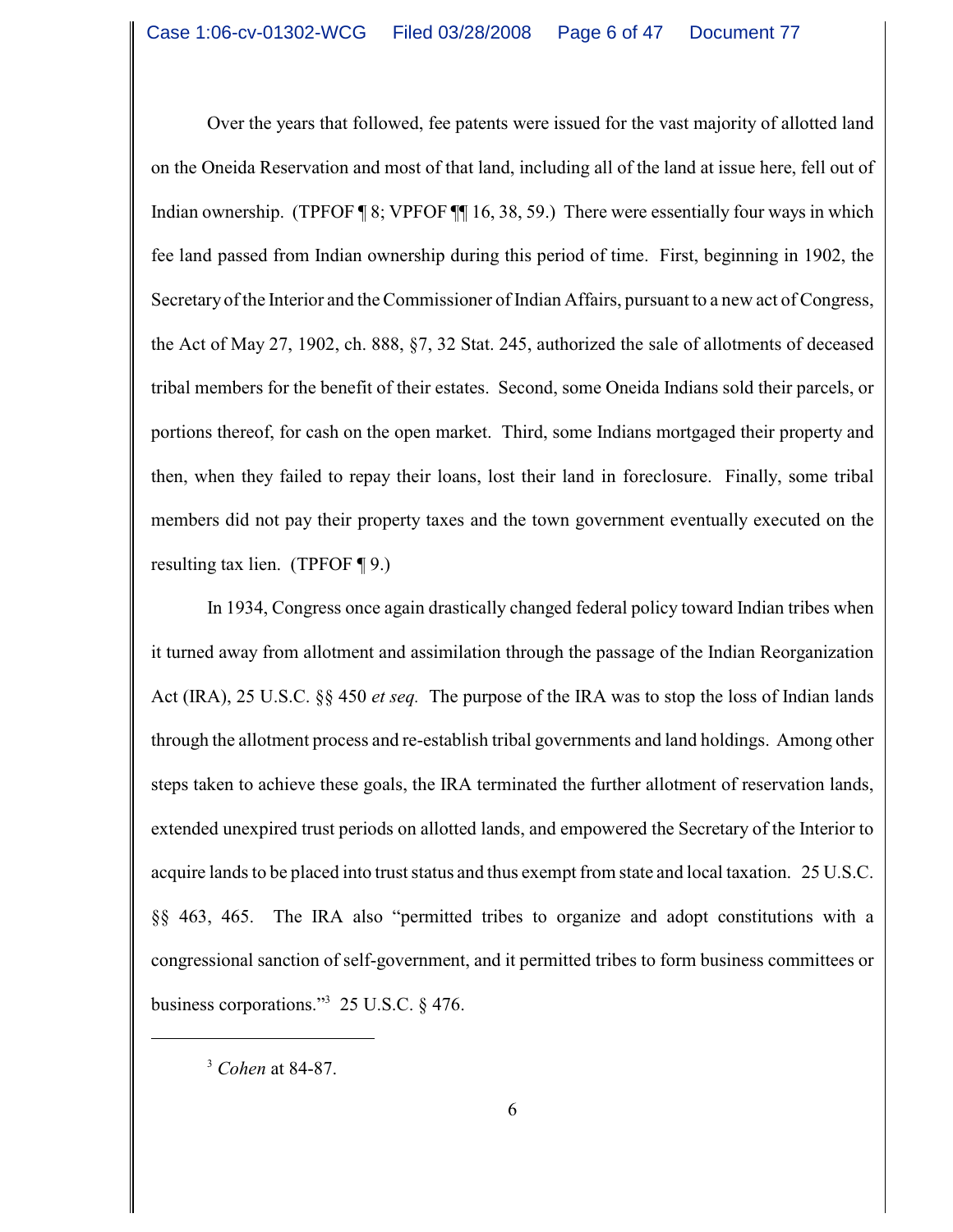In 1936, within two years of passage of the IRA, the Tribe adopted its Constitution and By-Laws. Since that time, the Tribe has continuously governed itself and its members first through its General Tribal Council and then, since amendment of its Constitution and By-Laws in 1967, through its Business Committee acting pursuant to delegated authority. (TPFOF ¶ 5.) Although the passage of the IRA stopped the further loss of tribal lands, it did not reverse the loss of reservation land that had already occurred. As of 1941, according to the Tribe's Division of Land Management, 1,694 acres of Reservation land were held in trust for the Tribe, another 713 acres were held in trust for individual tribal members, and 2,308 acres were owned by tribal members in fee. These three categories comprised approximately 7% of the total land within the reservation. (TPFOF ¶ 15.) At that time, the primary use of the land was agricultural. As the population of Green Bay and the surrounding municipalities continued to grow in the years that followed, residential and commercial development in the Town of Hobart increased as well. (TPFOF ¶ 16; VPFOF ¶ 34.) Approximately 5000 acres of the Town of Hobart were annexed by the neighboring municipalities of Green Bay, Ashwaubenon and Howard. (VPFOF ¶ 15.)

### **B. The Tribe's Land Re-Acquisitions and the Current Dispute**

Over the last three decades, especially after the passage of the Indian Gaming Regulatory Act in 1988, the Tribe's economic standing in northeast Wisconsin has increased dramatically. Today, the Tribe has a budget of over \$527 million, with which it funds and operates numerous tribal governmental departments and programs that provide essential services for members of the Tribe, residents and visitors. (TPFOF ¶¶ 19, 20.) One of the Tribe's long-term goals is "the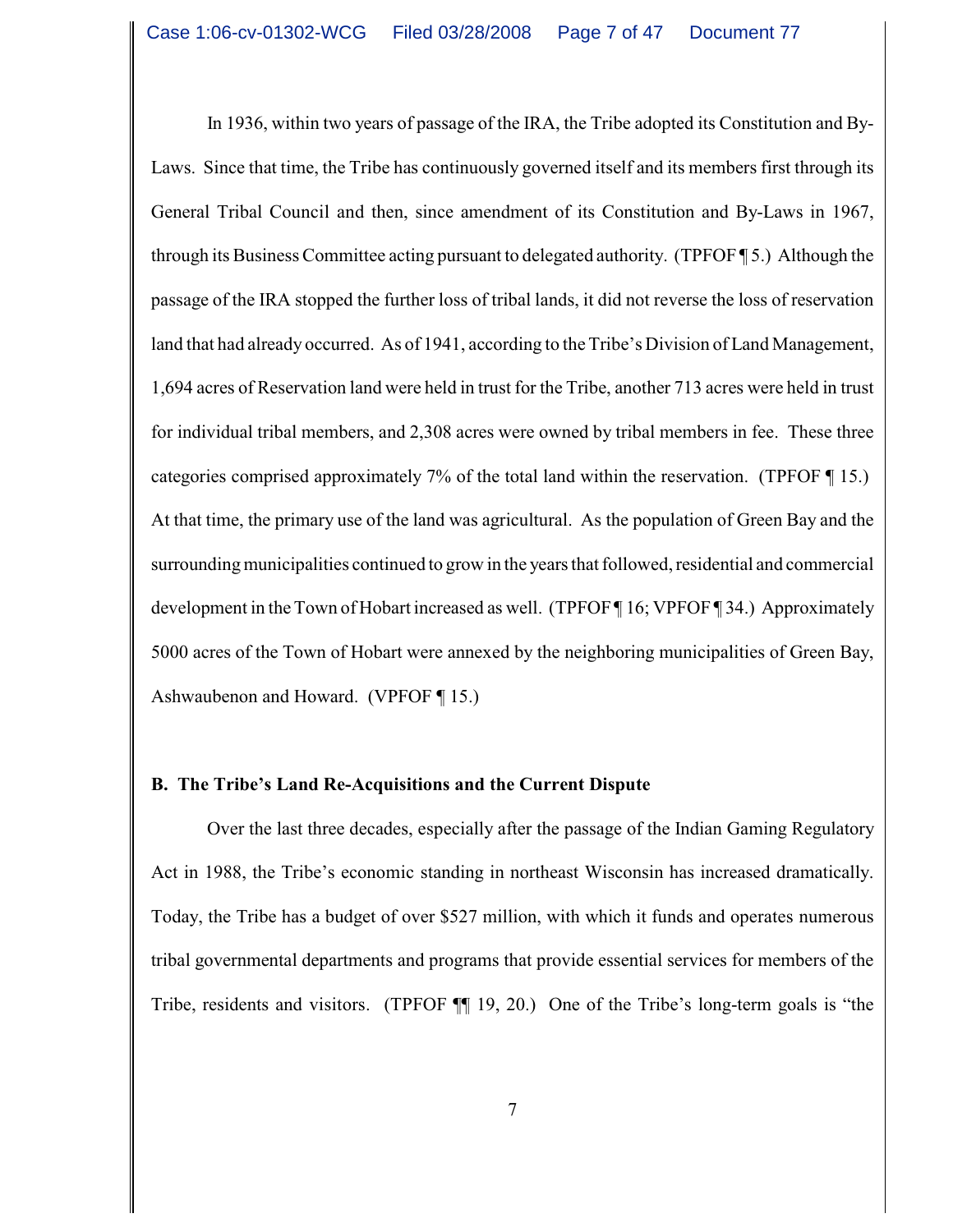purchase and recovery of all original reservation lands."<sup>4</sup> Village assessment records show that in 2007, the total area in the Village was approximately 21,195 acres, of which there were 1,034 acres of tribal land held in trust, and 5,770 acres of tribal fee land. (VPFOF ¶ 26.)

In the meantime, the Town of Hobart, which after incorporation on May 13, 2002, became the Village, has continued to exercise the authority granted it under Wisconsin law to carry out its functions. The Town's 1974 comprehensive land use plan included a proposal for a 170 acre industrial park in the southeast part of the Town. (VPFOF ¶ 40; Aff. of Joseph Helfenberger, Ex. D.) In 1984, the Town designated approximately 490 acres of land for such use. Efforts to implement the plan began in earnest in 1995. To encourage development of the area, the Town authorized the expenditure of approximately \$5 million to provide sewer, water, gas, roads and other improvements. As part of the Southeast Industrial Park development, construction of an extension of O'Hare Boulevard to serve as the main east-west thoroughfare for the Park was authorized. In May of 2001, bonds were authorized for the O'Hare Boulevard extension, and on June 26, 2001, the Town Board met and adopted an order laying out the extension as a town highway, awarding damages for the right-of-way acquisition, and establishing the levy for the special assessments. (VPFOF ¶¶ 42-45.)

 At the same time that the Village was moving forward on its plan for an industrial park, however, the Tribe was buying up the land where it was to be located. In fact, on the same day that the Village adopted an order laying out the extension of O'Hare Boulevard, the Tribe purchased 274 acres of land in the proposed industrial park, which, together with the 98-acre purchase the Tribe had made in 2000, resulted in tribal ownership of more than 75% of the 490-acre site. (VPFOF ¶

<sup>&</sup>lt;sup>4</sup> See Tribal website at [http://www.oneidanation.org/?page\\_id=24.](http://www.oneidanation.org/?page_id=24.)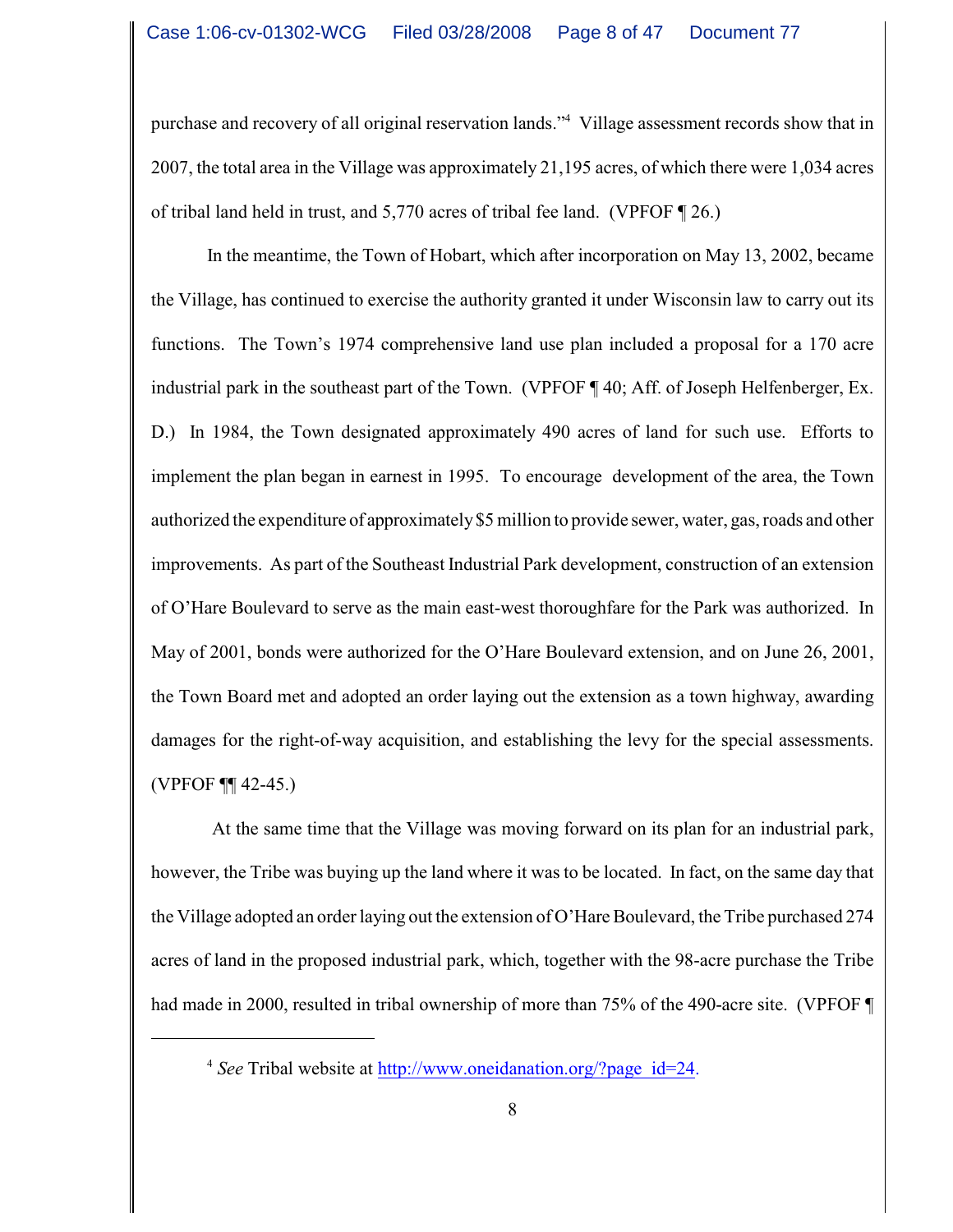46-47.) The Village neither sought nor obtained the Tribe's approval for the O'Hare Boulevard Project, and the Tribe objected to the project and informed the Village of its objection. (TPFOF ¶ 13.) When the Village nevertheless indicated its intent to follow through with the project, the Tribe advised the Village of its position that state law authorizing condemnation for highway purposes "does not apply to land owned by a tribal government." (VPFOF ¶ 49.)

Notwithstanding the Tribe's position that its land is not subject to state law authorizing the Village to condemn land for highway purposes and specially assess the abutting land for the cost of improvements, the Tribe has paid \$1,021,318 in special assessments for the O'Hare Boulevard Project since 2001. (TPFOF ¶ 15.) The Tribe has not paid the special assessment for 2006, but has continuously made property tax payments on the O'Hare Boulevard parcels. (VPFOF ¶¶ 55-56.) In light of the Tribe's claim that its land was exempt from state law authorizing the Village to condemn private property for public roadways, however, the Village elected not to proceed immediately with the project and, instead, on January 20, 2003, filed an action for declaratory relief in state court to resolve the jurisdictional dispute. When the Tribe's motion to dismiss the state court action was denied, the suit was stayed so the parties could attempt settlement.

On November 3, 2006, while the state court action was still pending, the Tribe purchased an additional 17-acre parcel (the "Forest Road Property"), as well as a right of first refusal and a conservation easement on the adjacent land, in another area of the Village that was slated for development. (TPFOF ¶ 17.) The Village had granted plat approval to the previous owner of this property to develop a subdivision. (VPFOF ¶¶ 61-62.) After its purchase, however, the Tribe notified the Village that it did not intend to develop the property as planned by the previous owner and would oppose any infrastructure projects on its Forest Road Property. (TPFOF ¶ 18.) On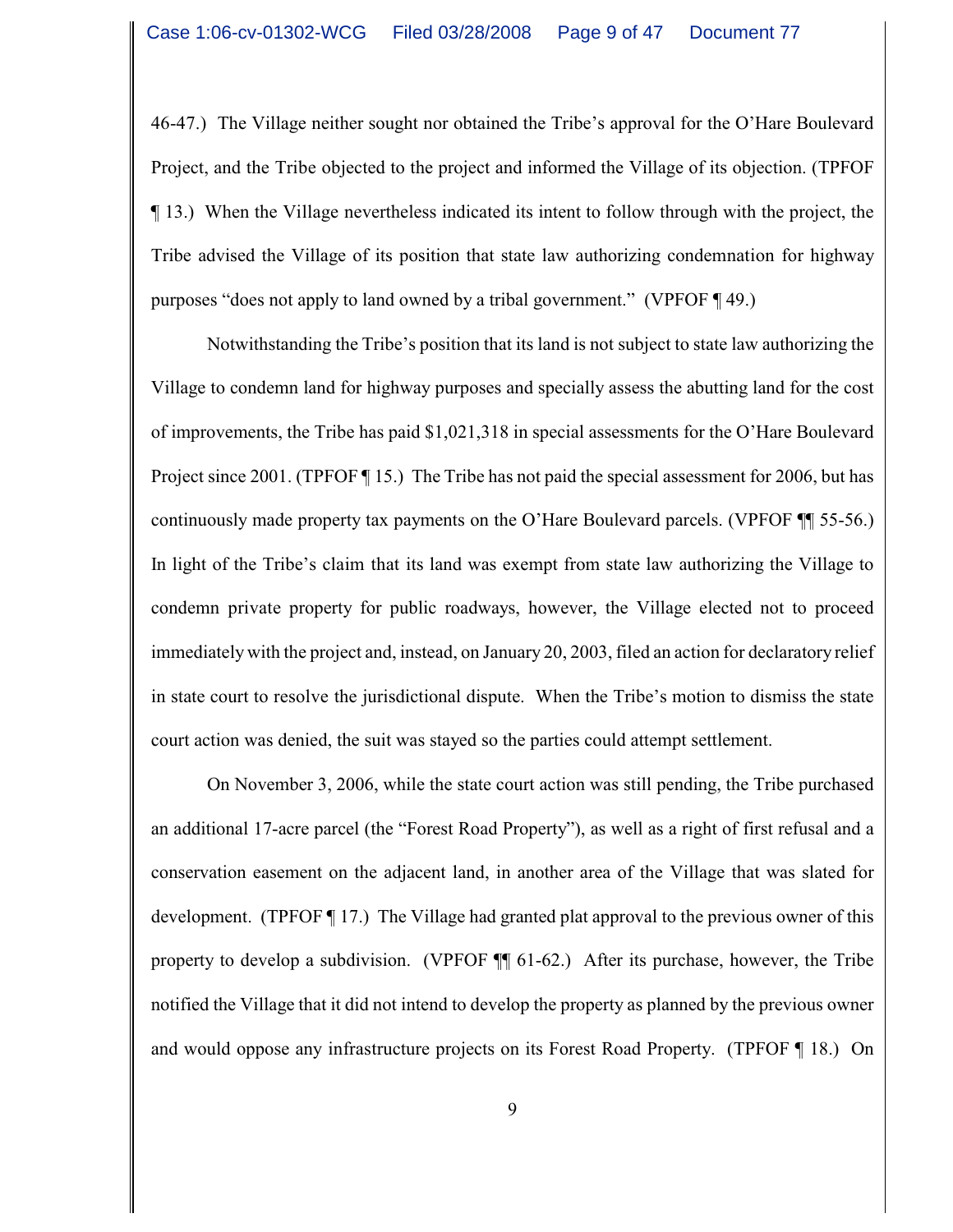November 26, 2006, the Village Board voted to authorize the initiation of condemnation proceedings for a portion of the Tribe's Forest Road property south of the Highway 29-32 right-ofway for the placement of a frontage road and utility services. (VPFOF ¶ 66.) Shortly thereafter, the Tribe commenced this action and the Village voluntarily dismissed its state court action.

The Tribe now moves for summary judgment, claiming that its inherent sovereignty; Section 16 of the IRA, 25 U.S.C. § 476(e); and the Indian Nonintercourse Act ("INA"), 25 U.S.C. § 177, preclude the Village from condemning the Tribe's fee property without its consent. The Tribe further contends that its fee land within its reservation boundaries is exempt from the special assessment imposed by the Village and seeks return of that portion of the assessment it previously paid. The Village, in its cross-motion for summary judgment, claims that land held in fee by the Tribe and located within the village boundaries is subject to the Village's condemnation and taxation authority.

#### **ANALYSIS**

### **A. Summary Judgment Standard**

Summary judgment is proper if the pleadings, depositions, answers to interrogatories, and admissions on file, together with any affidavits, show that there is no genuine issue of material fact and the moving party is entitled to judgment as a matter of law. Fed. R. Civ. P. 56(c); *Celotex Corp. v. Catrett*, 477 U.S. 317, 322 (1986). The moving party has the initial burden of demonstrating that it is entitled to summary judgment. *Id*. at 323. Once this burden is met, the nonmoving party must designate specific facts to support or defend its case. *Id*. at 322-24. In analyzing whether a question of fact exists, the court construes the evidence in the light most favorable to the party opposing the motion. *Anderson v. Liberty Lobby, Inc.*, 477 U.S. 242, 255 (1986). The mere existence of some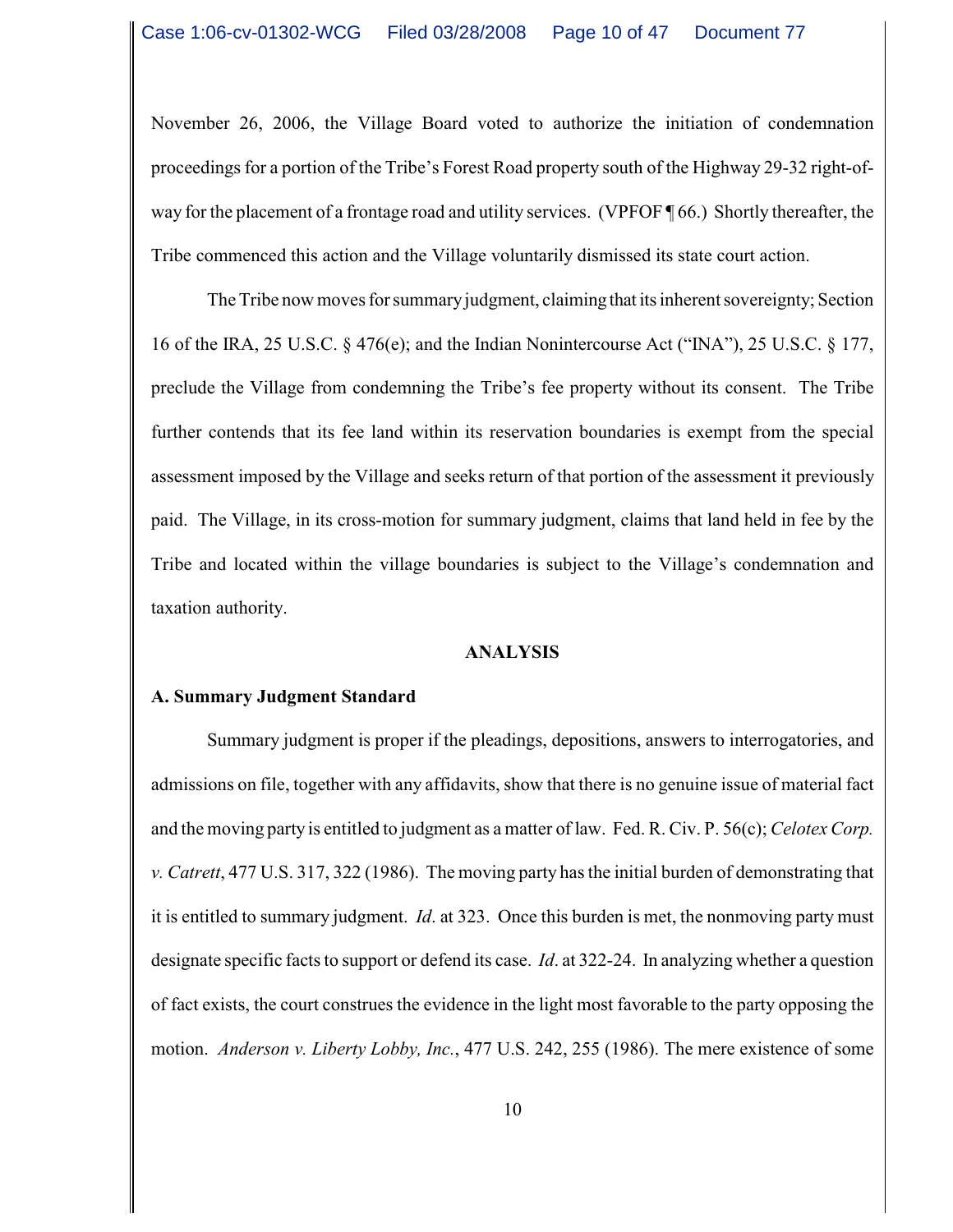factual dispute does not defeat a summary judgment motion, however; there must be a genuine issue of material fact for the case to survive. *Id*. at 247-48. "Material" means that the factual dispute must be outcome-determinative under governing law. *Contreras v. City of Chicago*, 119 F.3d 1286, 1291 (7th Cir. 1997).

In this case, the parties are in dispute over many of the underlying facts. They disagree, for example, over precisely how soon after allotment title to the vast majority of reservation land was lost to tribal members, the percentage of the Tribe's population that continued to live on reservation lands after the allotment era, the degree to which both the Tribe and the Town/Village exercised governmental functions prior to the 1970's, and even the motivations that underlie their respective actions. I need not resolve these disputes, however, because they are not material to the legal issue raised by the parties. That issue is whether land within the original boundaries of the Oneida reservation, which was conveyed by the United States to individual tribal members in fee simple, then transferred to third parties, and finally reacquired by the Tribe, is subject to the Village's authority under state law to condemn private land for public roadways and to charge against such land the costs of improvements made in connection therewith. This is a narrow question of law that I conclude the United States Supreme Court has already implicitly decided.

### **B. Tribal Sovereignty and the Effect of the Allotment Acts**

Indian tribes have inherent powers of a limited sovereignty which have never been extinguished. *United States v. Wheeler*, 435 U.S. 313, 322 (1978). One of the hallmarks of Indian sovereignty is "the power to exclude non-Indians from Indian lands . . . ." *Merrion v. Jicarilla Apache Tribe*, 455 U.S. 130, 141 (1982). However, tribal sovereignty, in all its aspects, is "subject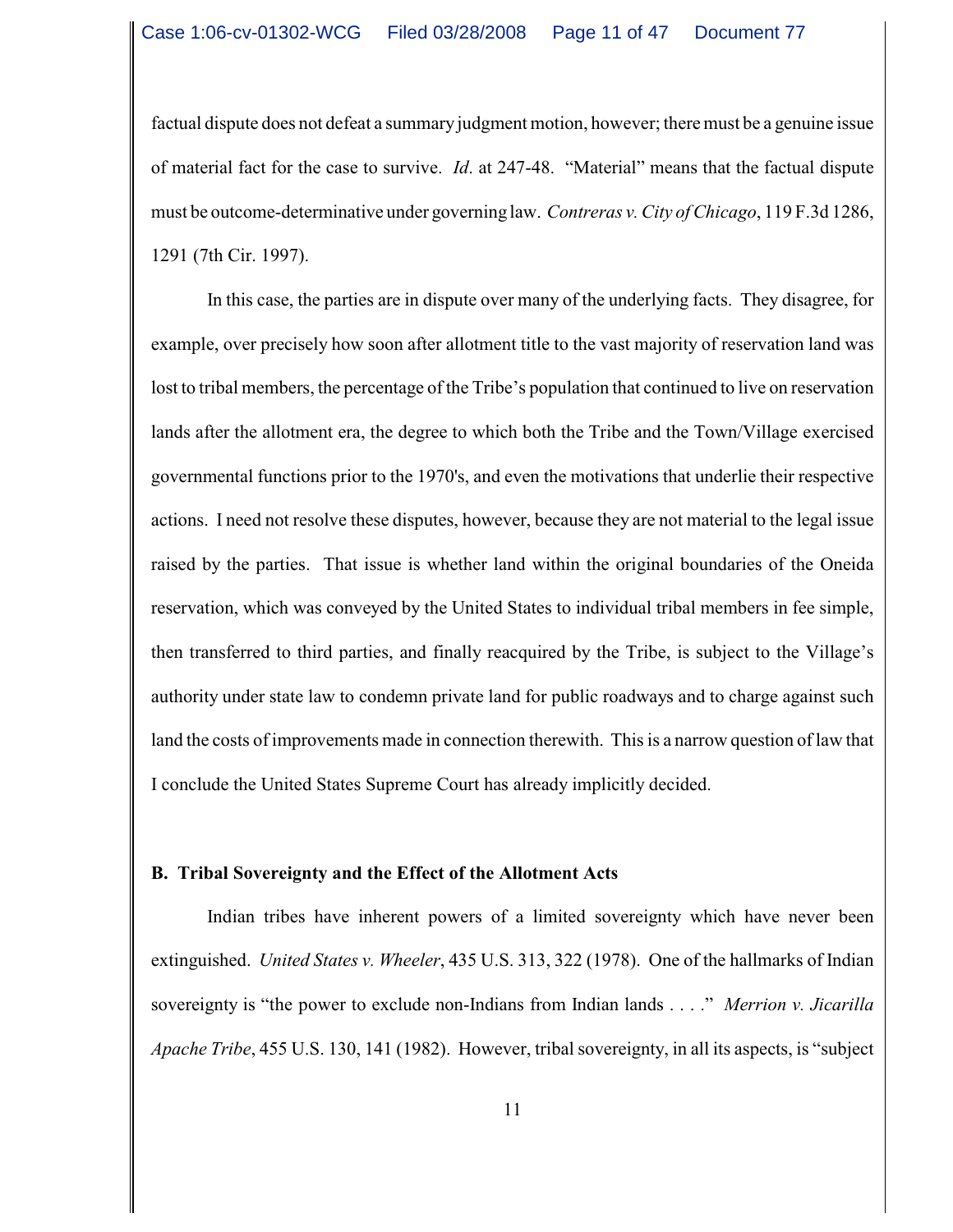to plenary federal control and definition." *Three Affiliated Tribes of Fort Berthold Reservation v. Wold*, 476 U.S. 877, 891 (1986). This plenary federal control is exercised through Congress pursuant to Article I, section 8 of the Constitution, which explicitly grants to the legislative branch the power "to regulate commerce . . . with the Indian tribes." Thus, while the Tribe distinguishes its claims based on its sovereignty from those based on federal law in its complaint, the two are inextricably linked. To the extent Congress has removed restrictions intended to protect tribal lands, tribal sovereignty over those lands has also been removed.

The Village argues that pursuant to its constitutional authority, Congress removed all federal restrictions on the alienation of the land at issue in this case through its passage of the Dawes Act, the Burke Act, and the Oneida Provision (collectively referred to herein as the "Allotment Acts"). Indeed, in addition to the Allotment Acts which provided for the removal of "all restrictions as to sale, incumbrance, or taxation of said land" upon issuance of a patent, 25 U.S.C. § 349, the Village notes that Congress also enacted during the allotment period another statute that specifically addressed the question of condemnation of allotted lands. In the Act of March 3, 1901, ch. 832, § 3, 31 Stat. 1084 (the "1901 Act"), Congress provided that "[l]ands allotted in severalty to Indians may be condemned for any public purpose under the laws of the State or Territory where located in the same manner as land owned in fee may be condemned." 25 U.S.C. § 357. While Congress later put an end to the policy of allotment with its enactment of the IRA, the Village contends that it did not reactivate the federal restrictions on alienation it previously removed on lands that had already been allotted and transferred in fee. Instead, Congress established a procedure which would permit the orderly return of reservation lands to protected status by the Secretary of the Interior upon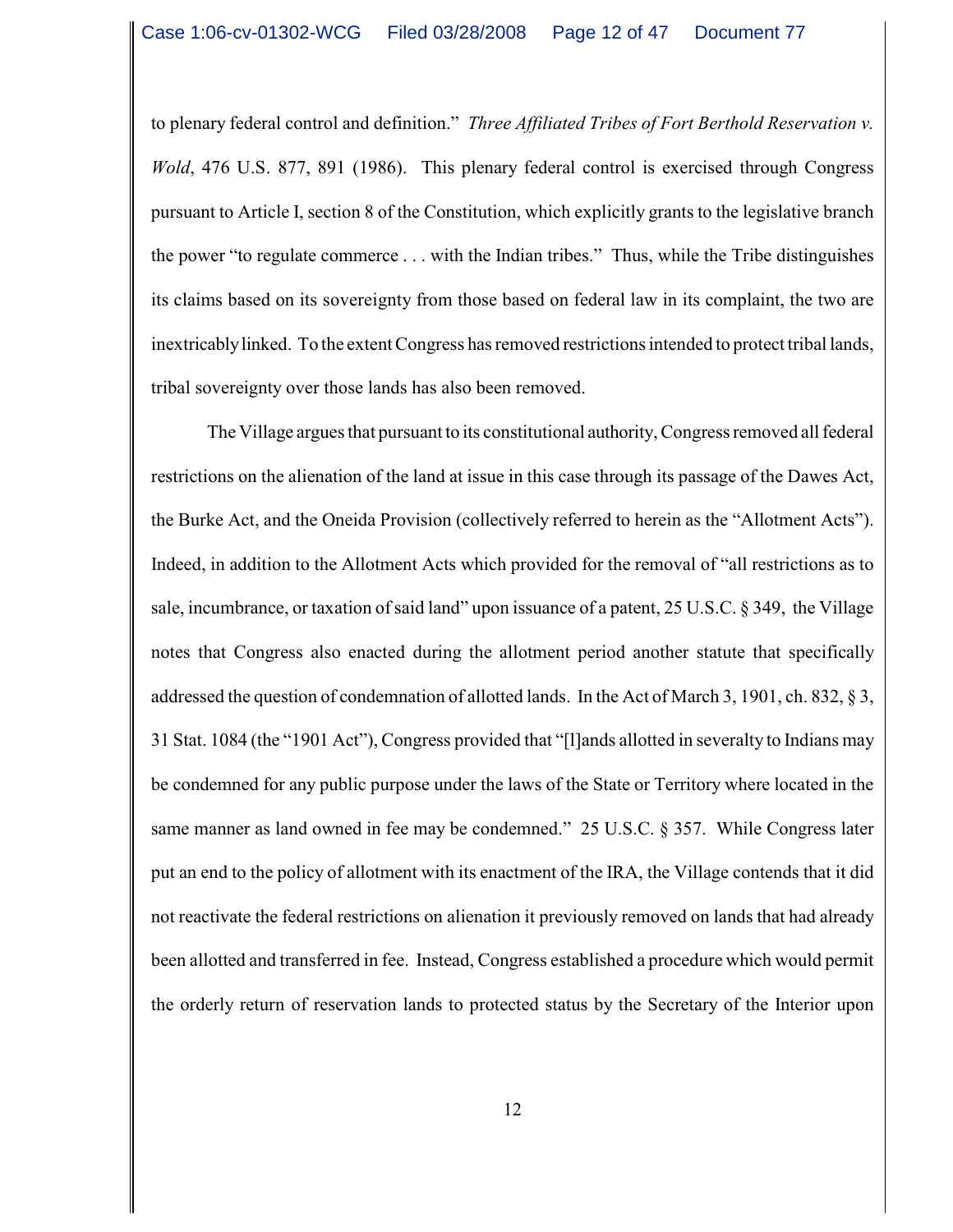consideration of the interests of all concerned. *See* 25 U.S.C. § 465.<sup>5</sup> It thus follows, according to the Village, that the land at issue here is not federally protected and Wisconsin's laws authorizing municipalities to condemn property within their boundaries, Wis. Stat. § 61.36, and to charge such property with the costs of improvements that specially benefit such land, Wis. Stat. § 66.0703, are fully applicable.

The Village's understanding of the purpose and effect of the Allotment Acts and the IRA finds strong support in the Supreme Court's decisions in *County of Yakima v. Confederated Tribes and Bands of Yakima Indian Nation*, 502 U.S. 251 (1992), *Cass County v. Leech Lake Band of Chippewa Indians,* 524 U.S. 103 (1998), and *City of Sherrill v. Oneida Indian Nation of N.Y.*, 544 U.S. 197 (2005). In *Yakima*, the Court rejected the argument, almost identical to the Tribe's here, that a county could not impose an *ad valorem* property tax on reservation land within its boundaries that was held in fee by a tribe or tribal members. As in this case, the property at issue, though located within the original boundaries of the Yakima Reservation, was no longer held in trust for the benefit of the Tribe by the United States. It was owned in fee by Indians and non-Indians as a result of patents distributed during the allotment era. When the County proceeded to foreclose on parcels for which the taxes had not been paid, including parcels in which the Yakima Tribe or its members had an interest, the Tribe commenced an action for declaratory and injunctive relief, contending that federal law prohibited the County from imposing taxes on fee-patented lands held by the Tribe or its members. 502 U.S. at 286. In support of its position, the Yakima Tribe argued that by terminating the allotment program and restoring tribal integrity through the IRA, Congress

 $\frac{1}{2}$  Although the Tribe has applied to the Secretary of the Interior pursuant to § 465 to restore federal trust status to the newly acquired property in question, its application has not yet been acted upon.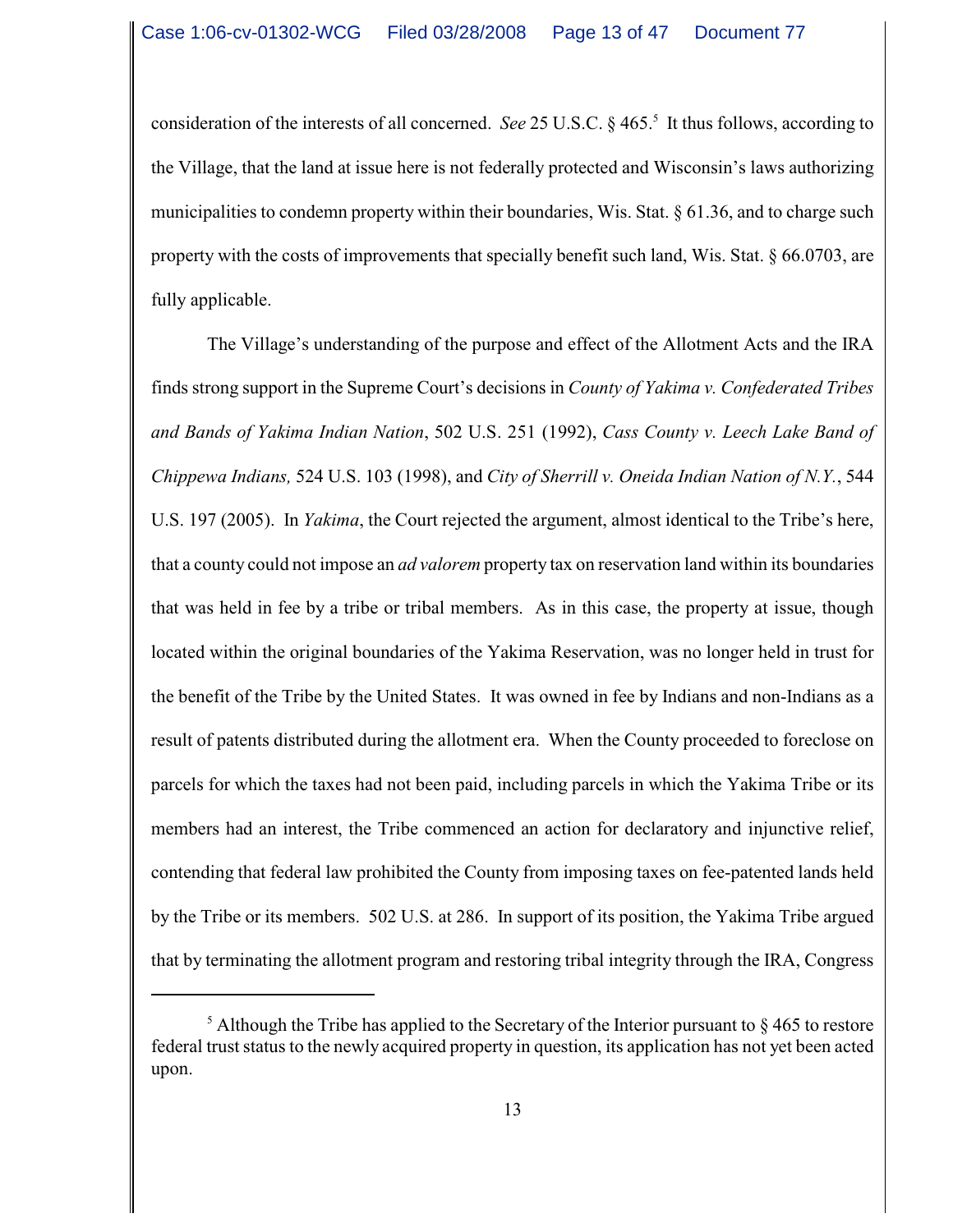had implicitly repealed the authority to tax such property, which had been explicitly granted in § 6 of the Burke Act, and "returned the law to its pre-General Allotment Act foundations." *Id.* at 260.

The Supreme Court, however, rejected the Tribe's argument that  $\S 6$  of the Burke Act had been repealed by implication, noting "the cardinal rule . . . that repeals by implication are not favored." *Id.* at 262. The Court also observed that the Yakima Tribe's view rested on a misunderstanding of the Court's previous decisions and a mistaken perception of the structure of the General Allotment Act. *Id.* The effect of the General Allotment Act, the Court explained, reaffirmed by the Burke Act, was to remove from allotted lands all restrictions as to sale, incumbrance, or taxation upon issuance of a patent. *Id.* at 264. This had been clear for as far back as *Goudy v. Meath*, 203 U.S. 146 (1906), which had rejected the argument that in granting Indians the right to convey their land, Congress had not also made such lands subject to taxation and forced sale. *Goudy* had held that although it was certainly possible for Congress to "grant the power of voluntary sale, while withholding the land from taxation or forced alienation," such an intent would not be presumed unless it was "clearly manifested." *Id.* at 149. *Goudy* found no such manifestation of intent in the General Allotment Act. Thus, in *Yakima*, the Court observed that "when § 5 [of the General Allotment Act] rendered the allotted lands alienable and encumberable, it also rendered them subject to assessment and forced sale for taxes." 502 U.S. at 263-64. The *Yakima* Court went on to note that § 6 of the Burke Act, which removed "all restrictions as to sale, incumbrance, or taxation," 25 U.S.C. § 349, "made this implication of § 5 explicit, and its nature more clear." 502 U.S. at 264.

In so ruling, the *Yakima* Court acknowledged that Congress put an end to further allotment of reservation land in 1934 with the enactment of the IRA. But in doing so, the Court held,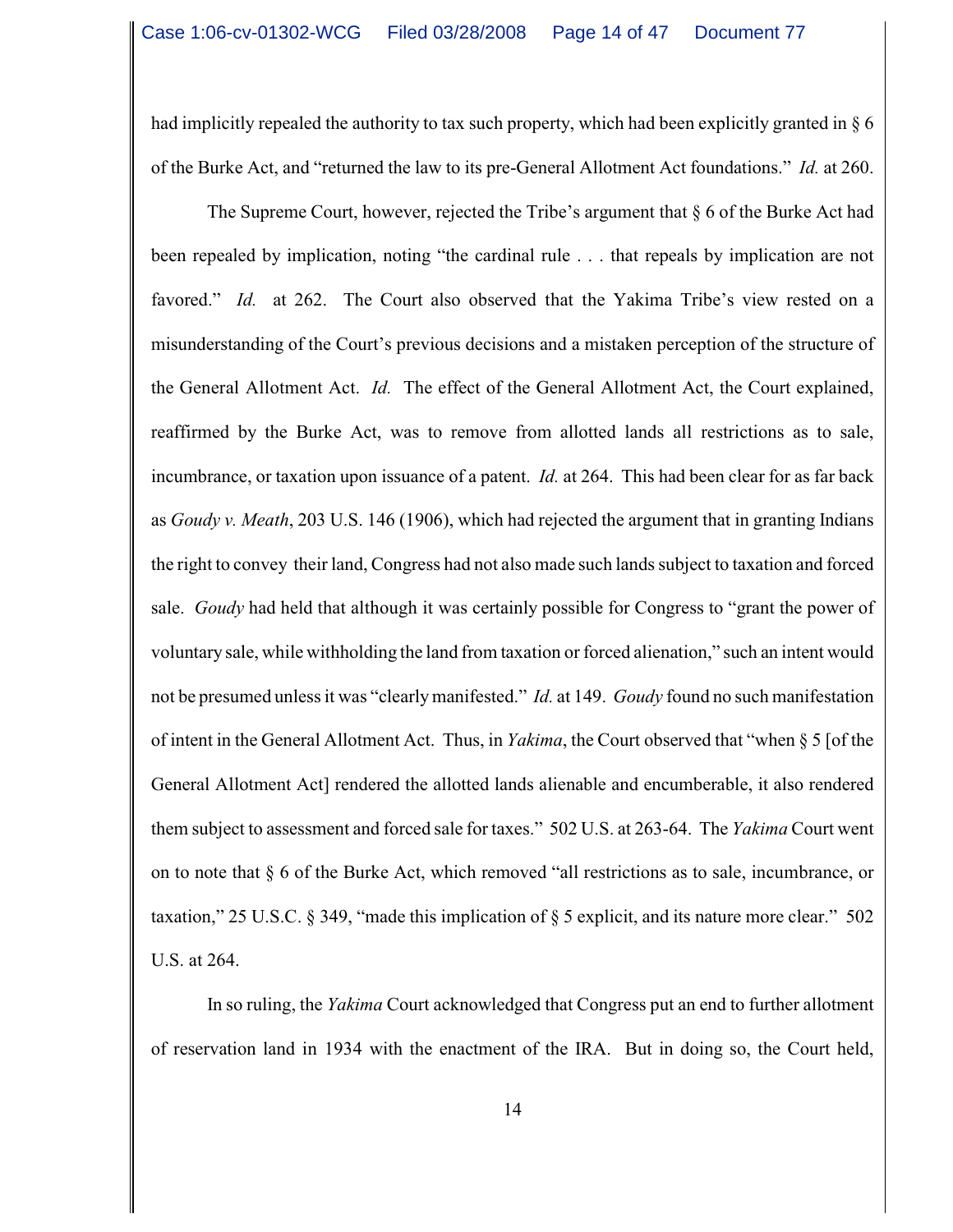Congress "chose *not* to return allotted land to pre-General Allotment Act status . . . ." *Id.* (italics original). Instead, Congress left such land "freely alienable by the allottees, their heirs, and assigns, . . . and chose not to terminate state taxation upon those lands as well." *Id.* The Court thus concluded that Congress had authorized state taxation of the Yakima Tribe's fee lands and explicitly rejected the Tribe's further argument that the Court was required to balance the County's interests with those of the Tribe to determine whether property taxes could be lawfully imposed. "Either Congress intended to pre-empt the state taxing authority or it did not. Balancing of interests is not the appropriate gauge for determining validitysince it is that verybalancing which we have reserved to Congress." *Id.* at 267 (quoting *Washington v. Confederated Tribes of Colville Indian Reservation*, 447 U.S. 134, 177, 100 S.Ct. 2069, 2093, 65 L.Ed.2d 10 (1980) (opinion of Rehnquist, J.)).<sup>6</sup>

*Yakima*'s central holding that fee-patented land located within the original boundaries of a reservation was taxable, even if reacquired by the Tribe, was reaffirmed six years later in *Cass County v. Leech Lake Band of Chippewa Indians*. In *Cass County*, the United States Court of Appeals for the Eighth Circuit had held that several parcels of reservation land held by the Leech Lake Band of Chippewa Indians were not subject to local property taxes because the provisions of the Nelson Act of 1889, 25 Stat. 642, under which they were sold did not incorporate the General Allotment Act or include any mention of an intent to tax such land if it was later reacquired by the Band in fee. 524 U.S. at 110. By failing to incorporate the provisions of the General Allotment Act or otherwise specify its intent, a divided panel of the court reasoned, Congress had failed to make

<sup>&</sup>lt;sup>6</sup> The *Yakima* Court did hold, however, that the County's excise tax on sales of such land could not stand since it was not a tax upon the land, but rather "a tax upon the Indian's activity of selling the land . . . ." 502 U.S. at 269. The Court concluded that the excise tax violated *Moe v. Confederated Salish and Kootenai Tribes*, 425 U.S. 463 (1976), which had struck down state cigarette and personal property taxes on reservation Indian residents.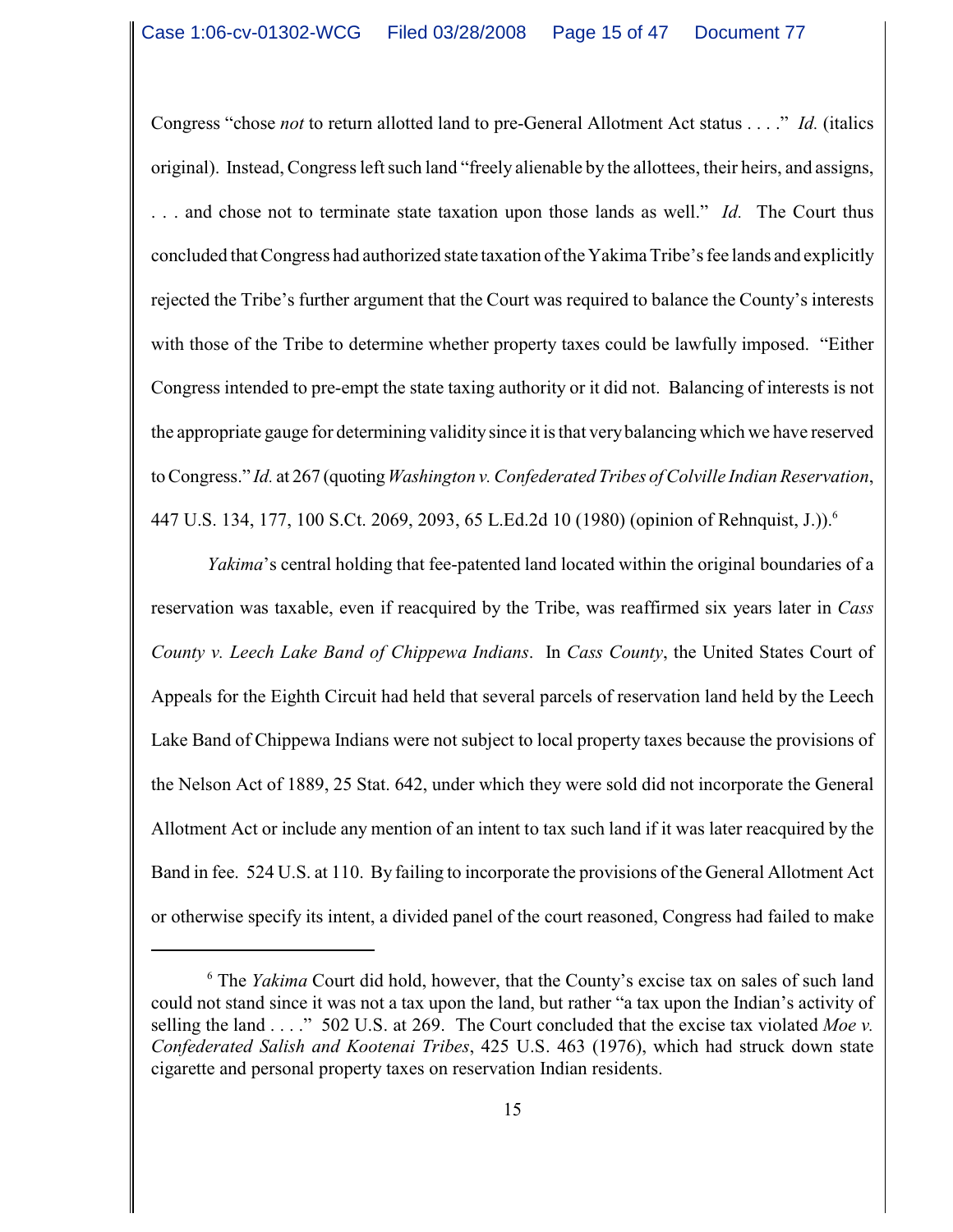"unmistakably clear" clear its intent to subject such lands to state or local taxation as Yakima and the Court's previous decisions required. *Id.* at 109. The lower court thus concluded that the parcels reacquired by the Band could not be taxed. *Id.* at 110.

On *certiorari* review, however, the Supreme Court held that the Eighth Circuit had misread its decision in *Yakima* and reversed. While the Court acknowledged that it had in the past consistently declined to find that Congress had authorized state orlocal taxation of reservation land unless Congress had "made its intention to do so unmistakably clear," *id.*, it noted that *Goudy* and *Yakima* established a different test for determining whether reservation lands allotted in fee to individual Indians were subject to state or local taxation. Under *Goudy* and *Yakima*, the test for determining whether reservation lands allotted in fee were subject to state or local taxation was not whether Congress had made its intent to subject them to taxation unmistakably clear, but whether Congress had made its intent that the land not be subject to taxation clearly manifest. This followed from *Goudy*'s holding that the mere fact that the lands had been made freely alienable meant that Congress had intended they be subject to taxation and forced sale, unless a contrary intent was "clearly manifest." *Cass County*, 524 U.S. at 112 (citing *Goudy*, 203 U.S. at 149). Although the *Yakima* Court had found explicit the intent to permit taxation of reservation fee lands in § 6 of the Burke Act, it had also "indicated that the alienability of allotted lands itself, as provided by § 5 of the [General Allotment Act], similarly manifested an unmistakably clear intent to allow taxation." 524 U.S. at 112. *Yakima* had thus concluded that the land at issue there was subject to local taxation without regard to the explicit authorization set forth in the Burke Act. In *Cass County*, the Court found the principles established in *Goudy* and *Yakima* dispositive. Having rendered the land freely alienable through issuance of a fee patent, and having failed to clearly manifest the intent that it not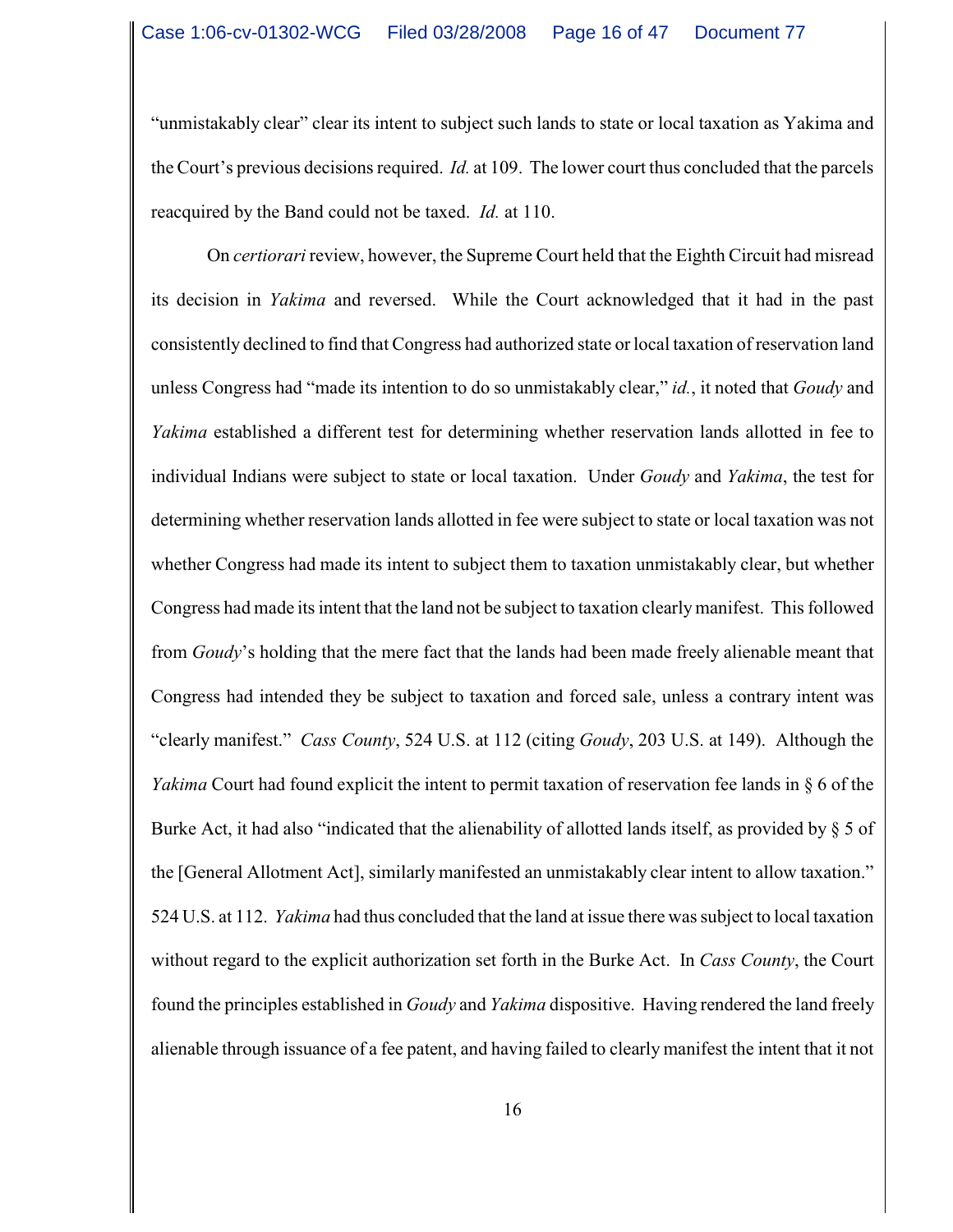be subject to taxation, Congress had made unmistakably clear its intent that the land be subject to state and local taxation. *Id.* at 113.

*Cass County* also reaffirmed *Yakima*'s holding that "once Congress has demonstrated (as it has here) a clear intent to subject the land to taxation by making it alienable, Congress must make an unmistakably clear statement in order to render it nontaxable." 524 U.S. at 114 (citing *Yakima*, 502 U.S. at 263). The mere repurchase of the land by the Tribe was not enough to place the land back under federal protection and exempt it from state or local property taxes. 524 U.S. at 114. To hold otherwise, the Court observed, would render § 465 of the IRA, which specifically authorized the Secretary of the Interior to place land in trust to be held by the Federal Government for the benefit of the Indians and thus exempt from state and local taxation, partially superfluous. *Id.* The Court thus concluded that the parcels at issue remained taxable "unless and until they were restored to federal trust protection under § 465." *Id.* at 115; see 25 U.S.C. § 465.

This last point – that a tribe cannot unilaterally reinstate federal protection of its reservation lands simply by making open-market purchases from current titleholders – received additional support from the Court's 2005 decision in *City of Sherrill v. Oneida Indian Nation of N.Y*. In *Sherrill*, the Court held that § 465 of the IRA provided the exclusive mechanism for restoring federal protection from local property taxes for reservation lands reacquired by the Oneida Indian Nation of New York (OIN), even if the lands had not been lawfully conveyed in the first place. Sherrill concerned the taxation of lands reacquired by the OIN some two hundred years after they had been conveyed to the State of New York. Unlike the land at issue in *Yakima* and *Cass County*, however, Congress had never removed federal protection from the land at issue in *Sherrill* and consented to its transfer. The State of New York had obtained title to the land in violation of federal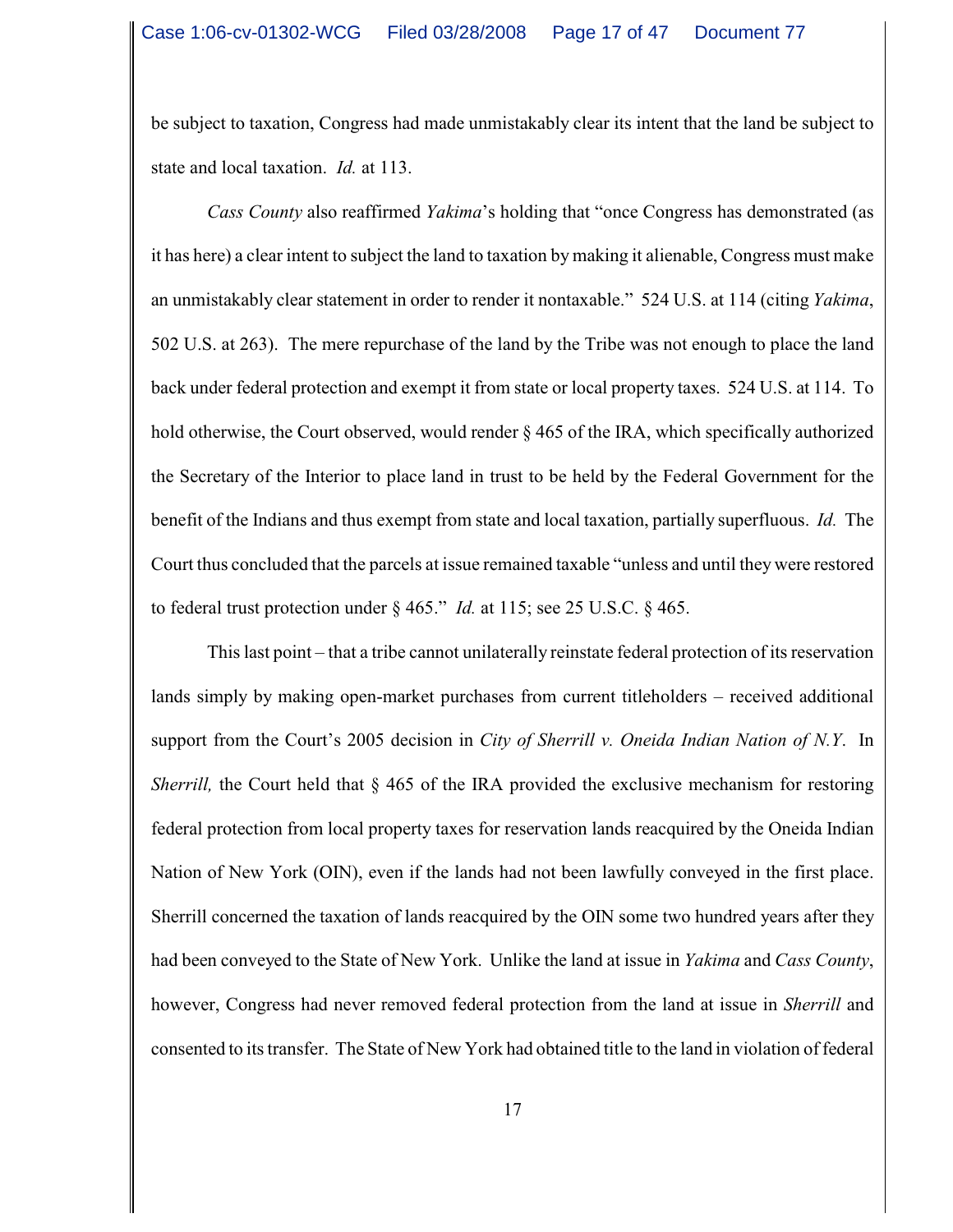law. 544 U.S. at 204-05. The Court nevertheless held in *Sherrill* that the "long lapse of time, during which the Oneidas did not seek to revive their sovereign control through equitable relief in court, and the attendant dramatic changes in the character of the properties" precluded OIN's claim that the reservation land it recently reacquired was now exempt from local taxation. *Id.* at 216-17. In so ruling, the Court explicitly rejected the "unification theory," offered by the OIN with the support of the government, under which fee and aboriginal title became unified with the OIN's purchase of the property so that the OIN could now assert sovereign dominion over the parcels. "We now reject the unification theory of OIN and the United States and hold that 'standards of federal Indian law and federal equity practice' preclude the Tribe from rekindling embers of sovereignty that long ago grew cold." *Id.* at 214. Instead, the Court held, § 465 of the IRA provided the "proper avenue" for the OIN to reestablish sovereign authority over territory it had last held 200 years ago:

The regulations implementing  $\S 465$  are sensitive to the complex interjurisdictional concerns that arise when a tribe seeks to regain sovereign control over territory. Before approving an acquisition, the Secretary must consider, among other things, the tribe's need for additional land; "[t]he purposes for which the land will be used"; "the impact on the State and its political subdivisions resulting from the removal of the land from the tax rolls"; and "[j]urisdictional problems and potential conflicts of land use which may arise."

*Id.* at 220-21 (quoting 25 CFR § 151.10(f) (2004)). The Court thus rejected the OIN's claim that its newly acquired property was exempt from "the regulatory authority" of the City. *Id.* at 202.

The Tribe argues that none of the foregoing cases controls the outcome here. It first distinguishes *Yakima* and *Cass County* on the ground that those cases involved only the authority to assess property taxes on fee-patented land within the reservation boundaries. Neither addressed the power to condemn such property which is the issue in this case. While the Tribe strongly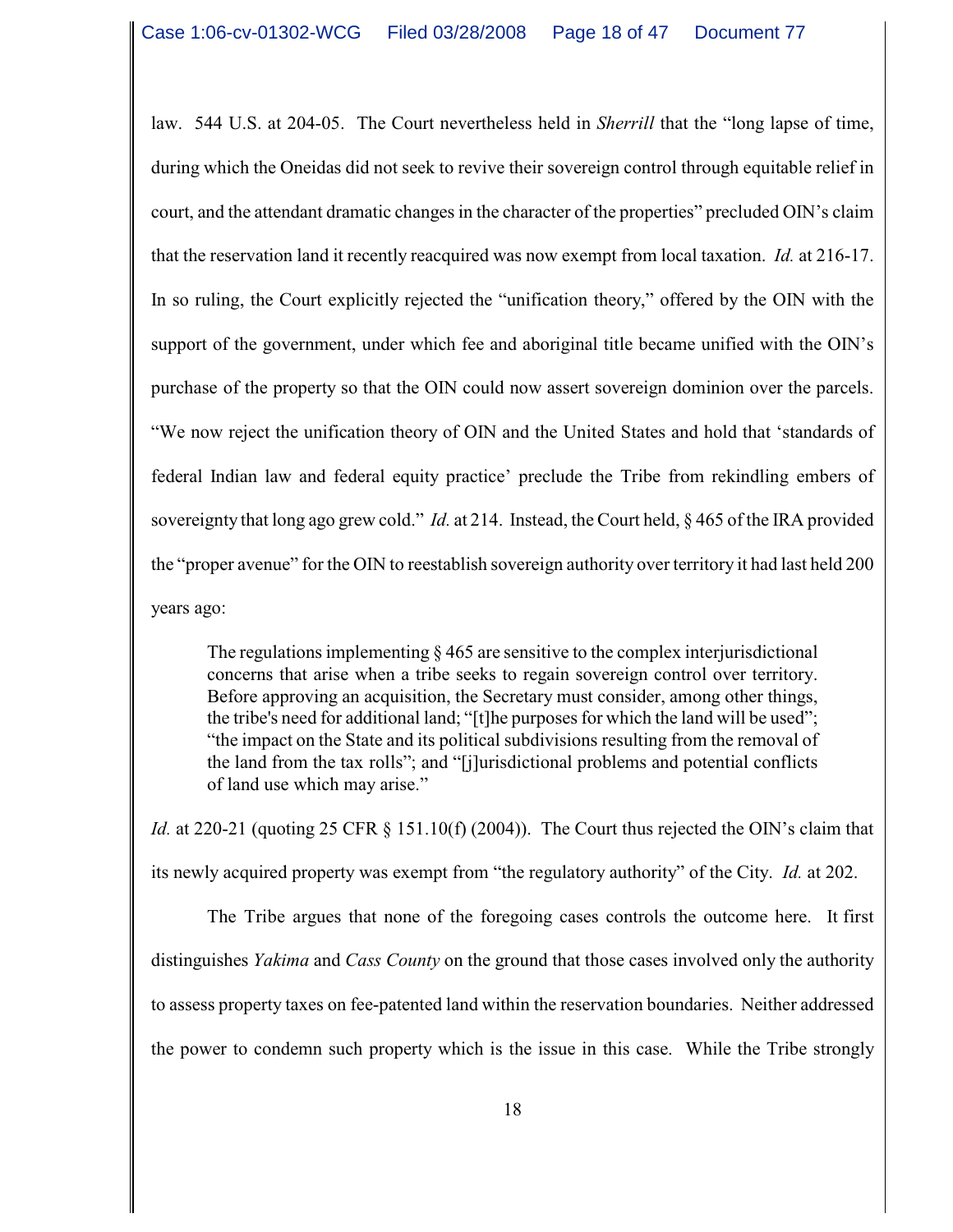disagrees with the result reached in *Yakima* and *Cass County*, it argues that nothing said by the Court in those cases governs the precise issue presented here. Indeed, in the Tribe's view, the Court in *Yakima* "refused to recognize state in rem jurisdiction over fee-patented allotments beyond the taxation of . . . land." (Pl. Br. Resp. at 23.) *Sherrill*, according to the Tribe, provides even less support for the Village since it was based on the finding that the OIN had delayed asserting its jurisdictional rights within the reservation for 200 years. In *Sherrill*, the Court had held that the tribe's inaction on its long-dormant jurisdictional claim rendered the claim equitably unenforceable. (Pl.'s Br. Resp. at 2.) In this case, by contrast, the Tribe contends that its claim only ripened in 2001 when the Village first threatened to condemn the Tribe's property, and then again in 2006 when it adopted plans for an additional project. Also in contrast to the OIN in *Sherrill*, the Tribe contends that it has maintained a continuous presence on its reservation since it arrived in the area in the 1820s. Thus, the Tribe argues that the equitable considerations that the Court found determinative in *Sherrill* simply do not exist here. At most, there are disputed issues of fact the resolution of which must await a more complete development of the record before it can be determined whether *Sherrill* applies. Finally, the Tribe notes that notwithstanding the Supreme Court's holding that the City of Sherrill could lawfully impose *ad valorem* taxes on the OIN's reacquired lands, the district court held on remand that the taxing authorities were barred from foreclosing on the OIN's land for nonpayment of the taxes. *See Oneida Indian Nation v. Oneida County*, 432 F. Supp. 2d 285 (N.D.N.Y. 2006); and *Oneida Indian Nation v. Madison County*, 401 F. Supp. 2d 219 (N.D.N.Y. 2005) (appeals pending). Thus, in the Tribe's view, even if the facts in this case were the same as *Sherrill*, the outcome in that case does not support the Village's contention that it has authority to condemn the Tribe's land.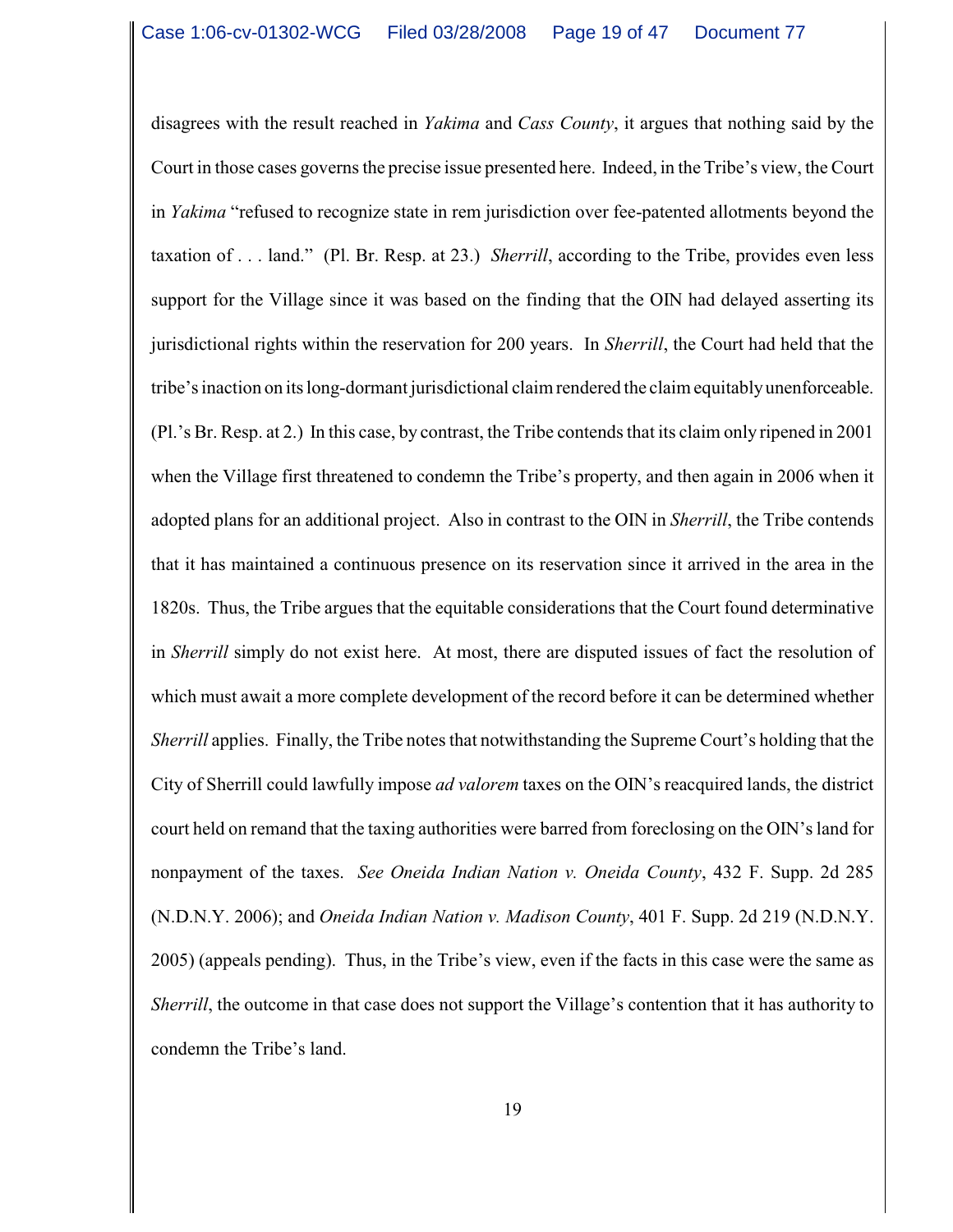The Tribe's narrow reading of the *Yakima, Cass County,* and *Sherrill* does not withstand analysis. *Yakima* and *Cass County* make clear that once Congress withdraws federal protection from the Tribe's reservation lands, as it did in enacting the Allotment Acts, all restrictions on taxation and alienation of such lands are removed. In this respect, they are consistent with a long line of Supreme Court cases with similar holdings. *See South Carolina v. Catawba Indian Tribe, Inc.*, 476 U.S. 498, 508 (1986) ("We have long recognized that, when Congress removes restraints on alienation by Indians, state laws are fully applicable to subsequent claims."); *Oneida Indian Nation v. County of Oneida*, 414 U.S. 661, 676 (1974) ("Once patent issues, the incidents of ownership are, for the most part, matters of local property law to be vindicated in local courts . . ."); *Larkin v. Paugh*, 276 U.S. 431, 439 (1928) ("With the issue of the patent, the title not only passed from the United States, but the prior trust and the incidental restriction against alienation were terminated. . . . thereafter all questions pertaining to the title were subject to examination and determination by the [state] courts . . . ."); *Dickson v. Luck Land Co.*, 242 U.S. 371, 375 (1917) ("With those restrictions entirely removed and the fee-simple patent issued, it would seem that the situation was one in which all questions pertaining to the disposal of the lands naturally would fall within the scope and operation of the laws of the state.").

But *Yakima* and *Cass County* also make clear that the IRA did not restore federal protection to land that had already been distributed in fee, and further, together with *Sherrill*, they make clear that federal protection can not be restored merely upon purchase of such lands by the Tribe.<sup>7</sup> While

The Tribe's effort to distinguish *Sherrill* on the ground that the equitable considerations <sup>7</sup> that the Court found sufficient in that case to preclude relief are not present here misses the point. *Sherrill* confirms the principle that once the protections attached to Indian lands are removed, a tribe "cannot regain them through open-market purchases from current titleholders." 544 U.S. at 203. In *Sherrill*, the Court held that this principle applies, even when the original conveyance of the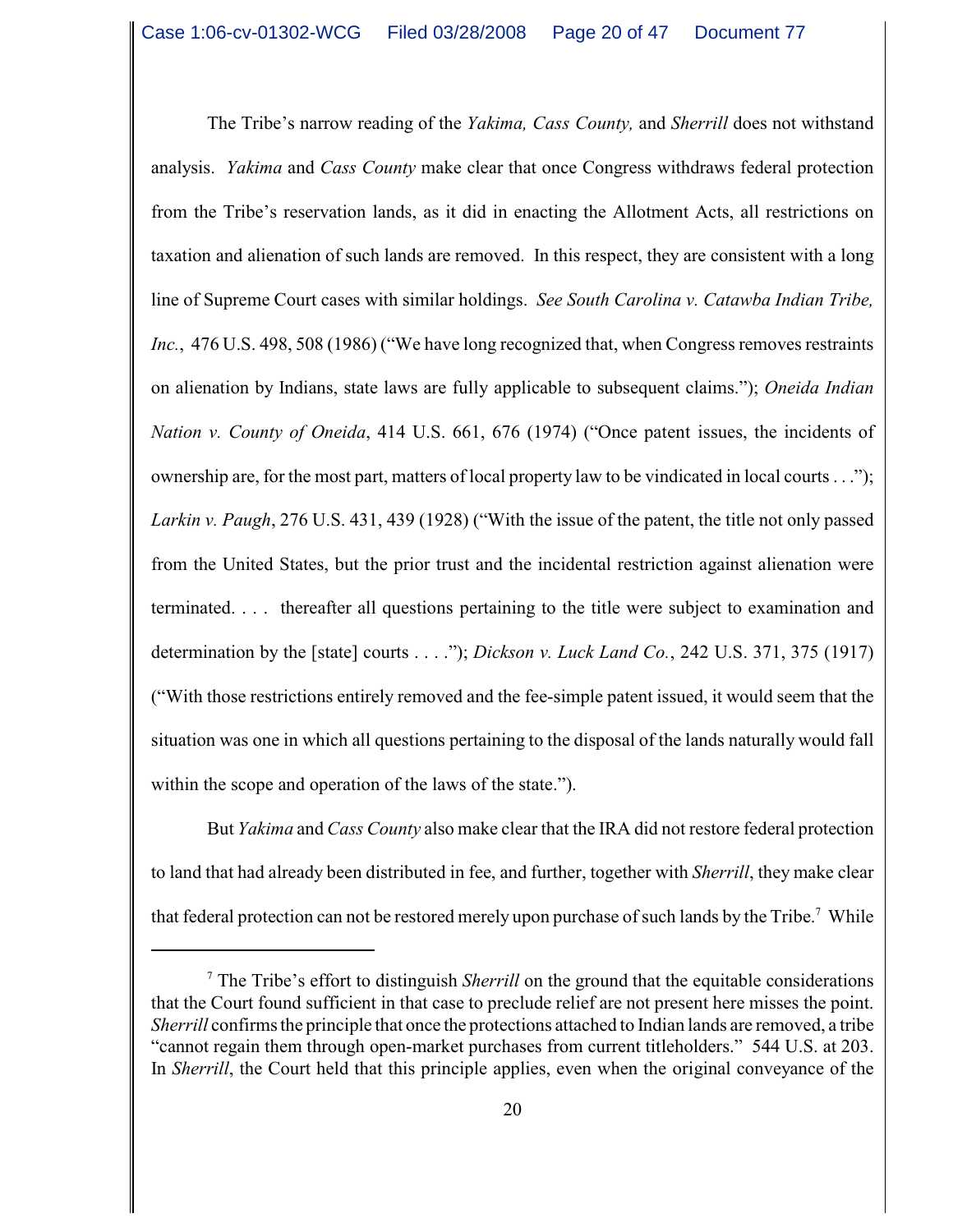it is true that all three cases directly addressed only exemption from taxation, the Court's analysis in *Yakima*, reaffirmed in *Cass County*, clearly encompasses the forced alienation of such lands through sale for unpaid taxes. *See Yakima*, 502 U.S. at 263-64 ("Thus, when § 5 [of the General Allotment Act] rendered the allotted lands alienable and encumberable, it also rendered them subject to assessment and forced sale for taxes."). The *Yakima* Court even recalled Chief Justice Marshall's hyperbolic observation that "the power to tax involves the power to destroy." *Id.* at 258 (quoting *McCulloch v. Maryland*, 4 Wheat. 316, 431 (1819)). Yet, the Court still concluded that the Yakima Tribe's fee-patented land was not exempt from the County's *ad valorem* property tax.

The suggestion that only federal protection against property tax assessments was withdrawn, but not protection from other, similar assessments, or from forced alienation by way of condemnation or foreclosure for nonpayment of taxes, has no basis in logic or law.<sup>8</sup> Land is either exempt from state law, or it is not. To paraphrase *Goudy*, that Congress may grant the power of taxation while withholding the land from foreclosure for nonpayment of such taxes may be conceded. But while Congress may make such provision, its intent to do so must be clearly

tribe's lands to non-Indians was unlawful, if the passage of time and changes in circumstances give rise to equitable concerns that preclude relief. Where, as here, the special protection the Tribe's land previously enjoyed was lost as a result of lawful transactions, there is no need to rely on the equitable considerations that the Court found sufficient to preclude relief in *Sherrill*. The exemptions the Tribe claims for its lands in this case were removed by law, and while the parties vigorously dispute whether the same equitable concerns that underlay *Sherrill* are present here, ultimately, it does not matter. The land's exemptions having been lawfully removed, the Village need not rely upon equity to prevent the Tribe from asserting them.

<sup>&</sup>lt;sup>8</sup> The Tribe offers no meaningful distinction between the property tax assessments at issue in *Yakima*, *Cass County* and *Sherrill* and the special assessment at issue here. A special assessment is in the nature of a tax, but differs from a general tax in that it is imposed to pay for an improvement which benefits a specific property within the political division imposing it. *City of De Pere v. Public Service Comm'n*, 63 N.W.2d 764, 769 (Wis. 1954).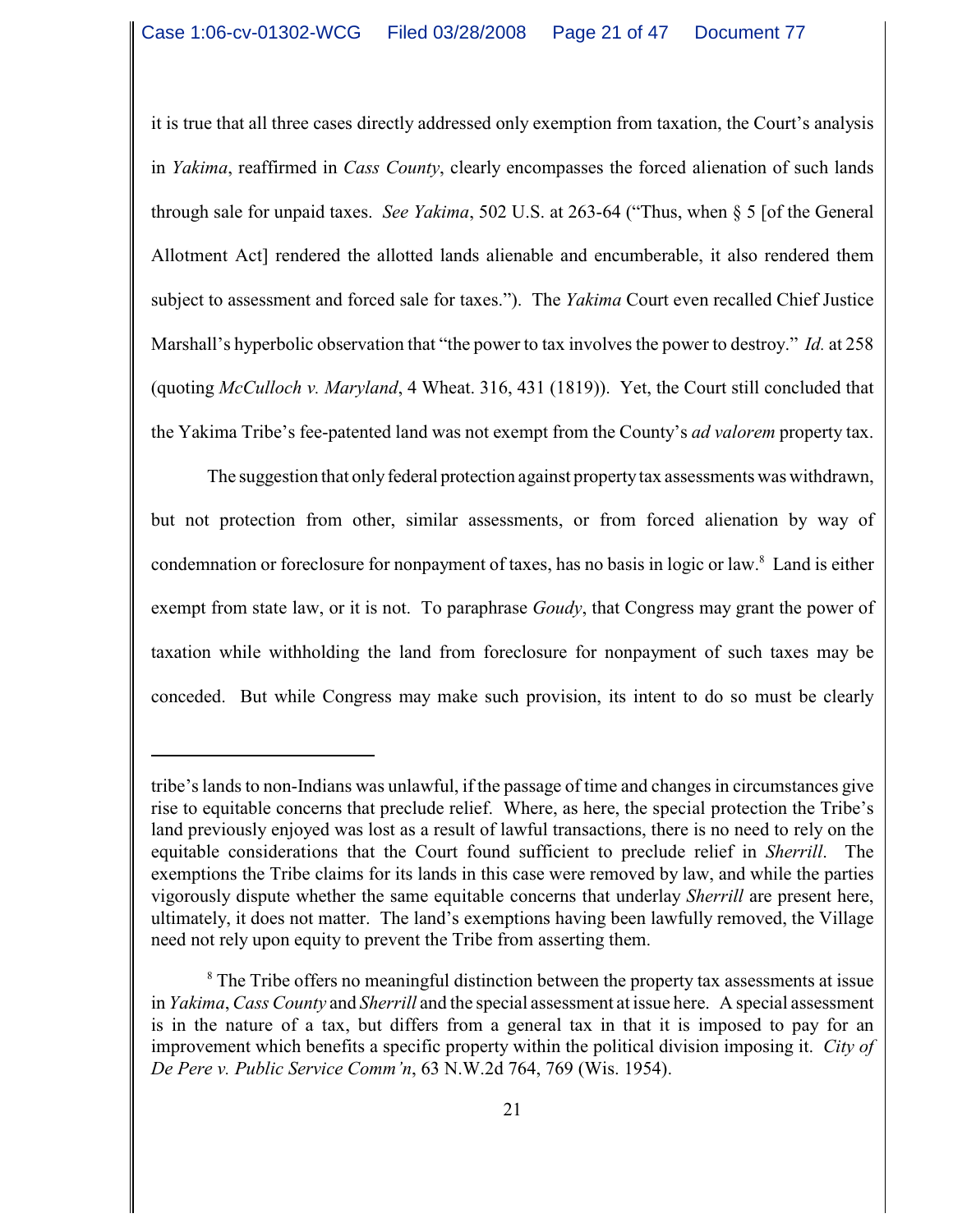manifested, for it hardly makes sense to permit taxation while at the same time prohibiting the only means of collecting such taxes. 203 U.S. at 149. Given the immunity from suit that Indian tribes enjoy, *see Oklahoma Tax Comm'n v. Citizen Band Potawatomi Indian Tribe of Okla.*, 498 U.S. 505, 509 (1991), no other means of recovery for unpaid property taxes exists. Unless a state or local government is able to foreclose on Indian property for nonpayment of taxes, the authority to tax such property is meaningless, and the Court's analysis in *Yakima*, *Cass County* and *Sherrill* amounts to nothing more than an elaborate academic parlor game. Since it hardly seems likely that the Court was simply playing a game in those cases, I conclude, contrary to the district court in the *Oneida Indian Nation* cases on remand from *Sherrill*, that implicit in the Court's holding that Indian fee lands are subject to *ad valorem* property taxes is the further holding that such lands can be forcibly sold for nonpayment of such taxes. And, of course, if Indian lands are not exempt from forced alienation for nonpayment of state or local property taxes, it also follows that they are not exempt from the Village's power to condemn such land for a public highway and, further, to assess such property for the cost of improvements that specially benefit the property.

### **C. Express Condemnation Authority**

In addition to the language of the Allotment Acts that the Court found dispositive on the issue of taxation in *Yakima* and *Cass County*, Congress expressly consented to condemnation of allotted lands without tribal consent in the 1901 Act, codified at 25 U.S.C. § 357. This Act expressly permits condemnation of ["l]ands allotted in severalty to Indians . . . for any public purpose under the laws of the State or Territory where located" even if allotted lands are still held in trust by the United States. *See Minnesota v. United States*, 305 U.S. 382, 388-89 (1939) (holding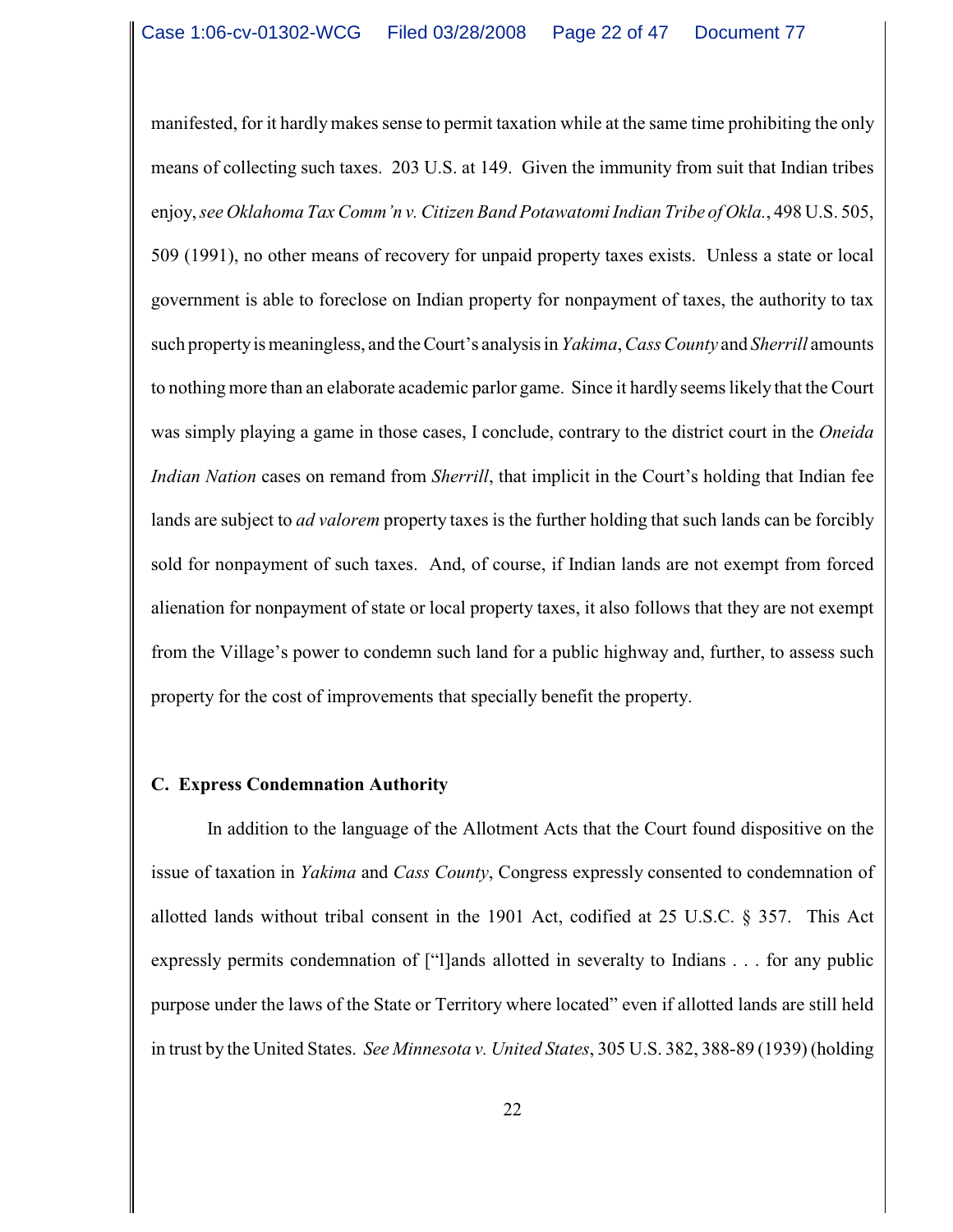that action for condemnation of allotted land held in trust by United States must be brought in federal court);*Nicodemus v. Washington Water Power Company*, 264 F.2d 614, 618 (9th Cir. 1959) (holding that section 357 authorized condemnation of rights-of-way over the allotments without consent of Secretary of the Interior). More recently, the Ninth Circuit described the purpose and effect of the 1901 Act as follows:

With respect to condemnation actions by state authorities, Congress explicitly afforded no special protection to allotted lands beyond that which land owned in fee already received under the state laws of eminent domain. See 25 U.S.C. s 357. Thus, consistent with its assimilation policy, Congress placed Indian allottees in the same position as any other private landowner vis-a-vis condemnation actions, with the interest of the United States implicated only to the extent of assuring a fair payment for the property taken and a responsible disposition of the proceeds.

*Southern Calif. Edison Co. v. Rice*, 685 F.2d 354, 356 (9th Cir. 1982).

In an effort to avoid the effect of this statute which has been found to be "clear, plain, [and] unambiguous," *Nicodemus*, 264 F.2d at 617, the Tribe argues that the 1901 Act does not apply to previously allotted land that has been reacquired by the Tribe. "By its terms," the Tribe argues, "the provision applies only to 'allotments,' not to former allotments." (Pl.'s Br. In Reply at 5.) In support of its argument, the Tribe cites *Nebraska Public Power District v. 100.95 Acres of Land*, 719 F.2d 956 (8th Cir. 1983), in which the court held that § 357 could not be used to condemn land allotted to individual Indians where, shortly before the action was filed, the Indian allottees had deeded their allotments to the United States in trust for the tribe. The Bureau of Indian Affairs, acting as the representative of the Secretary of the Interior, had filed, approved, and recorded the conveyances in accordance with its usual practice and with its regulations. *Id.* at 961. Based on this fact, the court held that the land constituted "tribal land," to which § 357 did not apply. "Tribal land," as defined in 25 C.F.R. § 169.1(d), means "means land or any interest therein, title to which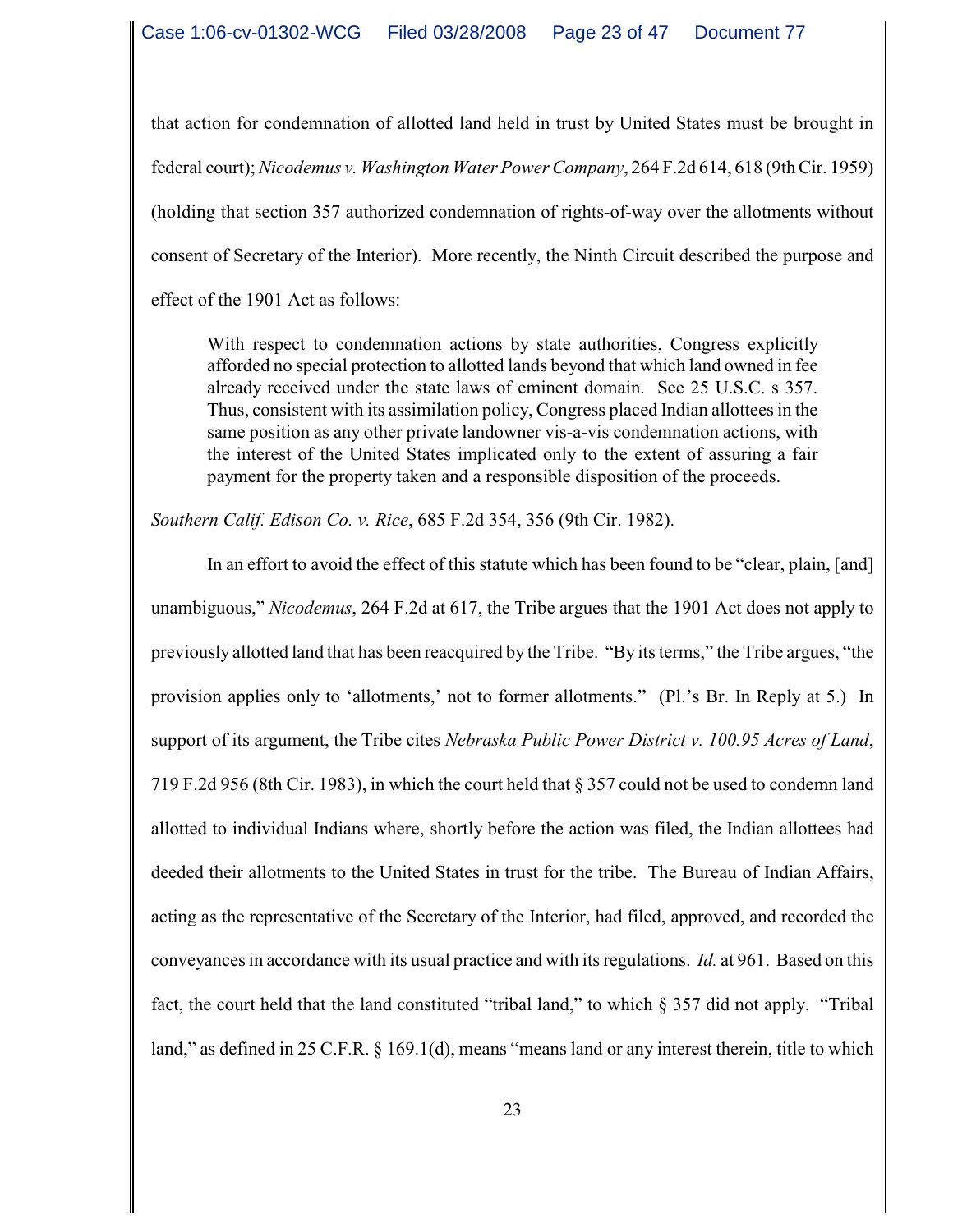is held by the United States in trust for a tribe, or title to which is held by any tribe subject to Federal restrictions against alienation or encumbrance . . . ." *Id.* at 962. The Tribe contends here that its land likewise constitutes "tribal land" to which § 357 does not apply.

What the Tribe fails to recognize, however, is that title to the land at issue in this case is not held by the United States in trust for the Tribe; nor is it held by the Tribe subject to federal restrictions against alienation or encumbrance. The Tribe holds it in fee simple. Having purchased the land on the open market, the Tribe is free, subject to the limitations of its own constitution and by-laws, to sell it to whomever it chooses. Thus, the land at issue in this case is not "tribal land" as that term is defined in 25 C.F.R. § 169.1(d). But even more important from the standpoint of the Tribe in this case is the fact that the land that the state agency sought to condemn in *Nebraska Public Power* had never been withdrawn from federal protection. *Id.* at 957. Although the land in that case had been allotted in severalty to individual Indians during the allotment era, the trust period for those allotments had never expired. Recall that one of the effects of the IRA was that the existing periods of trust were extended indefinitely. 25 U.S.C. § 462. As a result, no fee-patent for the allotments had ever issued and the restrictions on alienation were never removed. That is not the case here. Fee-patents issued for all of the land that the Village seeks to condemn nearly 100 years ago, at which time "all restrictions as to the sale, taxation and alienation of the lands" were removed. 34 Stat. 325 ch. 3504. As the Supreme Court made clear in *Yakima*, *Cass County*, and *Sherrill*, once such protection is removed or, as in *Sherrill*, lost, a tribe may not unilaterally restore it by purchasing the land on the open market. *Nebraska Power* thus does not support the Tribe's contention its fee lands are exempt from state condemnation proceedings.

It would be strange indeed if, as the Tribe suggests, Congress made allotted land still under a tribe's possession and control subject to state condemnation laws, while making the same land,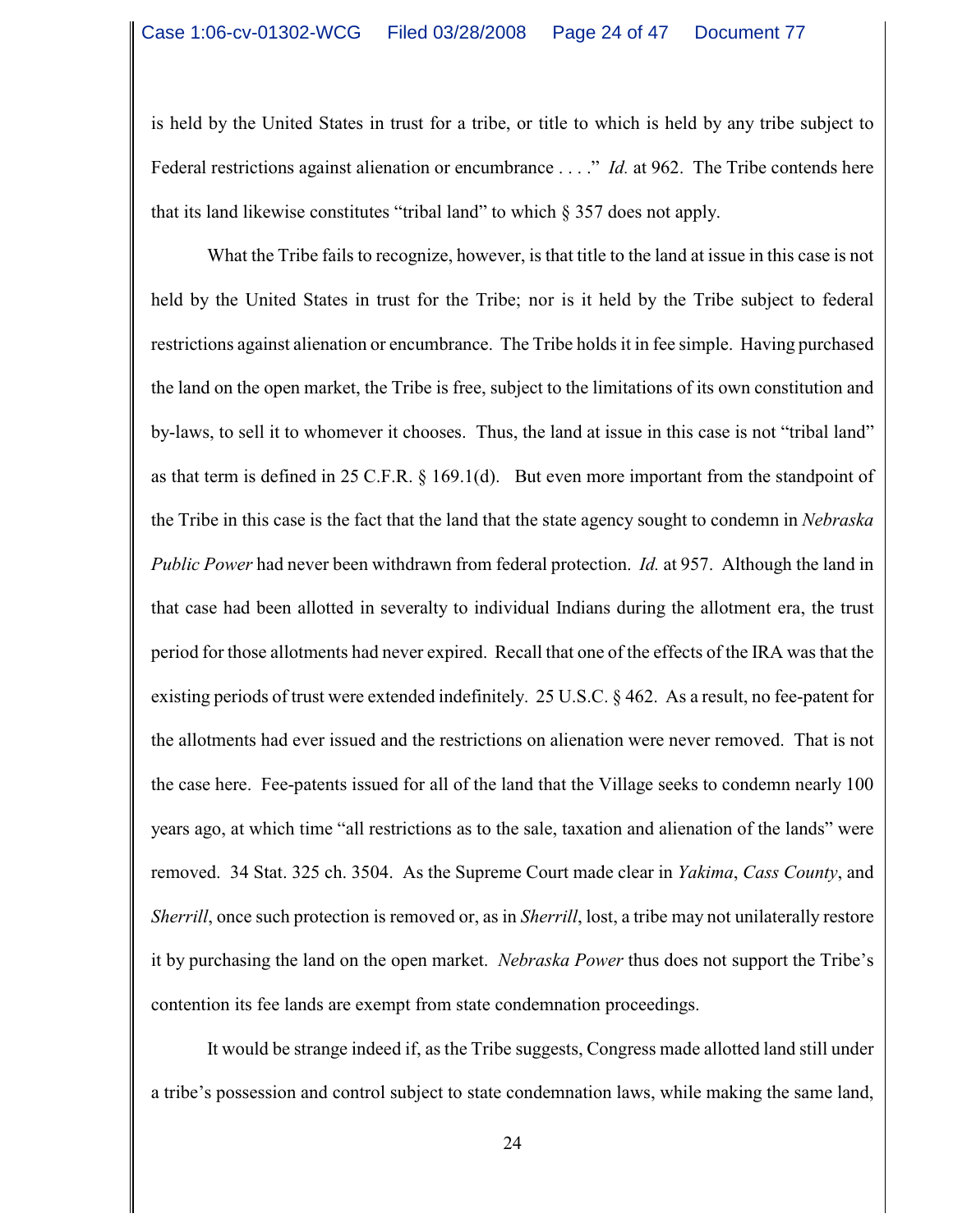upon issuance of a fee-patent, exempt. Review of the foregoing authority makes clear that Congress did not do so. I therefore conclude that under the Allotment Acts, upon issuance of fee-patents by the United States, all federal protection for the land in question, including exemption from state laws authorizing condemnation of land for public purposes, was removed.

# **D. Tribal Jurisdiction and Indian Country**

The Tribe also argues, at least indirectly, that the Village's jurisdiction over its recently acquired fee lands is limited by the fact that the Village is located within "Indian Country" as that term is defined in Indian Country Act.<sup>9</sup> The term "Indian Country" is there defined as:

(a) all land within the limits of any Indian reservation under the jurisdiction of the United States Government, notwithstanding the issuance of any patent, and, including rights-of-way running through the reservation, (b) all dependent Indian communities within the borders of the United States whether within the original or subsequently acquired territory thereof, and whether within or without the limits of a state, and (c) all Indian allotments, the Indian titles to which have not been extinguished, including rights-of-way running through the same.

18 U.S.C. § 1151. Although this definition by its terms relates only to federal criminal jurisdiction, the Court has recognized that it also generally applies to questions of civil jurisdiction. *DeCoteau v. District County Court for Tenth Judicial Dist.*, 420 U.S. 425, 427, n. 2 (1975). The Tribe contends, and the Village concedes, that the Tribe's fee lands constitute "Indian Country" within

 $\degree$  Although the Tribe refers to the undisputed fact that its fee property within the Reservation boundaries constitutes "Indian Country" as defined by 18 U.S.C. § 1151 in its Brief in Support of its own motion for summary judgment (Def.'s Br. In Supp. Mot. at 1, 4), its most forceful argument as to the significance of this fact surfaces in its Brief in Response to the Village's motion when it argues on the basis of this fact that the Village could have no "justifiable expectations" that its power of eminent domain extends to Tribal propertywithin the Reservation, thereby distinguishing this case from *Sherrill*. (Pl.'s Br. In Resp. at 20-25.)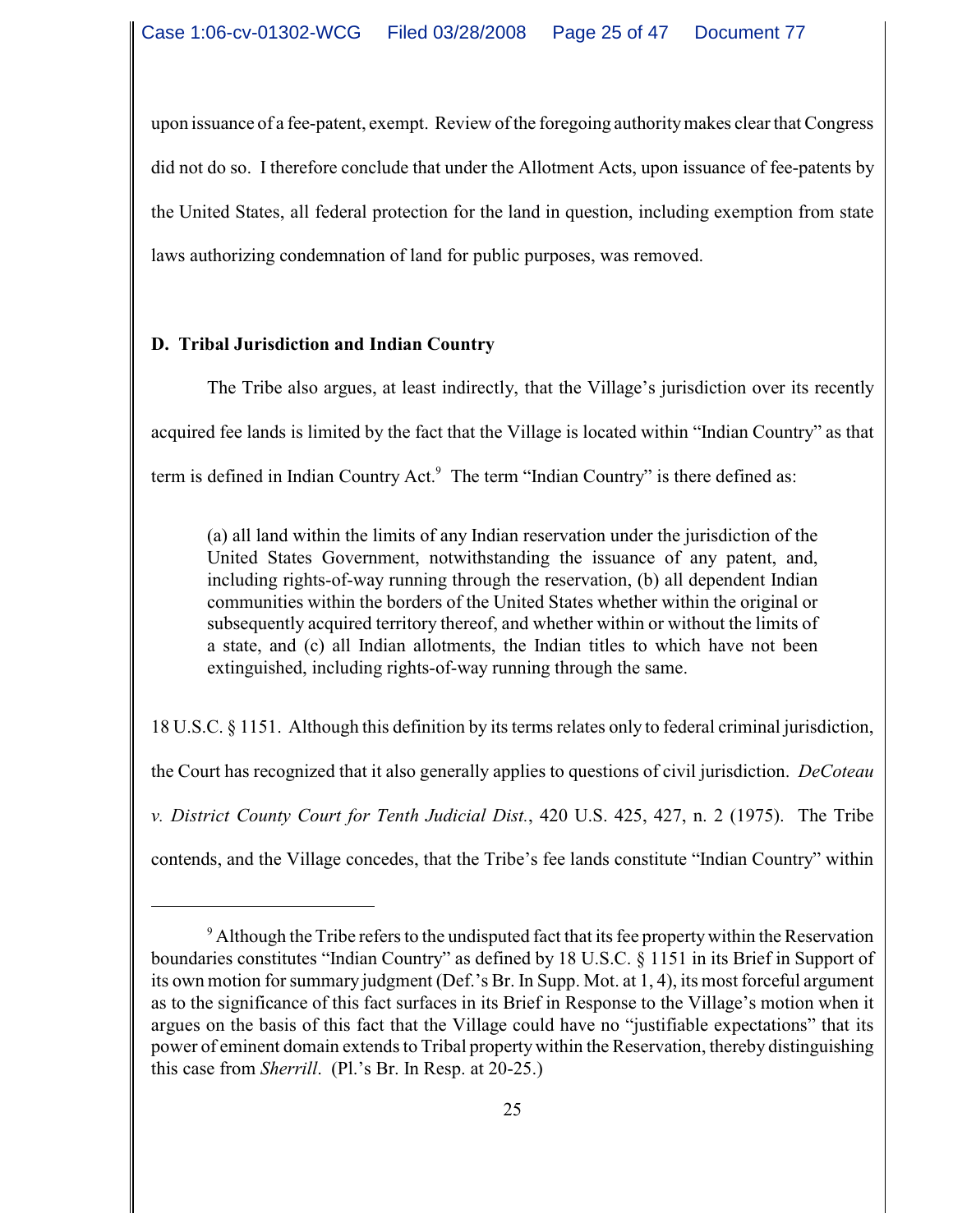the meaning of this section. (Def.'s Br. In Supp. at 37 n. 83.) The Village's concession appears quite reasonable in light of the Court's decision in *Seymour v. Superintendent of Washington State Pennitentiary*, 368 U.S. 351, 357-58 (1962) (holding that contention that fee lands within Indian reservations do not constitute "Indian County" was "squarelyput to rest by congressional enactment of the currently prevailing definition of Indian country in § 1151 to include 'all land within the limits of any Indian reservation under the jurisdiction of the United States government, notwithstanding the issuance of any patent . . .'").

In any event, the Tribe views this concession as critical since the Supreme Court has noted that "[g]enerally speaking, primary jurisdiction over land that is Indian country rests with the Federal Government and the Indian tribe inhabiting it, and not with the States." *Alaska v. Native Village of Venetie Tribal Gov't*, 522 U.S. 520, 527 n. 1 (1998). In *California v. Cabazon Band of Mission Indians*, 480 U.S. 202 (1987), for example, the Court held that California's laws that sought to regulate bingo and a county ordinance that prohibited draw poker and other card games were not enforceable against the Cabazon Band of Mission Indians within its Reservation. And in *Montana v. United States*, 450 U.S. 544, 566 (1981), the Court even held that "[a] tribe may also retain inherent power to exercise civil authority over the conduct of non-Indians on fee lands within its reservation when that conduct threatens or has some direct effect on the political integrity, the economic security, or the health or welfare of the tribe."

In holding that California's laws regulating bingo and a county ordinance prohibiting draw poker and similar games were unenforceable on the reservation in *Cabazon*, the Court recognized that "state laws may be applied to tribal Indians on their reservations if Congress has expressly so provided." *Id.* at 207. However, the Court rejected California's argument that Congress had given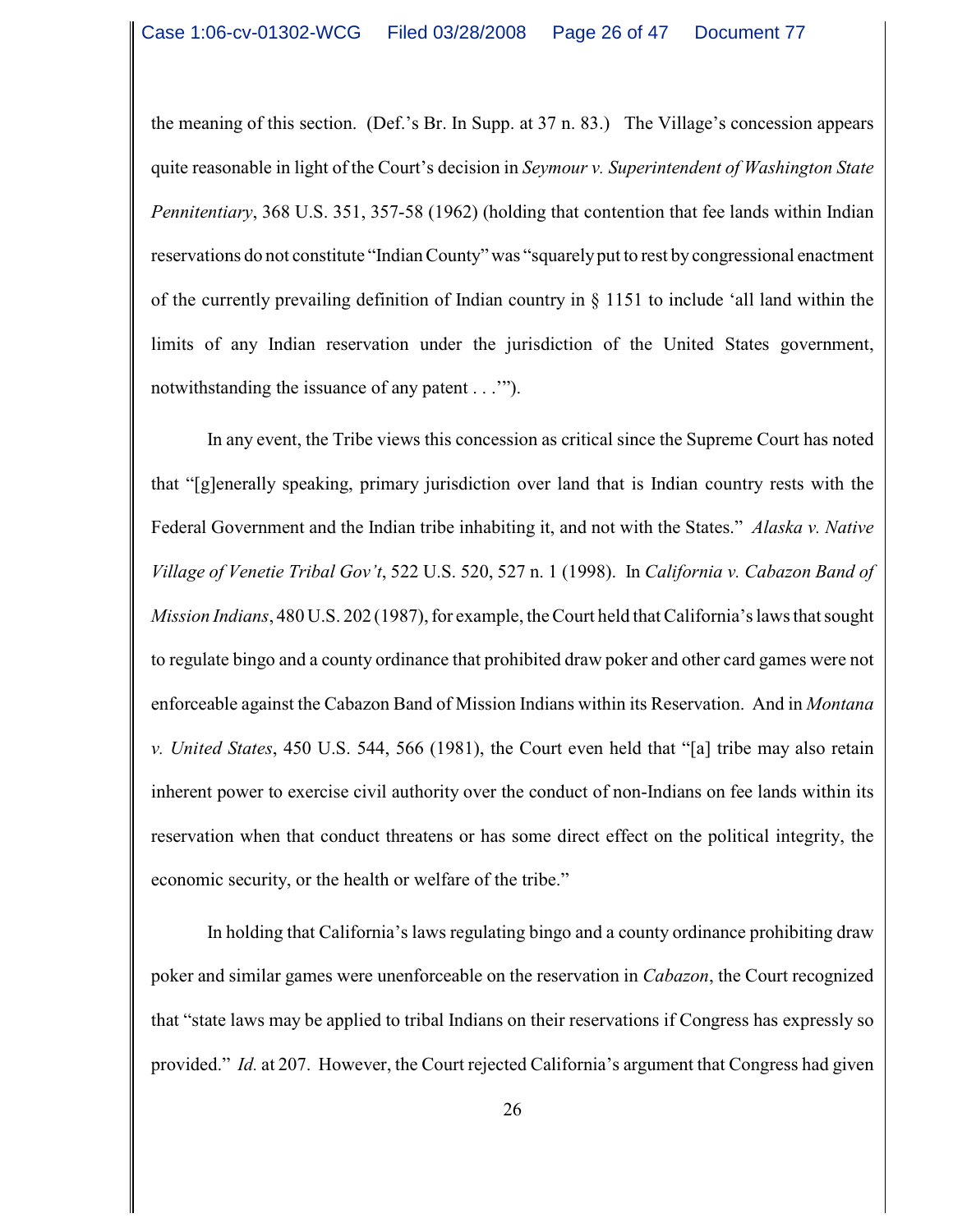its express consent to that State's enforcement of gambling regulations against the Band. *Id.* California, like Wisconsin, is one of six States that Congress has expressly granted jurisdiction over specified areas of Indian country within its boundaries. *See* Pub. L. 280, 18 U.S.C. § 1162, 28 U.S.C. § 1360. Although Pub. L. 280 granted these States broad criminal jurisdiction over offenses committed by or against Indians within Indian country, the Court had held in *Bryan v. Itasca County*, 426 U.S. 373 (1976), that Congress' conferral of jurisdiction over civil matters was more limited. In *Bryan*, the Court had recognized that "a grant to States of general civil regulatory power over Indian reservations would result in the destruction of tribal institutions and values." *Cabazon*, 480 U.S. at 208 (*citing Bryan*, 426 U.S. at 387). But that had clearly not been Congress' intent. To avoid this result, the Court had "interpreted § 4 [of Pub. L. 280] to grant States jurisdiction over private civil litigation involving reservation Indians in state court, but not to grant general civil regulatory authority." *Id. Cabazon* adopted the following test for determining whether Pub. L. 280 permitted enforcement of a particular state civil enactment on reservation lands: "if the intent of a state law is generally to prohibit certain conduct, it falls within Pub. L. 280's grant of criminal jurisdiction, but if the state law generally permits the conduct at issue, subject to regulation, it must be classified as civil/regulatory and Pub. L. 280 does not authorize its enforcement on an Indian reservation." *Id.* at 209. "The shorthand test," the Court added, "is whether the conduct at issue violates the State's public policy." *Id.*

But *Cabazon* did not leave it at that. Even in the absence of express congressional consent to do so, the Court recognized that "'in exceptional circumstances a State may assert jurisdiction over the on-reservation activities oftribal members.'" *Id.* at 215 (quoting *New Mexico v. Mescalero Apache Tribe*, 462 U.S. 324, 331-332 (1983)). The inquirywhether State jurisdiction is pre-empted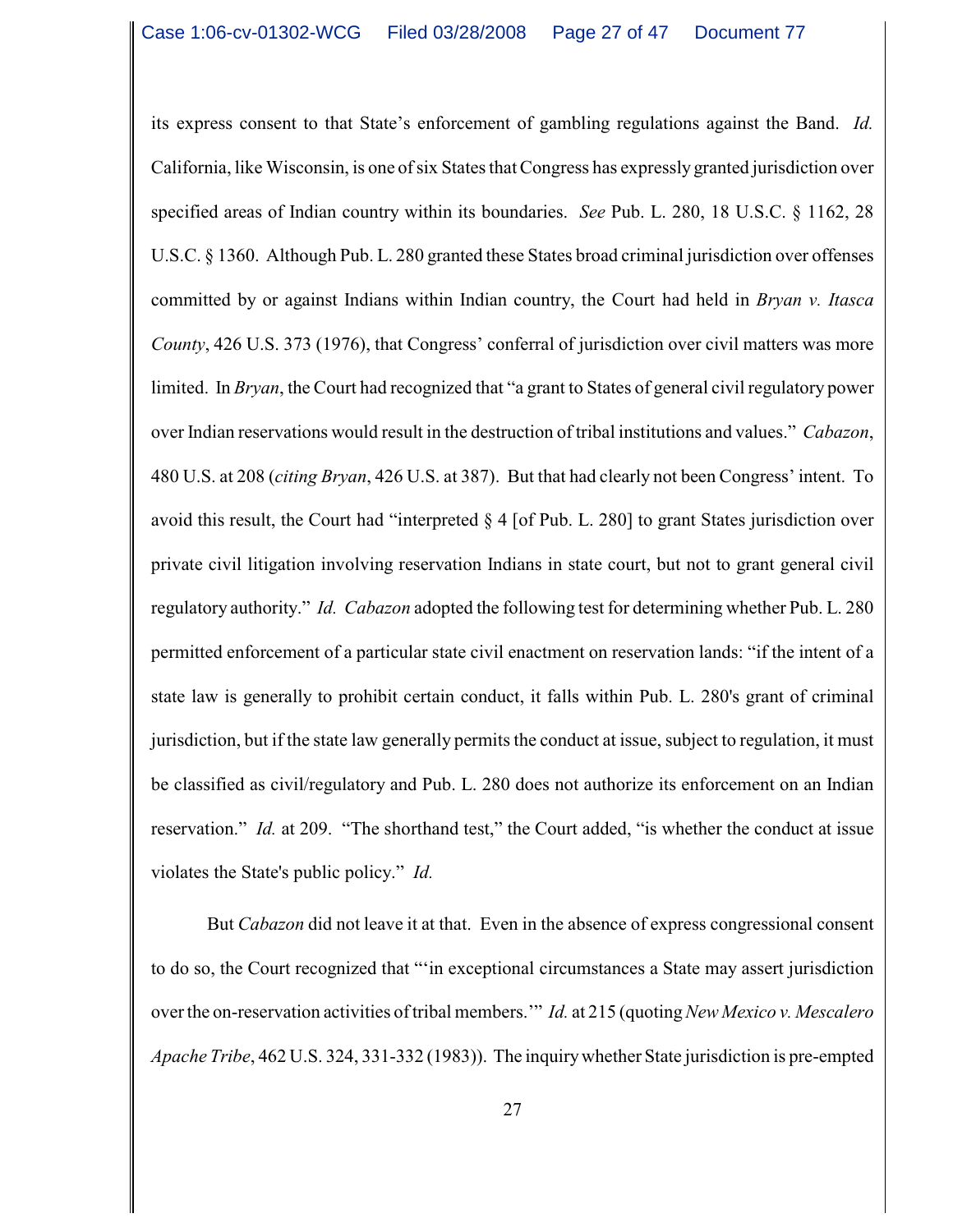"is to proceed in light of traditional notions of Indian sovereignty and the congressional goal of Indian self-government, including its "overriding goal" of encouraging tribal self-sufficiency and economic development." *Id.* at 216. *See also Moe v. Confederated Salish and Kootenai Tribes*, 425 U.S. 463, 478-80 (1976) (holding that state lacked power to impose personal property tax on personal property located within the reservation and owned by Indians, to impose vendor license fee on reservation Indian conducting cigarette business for the tribe on reservation land, or to collect cigarette sales taxes on reservation sales by Indians to Indians).

In light of these principles, the Tribe argues that "Amici's contention that the issuance of a patent for a former [General Allotment Act] allotment involves a 'transfer of sovereignty to state and local governments' is nonsense." (Pl.'s Br. In Response at 21 (quoting Br. of David P. Landwehr, et al. at 15)). As support for its position, the Tribe points to *Gobin v. Snohomish County*, 304 F.3d 909 (9th Cir. 2002), in which the Ninth Circuit refused to extend *Yakima*'s holding that the General Allotment Act had made repurchased Indian fee land taxable to find that such lands were also subject to local land use regulations. In *Gobin*, the County sought to enforce its zoning ordinance to prevent a tribal member from proceeding with a planned residential development on reservation land to which the tribal member held title in fee as a result of patents issued during the allotment era. The Tribe had approved the project under its zoning ordinance, but the County indicated it would reject the application, citing its interest in protecting endangered species, regulating County roads and storm sewers, providing a continuum of land use enforcement for all fee lands, and complying with applicable health and safety codes. 304 F.3d at 912, 917. The tribal member filed suit seeking a determination that the County did not have jurisdiction over her lands. The district court ruled in her favor, and the County appealed.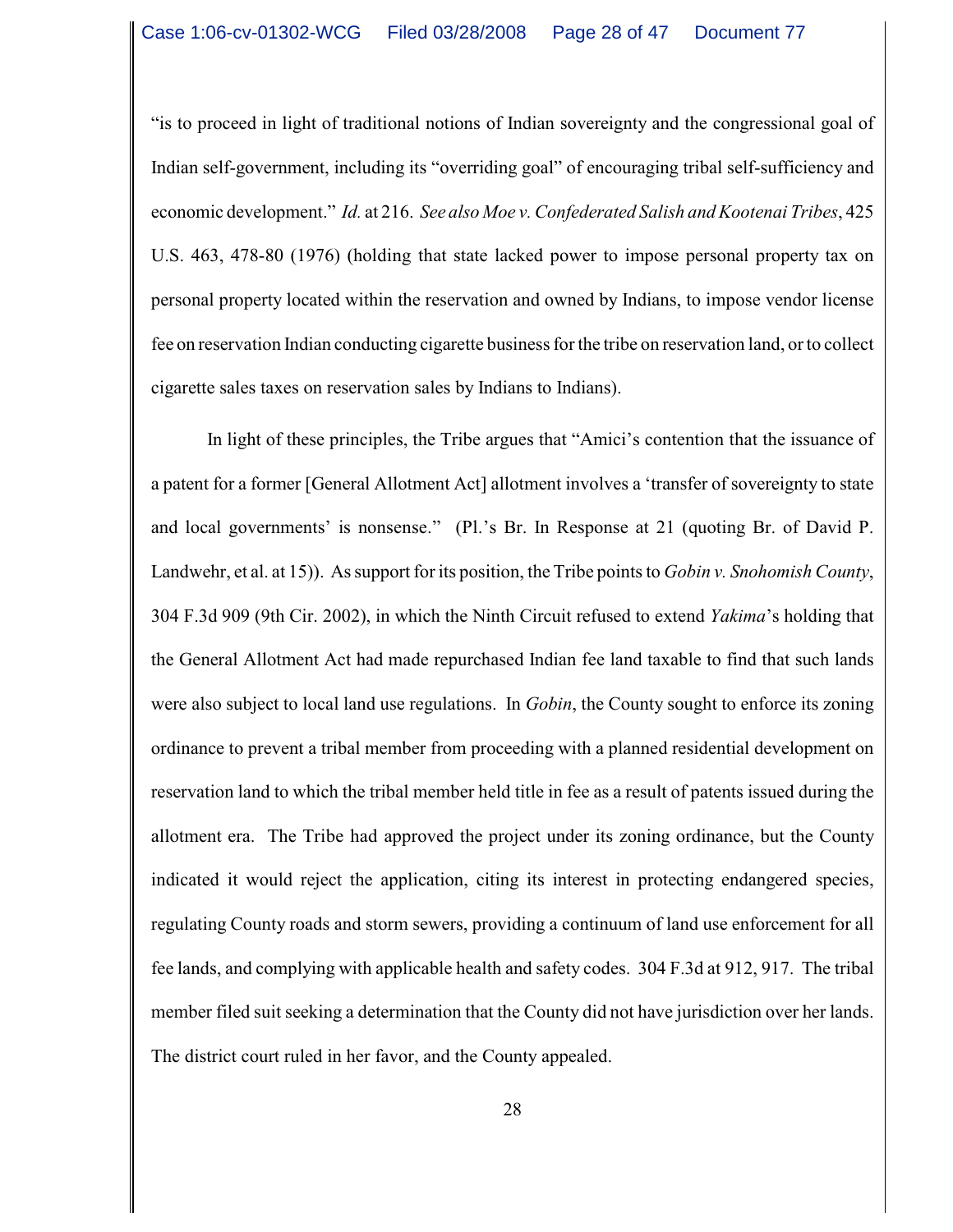In affirming the district court's judgment, the Ninth Circuit first rejected the County's contention, based on *Yakima* and *Cass County,* that Congress had expressly authorized plenary *in rem* jurisdiction when it made the lands freely alienable.

Congress's decision to make Indian fee lands freely alienable is not an express authorization or otherwise an "unmistakably clear" indication that the County may enforce its in rem land use regulations over those lands. Unlike the inextricably linked concepts of (forced) alienation and taxation found in County of Yakima, alienation and plenary in rem land use regulation are entirely unrelated. Thus, we hold that the right of Indians to alienate their lands freely does not provide the County with a concomitant right to exert in rem land use regulation over those lands.

304 F.3d at 916. The Court then reasoned that the County's land use regulations, especially the density requirement, operated more as a limitation upon the Indian owner's transactions and activities on the land than an encumbrance upon the land itself, and thus resembled the excise tax on sales of reservation fee lands that was struck down in *Yakima* more than the *ad valorem* property tax that was upheld. "Although tangentially related to land, they are not inextricably linked to the land itself. Thus, we hold that Congress did not expressly authorize plenary State land use regulation over Indian fee lands when it made those lands freely encumberable." *Id.* at 917. Because County's zoning ordinance restricted the on-reservation activities of tribal members without the express consent of Congress, the Court then proceeded to determine under *Cabazon* whether "exceptional circumstances" existed that were sufficient to justify such an intrusion. The Court concluded that such circumstances did not exist. Although the interests asserted by the County were important, they were "not exceptional enough to warrant interference with tribal selfgovernment and self-determination." *Id.* at 917.

The Tribe contends that the same analysis applies here. Arguing that *Yakima* does not give the Village plenary *in rem* jurisdiction over the Tribe's reservation fee property, the Tribe proceeds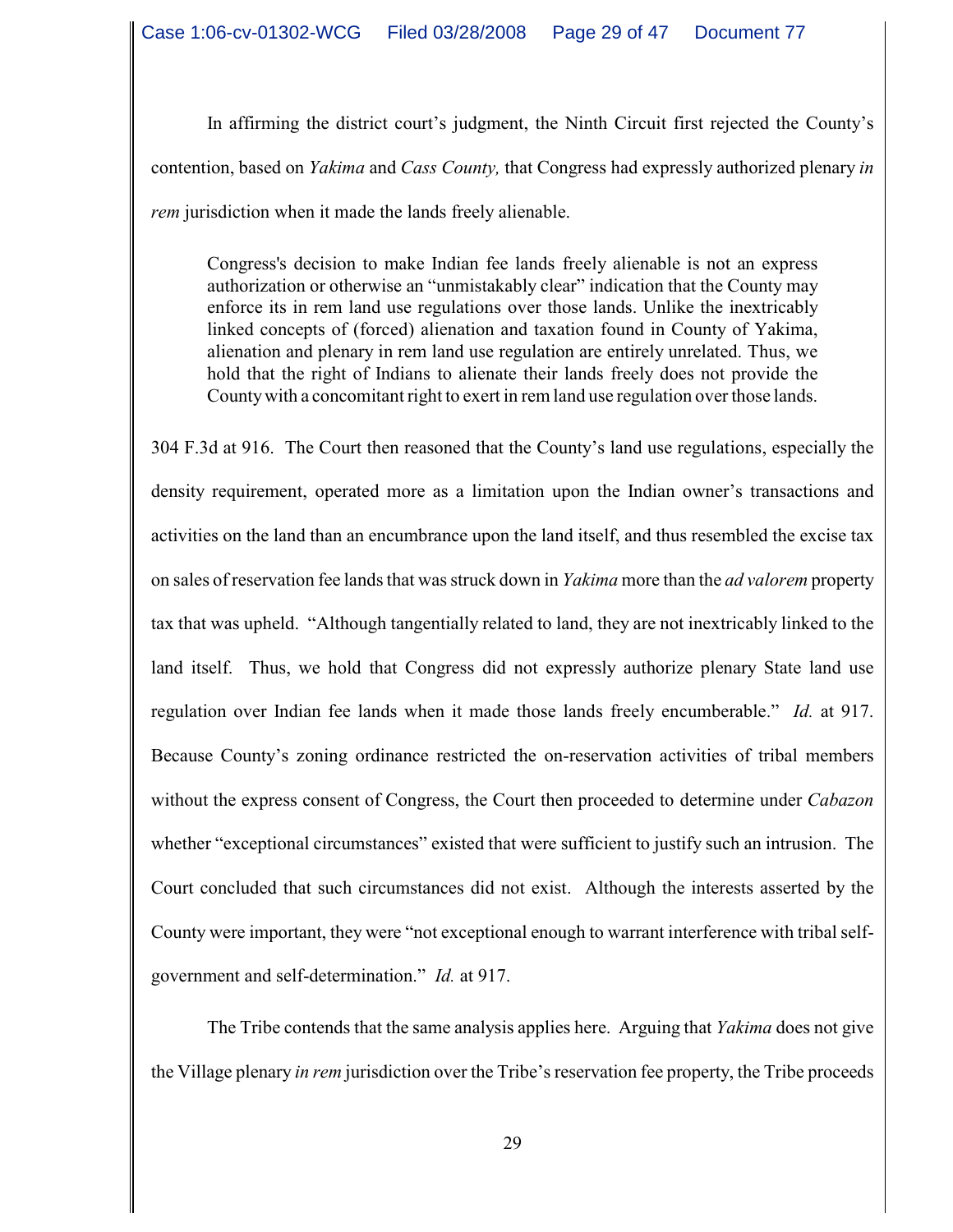to challenge the Village's actions as a regulation of the Tribe's on-reservation conduct. (Tribe's Br. In Resp. at 24-25.) Because the Village's interests are "not exceptional enough to warrant interference with tribal self-government and self-determination," *Gobins*, 304 F.3d at 917, and based on *Montana* and *Moe*, the Tribe argues that the Village cannot impose its development plans on land within Indian Country. The Tribe thus argues that the Village cannot use its statutory power of eminent domain to condemn tribal property in furtherance of those plans. (Pl.'s Resp. Br. at 20- 25.)

While *Gobin* does provide some support for the Tribe's position, I conclude that the Supreme Court has already rejected this argument in *Yakima*. In *Yakima* the Court explicitly distinguished between jurisdiction over the land (*in rem)*, which it found that County had by virtue of the General Allotment Act's removal of all restrictions on the land's alienability, and jurisdiction over the person (*in personam*), over which it held that the Allotment Acts had no effect. 502 U.S. at 264-65. The Court concluded that the County had *in rem* jurisdiction to tax the allotted fee land but it did not have *in personam* jurisdiction to tax a tribal member on the proceeds of a sale of the land. *Id.* at 266-69. In so ruling, the Court expressly adopted a categorical approach and rejected that portion of the Court of Appeals' decision remanding the case to the district court with directions to make findings concerning the Yakima Tribe's "'protectible interest' against imposition ofthe tax upon its members . . . ." *Id.* at 266. In other words, *Yakima* rejected the tribal regulatory authority line of cases on which the Tribe relies, as having no application where Congress had already performed the balancing of interests those cases envisioned. *Id.* at 267; *see also Brendale v. Confederated Tribes and Bands of Yakima Indian Nation*, 492 U.S. 408 (1989) (Stevens, J., concurring) (noting that "to the extent that large portions of reservation land were sold in fee, such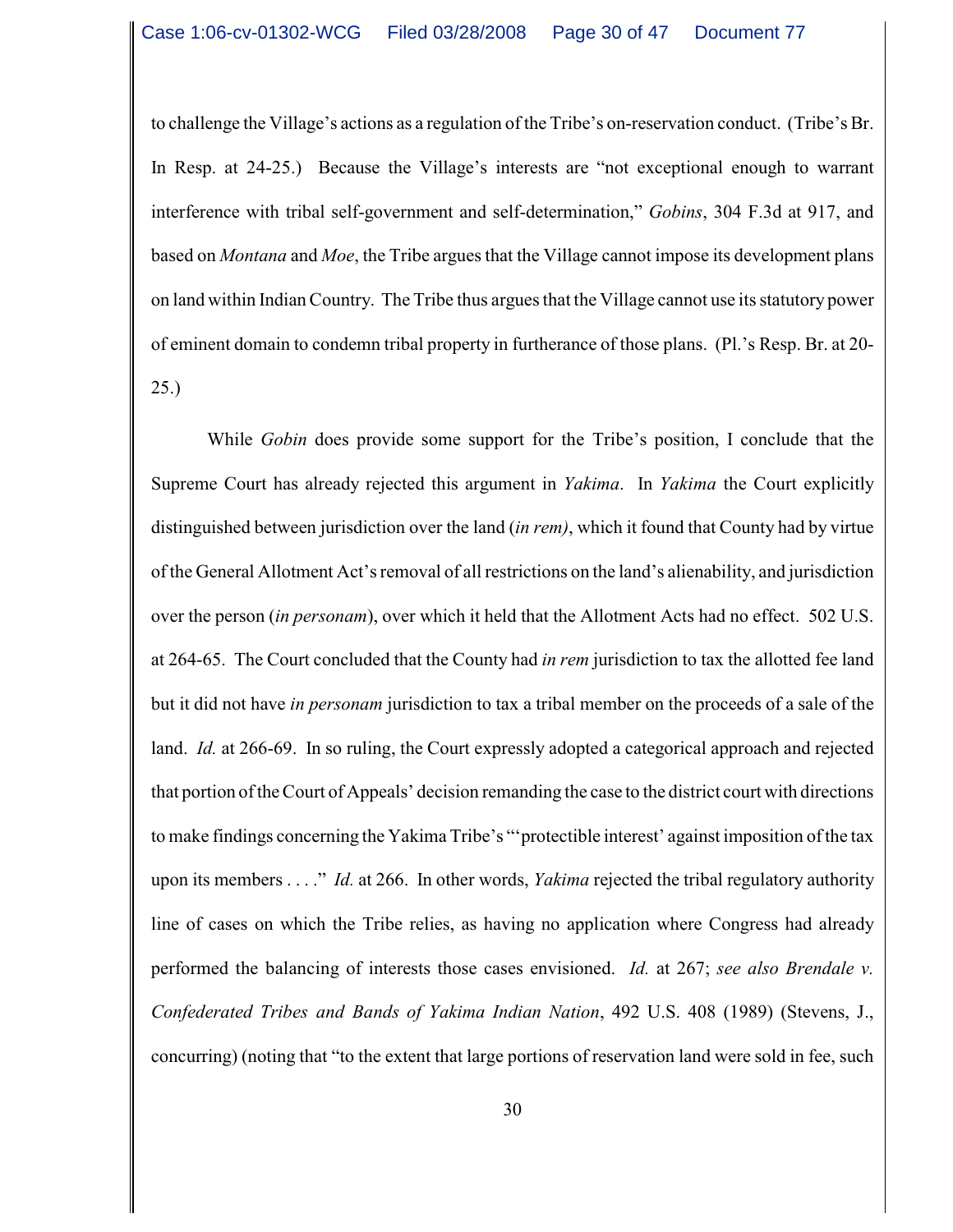that the Tribe could no longer determine the essential character of the region by setting conditions on entry to those parcels, the Tribe's legitimate interest in land-use regulation was also diminished").

The Court's more recent decision in *Sherrill* also calls into question the Ninth Circuit's holding in *Gobin*. There, in support of its conclusion that the OIN could not restore its sovereignty over its reservation land through open-market purchases, the Court noted "[i]f OIN may unilaterally reassert sovereign control and remove these parcels from the local tax rolls, little would prevent the Tribe from initiating a new generation of litigation to free the parcels from local zoning or other regulatory controlsthat protect all landowners in the area." 544 U.S. at 220. Those were precisely the concerns that led the Court to conclude that Congress intended § 465 as "the proper avenue for OIN to reestablish sovereign authority over territory last held by the Oneidas 200 years ago." *Id.* at 221. The same concerns are present here.

I thus conclude that the fact that the land at issue is "Indian Country" within the meaning of 18 U.S.C. § 1151 does not change the outcome. "Condemnation proceedings are *in rem*," *United States v. Petty Motor Co.*, 327 U.S. 372, 376 (1946), as is the procedure for imposing a special assessment. Wis. Stat. § 66.0703(1)(a). *Yakima* holds that the property's exemption from such *in rem* proceedings was terminated by Congress through the Allotment Acts. Absent a Congressional enactment to the contrary, the Village may proceed under its statutory authority with its project.

### **E. Section 16, 25 U.S.C. § 476(e), of the IRA**

In *Cass County* the Court recognized that Congress can change the result of the Allotment Acts through another "unmistakably clear statement." *Cass County*, 524 U.S. at 114. Notwithstanding the Court's clear holding in *Yakima* and *Cass County* that the IRA did not change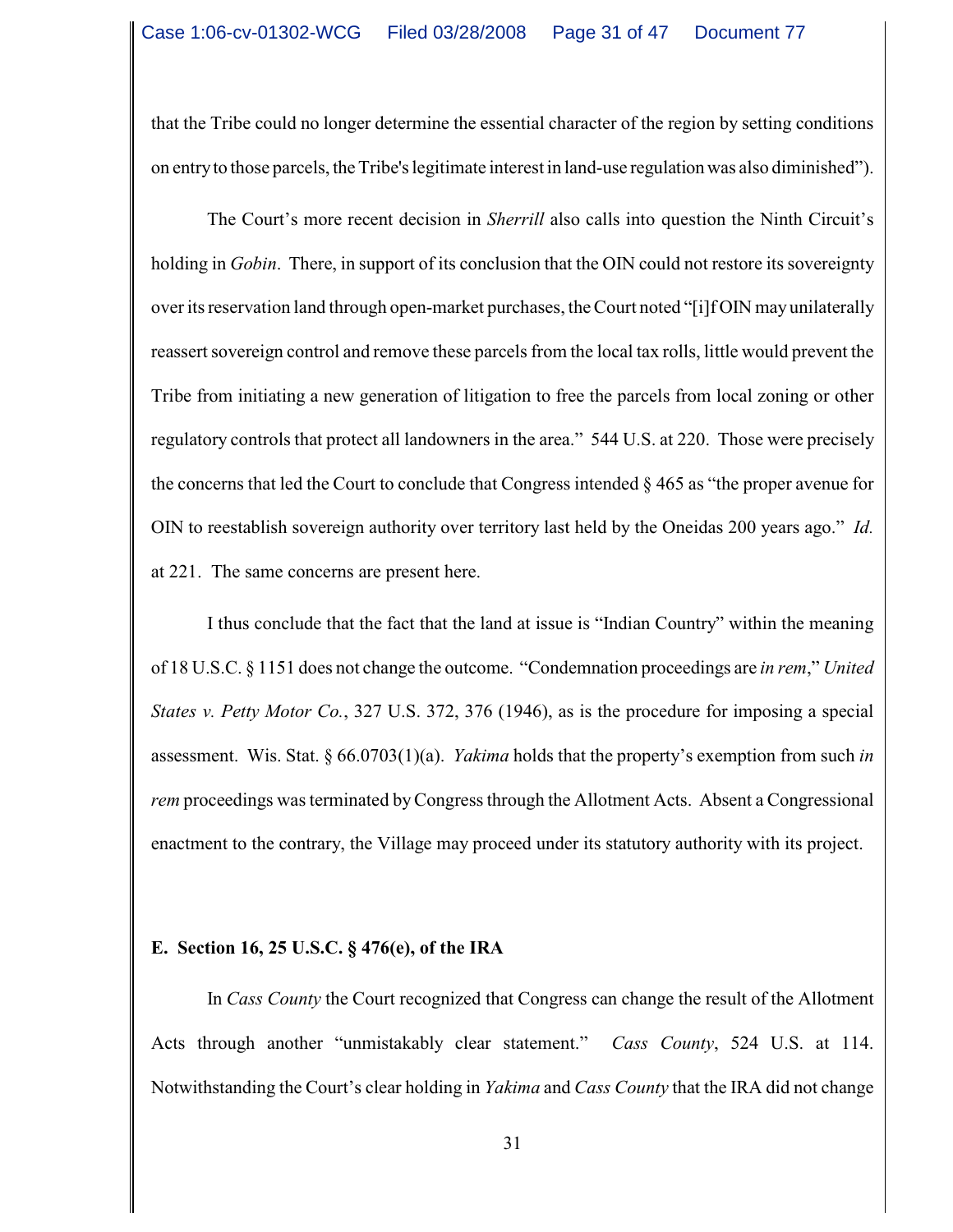the status of fee-patented allotments, the Tribe claims that Congress did just that in its enactment of Section 16 of the IRA, 25 U.S.C. § 463, a provision apparently not even asserted in those cases. That section, the Tribe argues, demonstrates Congress' intent that land reacquired by a tribe not be disposed of without the tribe's consent.

Section 16 of the IRA governs the organization of Indian tribes. Subsection (e), entitled "vested rights and powers," states:

In addition to all powers vested in any Indian tribe or tribal council by existing law, the constitution adopted by said tribe shall also vest in such tribe or its tribal council the following rights and powers: To employ legal counsel; *to prevent the sale, disposition, lease, or encumbrance of tribal lands, interests in lands, or other tribal assets without the consent of the tribe;* and to negotiate with the Federal, State, and local governments.

25 U.S.C. § 476(e) (italics added). The Tribe contends that § 476(e) "grants an IRA tribe such as the Oneida Tribe a veto power over any disposition of tribal assets, including dispositions resulting from condemnation." (Pl.'s Br. Supp. Summ. J. at 7.) This "veto power," the Tribe argues, was expressly confirmed by Congress in 1948 when it passed the Act of Feb. 5, 1948, 62 Stat. 17 (the "1948 Act"), which, *inter alia*, provides that "[n]o grant of a right-of-way over and across any lands belonging to a tribe organized under the [IRA] . . . shall be made without the consent of the proper tribal officials." 25 U.S.C. § 324. Based on the plain language of § 476(e), as confirmed by the 1948 Act, the Tribe argues that no disposition of its property, including by condemnation, can occur without its consent. Because it has not consented to the Village's proposed condemnation of its land, the Tribe argues that the condemnation is invalid under the IRA. (*Id*. at 7-8.)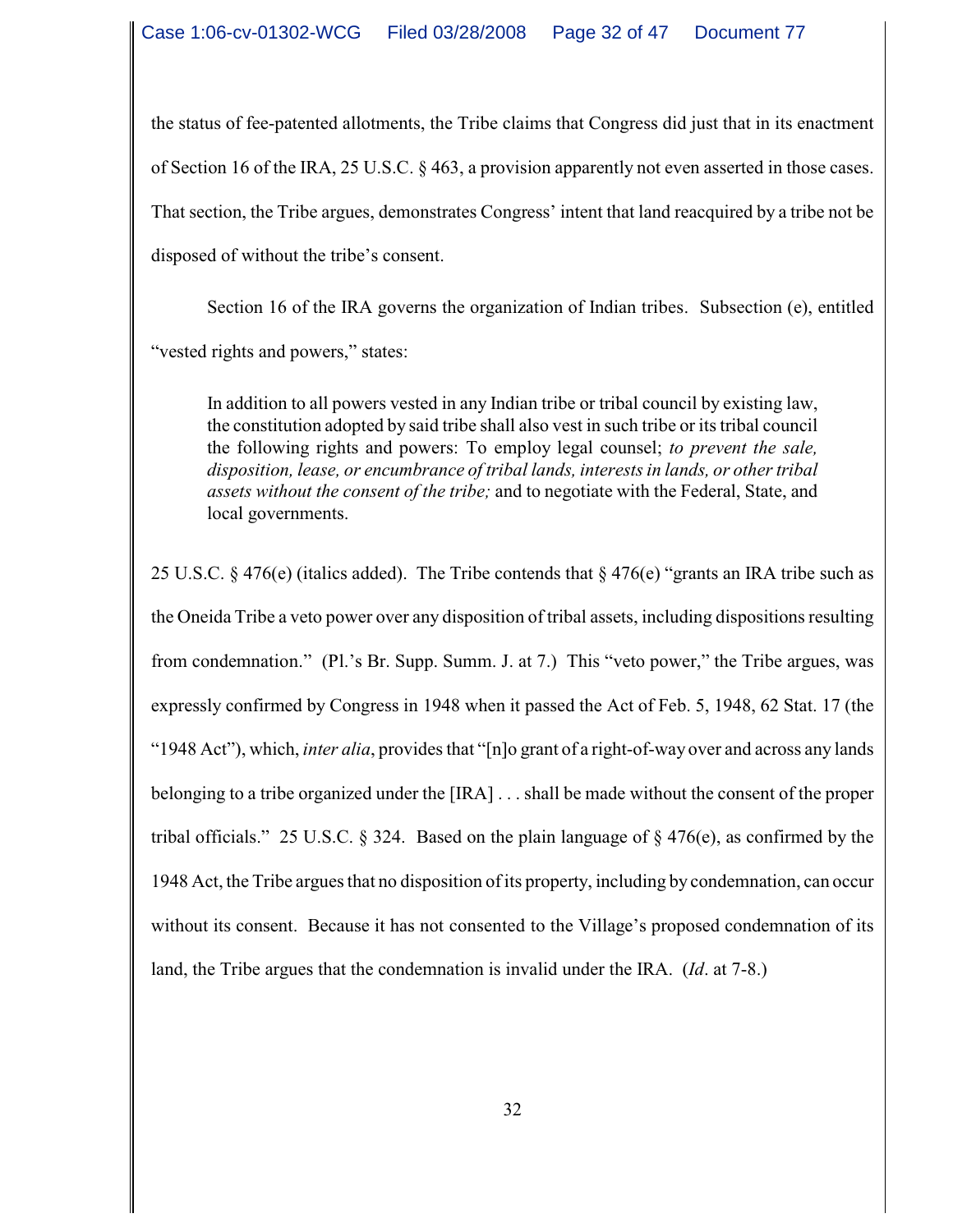Neither  $\S 476(e)$ , nor the 1948 Act, considered in context, support the Tribe's contention that the IRA gives tribes an absolute veto power over state condemnation proceedings. Section 16, as part of the overall goal of reinvigorating the tribes after federal Indian policy shifted away from assimilation and allotment, empowered tribes to organize and adopt constitutions, subject to ratification by majority vote of the tribal members and approval by the Secretary of the Interior.<sup>10</sup> Subsection (e) enumerates several of the rights and powers that the new tribal constitutions could vest in the tribe or its tribal council. Among these is the power "to prevent the sale, disposition, lease, or encumbrance of tribal lands, interests in lands, or other tribal assets without the consent of the tribe." 25 U.S.C. § 476(e). But by authorizing tribes to form their own governments and adopt constitutions, the IRA did not resurrect federal protection over lands that had previously been transferred in fee.

By its own terms, the IRA was to have no affect on the "valid rights or claims of any persons to any lands" already withdrawn from federal protection. 25 U.S.C. § 463(a). Here, there is no dispute that all of the land at issue was sold in fee and thereby withdrawn from federal protection long before enactment of the IRA. Federal protection of such lands had thus already been extinguished and was not affected by the IRA. As the *Yakima* Court observed, Congress "chose *not* to return allotted land to pre-General Allotment Act status, leaving it fully alienable by the allottees, their heirs, and assigns." 502 U.S. at 264. Instead, Congress included in the IRA "a mechanism for the acquisition of lands for tribal communities that takes account of the interests of others with stakes in the area's governance and well-being." *Sherrill*, 544 U.S. at 220. Acceptance of the

<sup>&</sup>lt;sup>10</sup> Cohen at 252.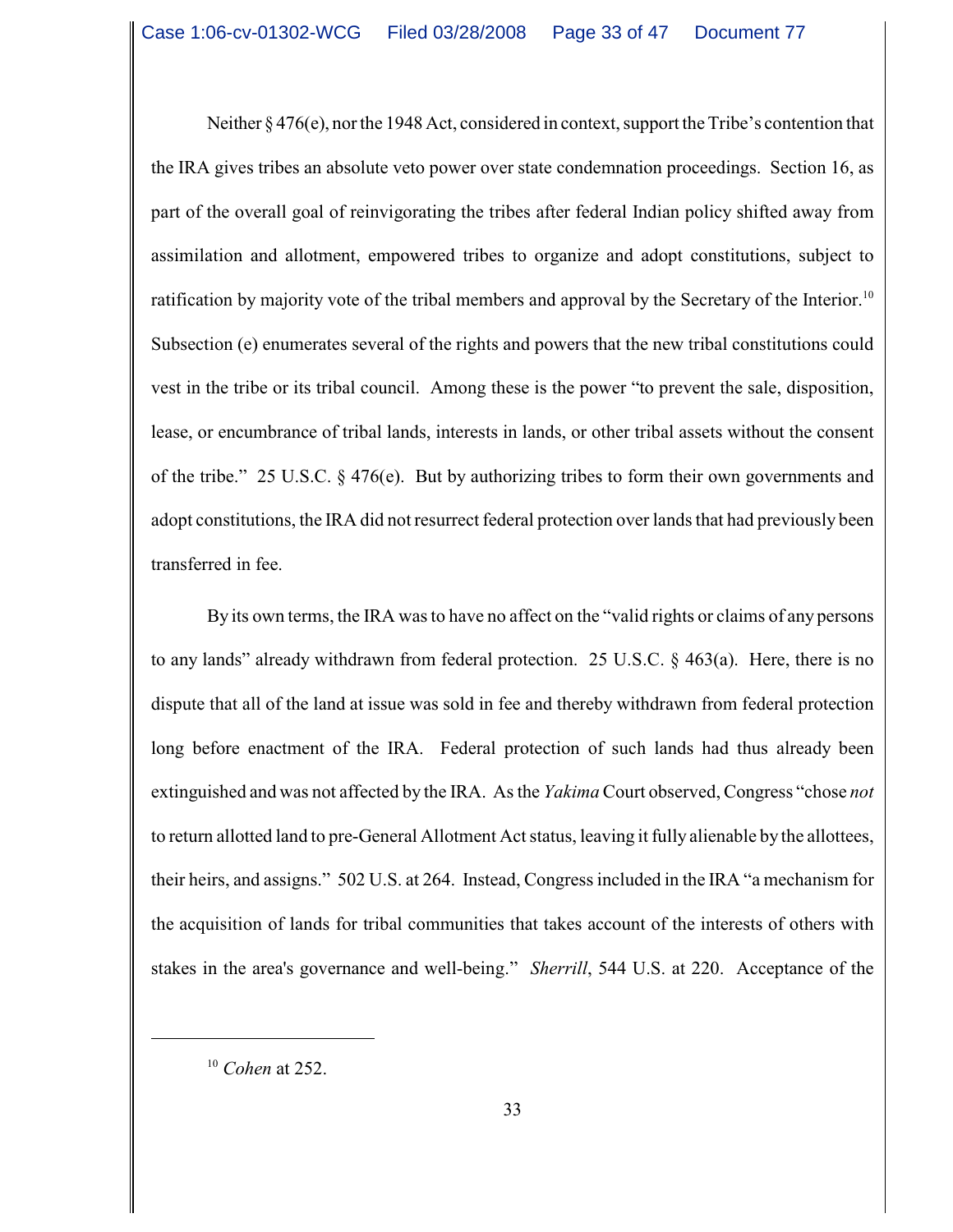Tribe's interpretation of Section 16, no less than acceptance of the Leech Lake Band of Chippewa's argument for exemption from taxation in *Cass County*, would render that procedure (25 U.S.C. § 465) at least "partially superfluous." 524 U.S. at 114. Furthermore, as the Village observes, the Tribe's interpretation of Section 16 proves too much. (Village's Br. In Reply at 17.) If any encumbrance of tribal fee lands requires tribal consent, then the imposition of an *ad valorem* property tax on such lands, expressly upheld by the Court in *Yakima* and *Cass County*, would require tribal consent. The Tribe's interpretation of the IRA simply cannot be reconciled with those cases.

It is true that shortly after passage of the IRA, the Tribe did, with the Secretary's approval, adopt a constitution that vested in its Tribal Council the powers listed in  $\S$  476(e). Article IV, Section 1 of the Tribe's Constitution provides:

**Enumerated Powers.** – The General Tribal Council of the Oneida Tribe of Wisconsin shall exercise the following powers, subject to any limitations imposed by the statutes or the Constitution of the United States:

\*\*\*\*

(c) to veto any sale, disposition, lease or encumbrance of tribal lands, interests in lands, or other tribal assets of the tribe.

(Aff. of Vice Chairwoman Kathy Hughes, Ex. A.) This provision makes clear that only the General Tribal Council is authorized to convey tribal property on behalf of the tribe. But it says nothing about whether the Village needs the Tribe's consent before it can lawfully tax or condemn the Tribe's fee lands within its boundaries. The nature of a constitution is that it sets forth only the rights and powers of the government that it establishes over those who are subject to it. The Tribe's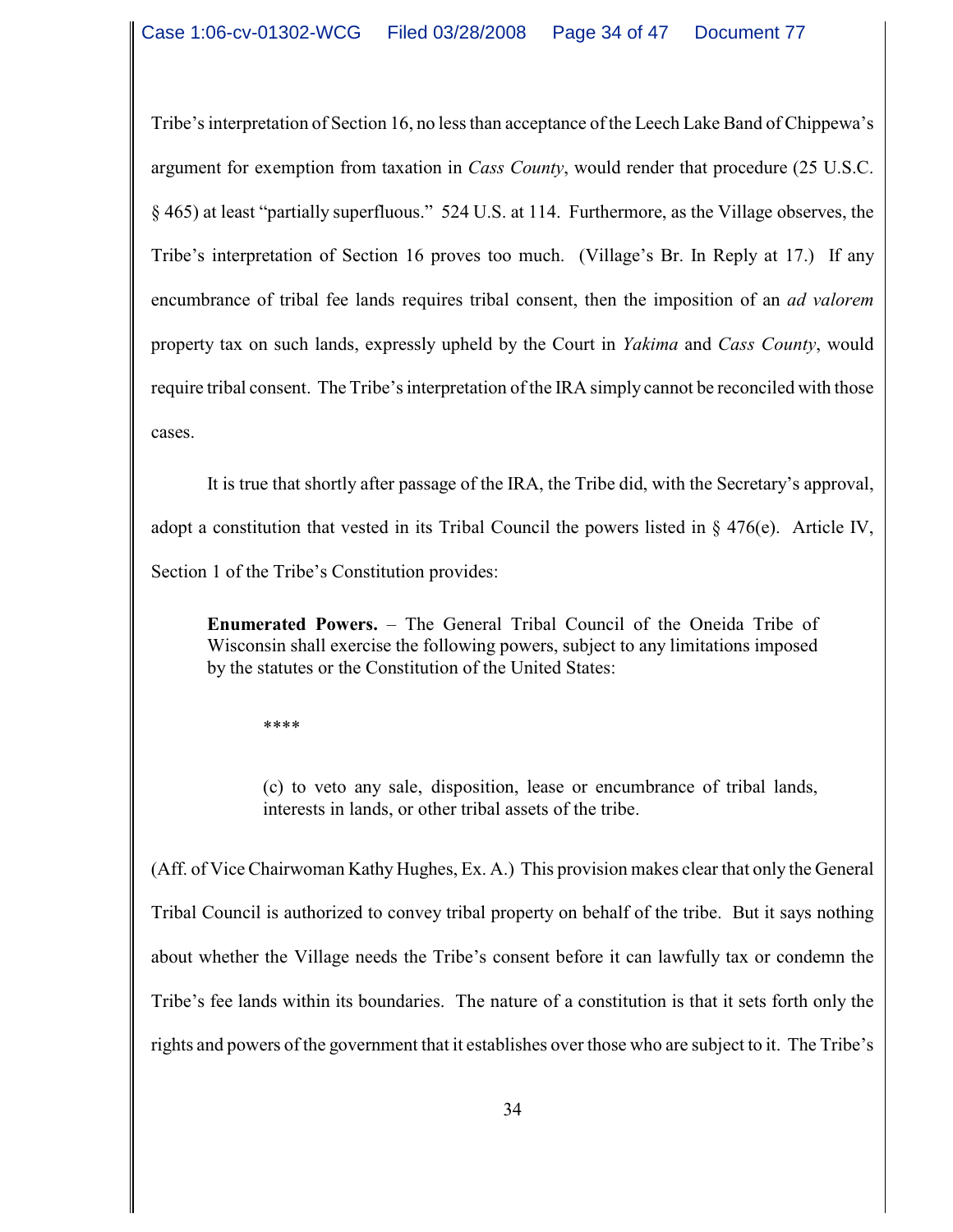constitution can no more limit the power of the Village to exercise its lawful authority to condemn property within its borders for highway purposes than the Village charter can limit the Tribe's exercise of its own lawful authority.

Interpreting the Tribe's Constitution as a limit only on the authority of those supposedly acting on behalf of the Tribe to convey, encumber or otherwise dispose of tribal property is consistent not only with the nature of a constitution or charter, but also the legislative history of Section 16 of the IRA. Representative Howard, a chief sponsor of the bill in the House, offered the following explanation of the provision in question:

Among the most important powers conferred by this section is that which would prevent the sale, disposition, lease, or encumbrance of tribal lands or assets without the consent of the tribe. Under existing law, tribal moneys may be appropriated for the expenses of the Indian Service. It has been estimated that since 1900 the Government has spent \$500,000,000 of tribal money in per capita payments and administrative costs. Much of this money has gone to pay for routine activities of the Indian Service over which the Indians have exercised no control whatever, much has been spent for ill-advised irrigation projects which have benefited [sic] the whites rather than the Indians, without the consent of the tribe.

The Indians should unquestionably have a voice in the spending of their own money. The present system is in effect a totally indefensible system of "taxation without representation" and has led to the profligate and unproductive expenditure of vast sums of money. Most of this huge expenditure represented Indian capital, derived either from the sale of land or other assets or from claims arising out of Government mismanagement of Indian property. It should be axiomatic that no Indian capital should be spent for any purpose except productive development of Indian property or enterprise. The expenditure of these vast sums of capital for routine administration or for per capita doles should be stopped. The bill would give the Indians a veto power over such expenditures.

78 Cong. Rec. 11,731 (1934). John Collier, Commissioner of Indian Affairs, likewise explained that the purpose of Section 16 was to prevent the federal government from disposing of tribal assets without consulting the tribe for whose benefit the disposition was supposedly made. In testimony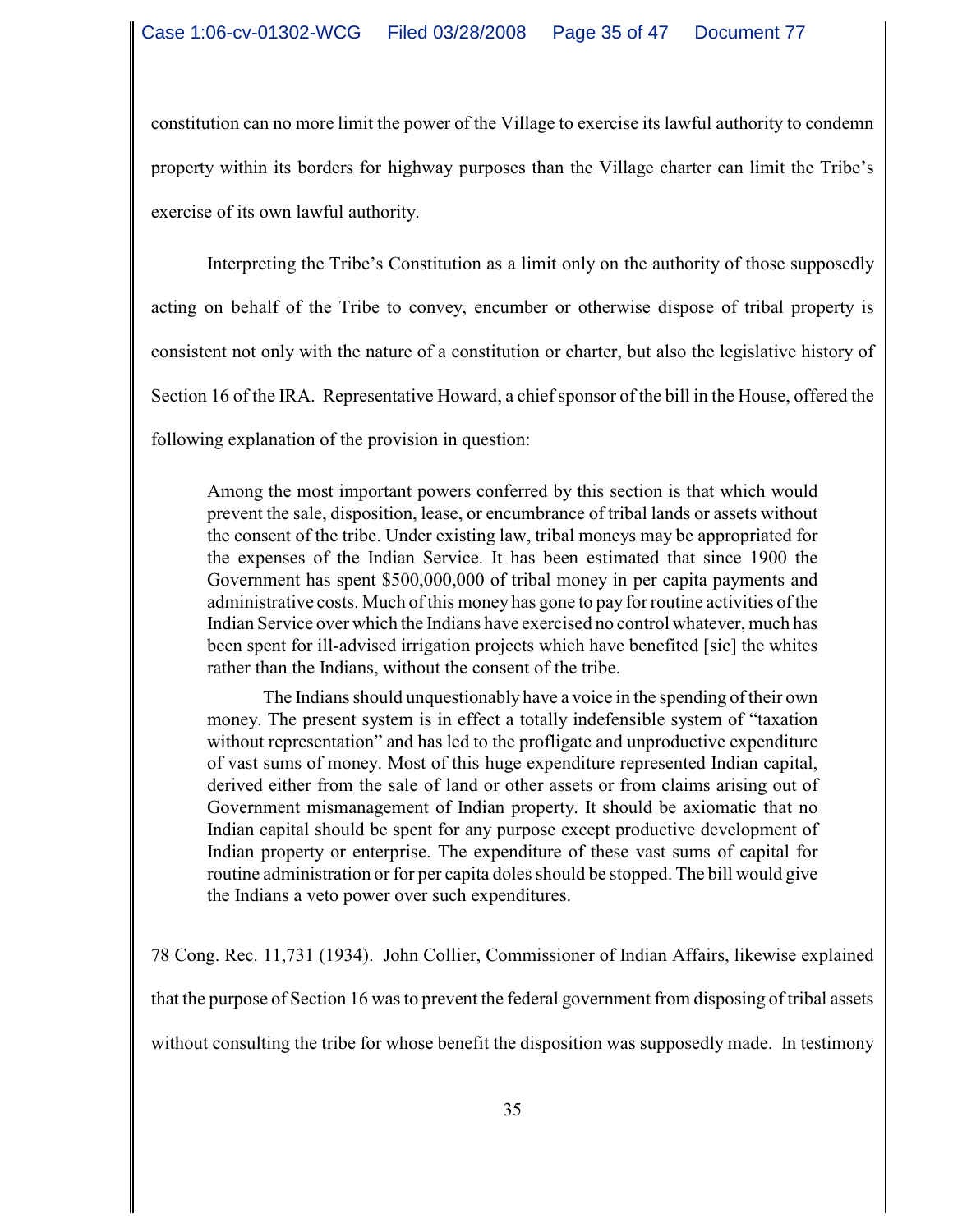before the House Committee on Indian Affairs, he noted that "under existing law, in any one case, the Secretary of the Interior can rent, lease, or alienate tribal assets; under this new section that power would be taken away from him and would make all disposal subject to tribal consent." *Readjustment of Indian Affairs: Hearings on H.R. 7902 Before the Committee on Indian Affairs*, 73rd Cong. 189 (1934). This testimony confirms that Congress' intent in enacting Section 16 was to prevent the use of tribal resources by government bureaucrats for the tribe's purported benefit; it was not to provide tribes with an alternative means of resurrecting the exemption from state laws their reacquired lands had previously enjoyed.

All but one of the handful of cases that have had occasion to address  $\S 476(e)$  have rejected the broad interpretation of that provision that the Tribe advances. In *Mescalero Apache Tribe v. Jones*, 411 U.S. 145 (1973), for example, the Court rejected a broad interpretation of § 476(e) in upholding the imposition of a state tax on the gross receipts of a ski resort operated by the Mescaleros on land located outside the boundaries of their reservation. Noting that Section 16 of the IRA was "designed to encourage tribal enterprises to enter the white world on a footing of equal competition," the court refused to imply an expansive immunity from ordinary income taxes to which businesses throughout the State were subject. *Id.* at 157. In *Fort Mojave Tribe v. San Bernardino County*, 543 F.2d 1253 (9th Cir. 1976), the court likewise rejected the claim that Section 16 of the IRA, 25 U.S.C. § 476, barred the County's imposition of a possessory interest tax on non-Indian lessees of land held in trust bygovernment for the Fort Mojave Indian Tribe, finding that the Tribe's argument exceeded "the expressed Congressional intent in enacting the Act to further the achievement of economic independence for the Indians and the establishment of effective systems of tribal self-government." *Id.* at 1256. And in *United States v. Anderson*, 625 F.2d 910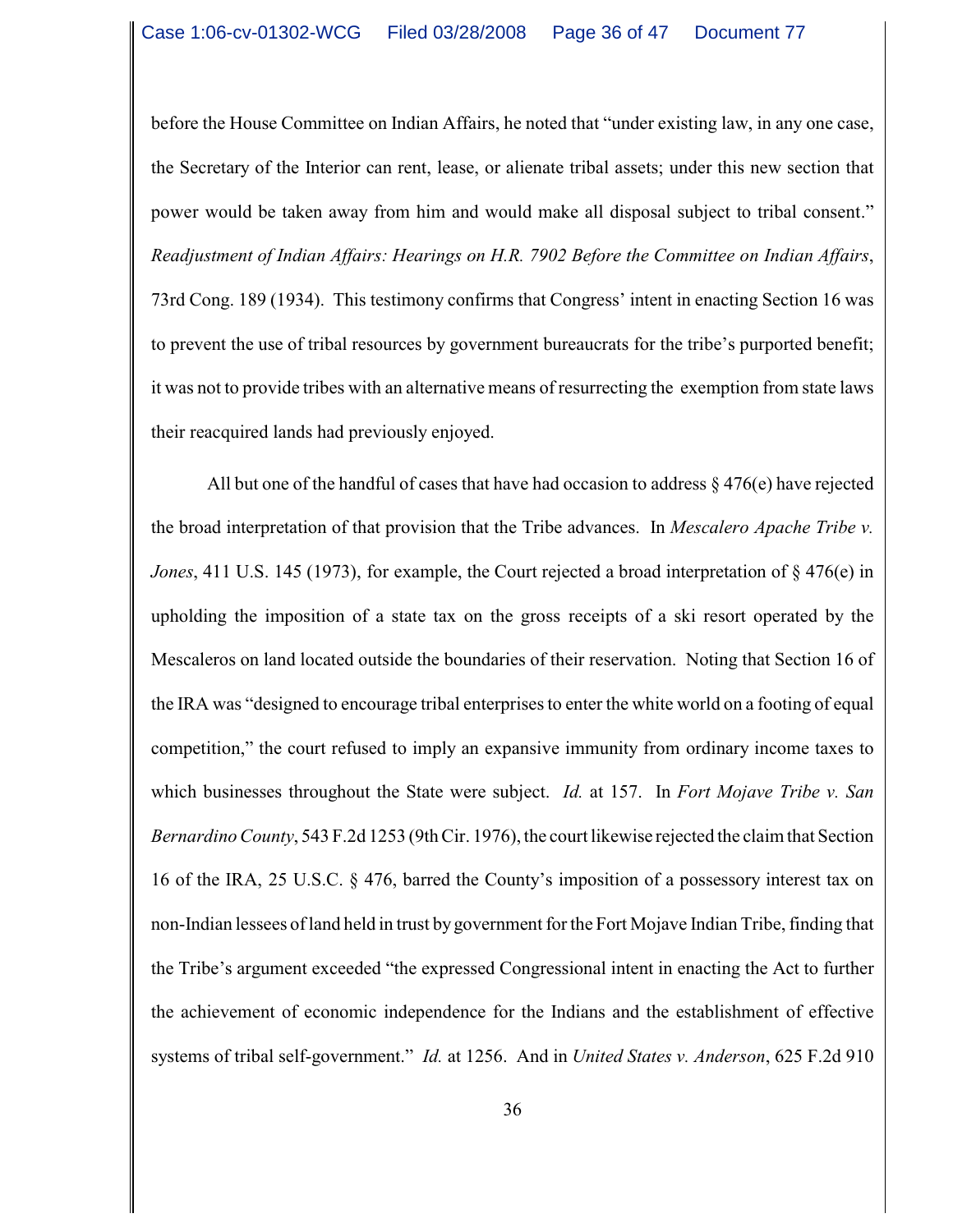(9th Cir. 1980), the court rejected an Indian's claim that income he derived from cattle ranching under a tribal license on land held in trust by the United States for other Indians was exempt from federal taxation. Although the court held that  $\S 476$  did not apply, it concluded that it would not help even if it did because the word "encumbrance," as used § 476(e), "refers only to a tribe's power to prevent the unconsented encumbrance of its land interests by removing from its agents and members the legal authority to alienate or cloud, without official tribal consent, its equitable title to its trust land." *Id.* at 916.

Only one court has read  $\S 476(e)$  as a limitation on a municipality's lawful authority over a tribe'sfee land located within its boundaries. In *Matter of Delinquent Taxes Owed City of Nome, Alaska*, 780 P.2d 363 (Alaska 1989), the Alaska Supreme Court held that an action brought by the City of Nome to foreclose on two tracts of commercial property for nonpayment of taxes was barred by §476(e) because the tribe that owned the property had not consented to the action. The case is unpersuasive, however, because the property involved had not previously been allotted, but was purchased in part with funds from a specific federal grant program. More importantly, the basic holding of the case was overturned by the United States Supreme Court several years later in *Yakima*, and again in *Cass County*, when it held that tribal fee lands were subject to local taxation.

Also unpersuasive is the Tribe's argument that its interpretation of Section 16 of the IRA is confirmed by the 1948 Act, 25 U.S.C. § 324, which authorizes acquisition of a right-of-way over tribal lands upon consent of tribal officials. This argument fails, first, because as noted above in the discussion of the 1901 Act, governing condemnation on allotted lands, 25 U.S.C. § 353, the land at issue in this case is not "tribal land" as that term is defined in the applicable regulation. *See* 25 C.F.R. § 169.1(d). Thus, the 1948 Act does not even apply to the land at issue.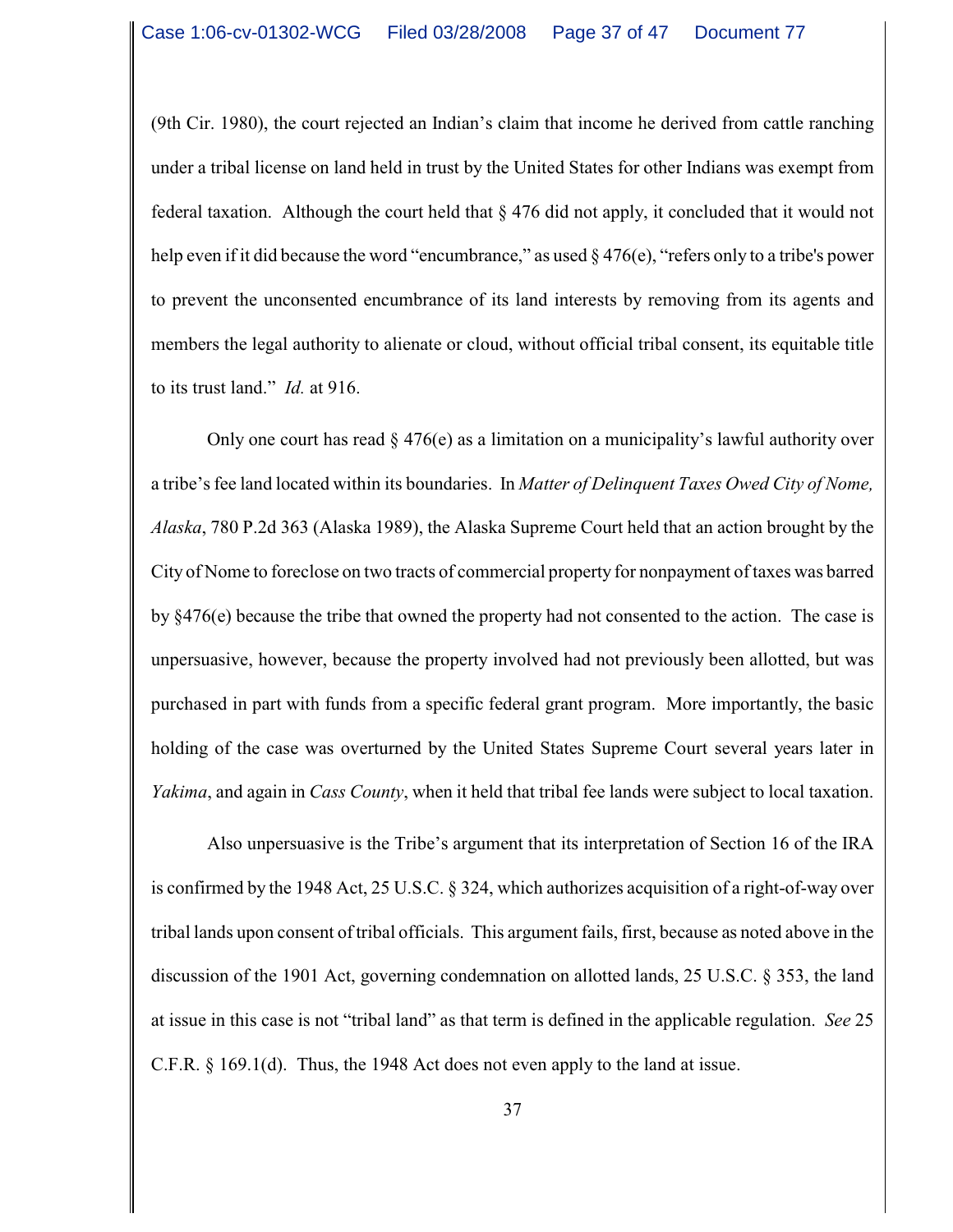The Tribe's argument fails on a more fundamental level, however, because the purpose of the 1948 Act was not, as the Tribe suggests, to limit the ability of states, local governments or utilities to obtain right-of-ways, but, instead, to make it easier to obtain them. Condemnation involves the taking of private property in the exercise of a government's power of eminent domain. To exercise this "extraordinary power" the condemnor is required to fully comply with a procedure set out by statutes that are strictly construed in favor of the owner whose property is taken against his or her will. *Matter of Redevelopment Authority of Green Bay*, 355 N.W.2d 240, 244 (Wis. 1984); Wis. Stat. ch. 32. The 1948 Act, on the other hand, governs the voluntary "grant of a rightof-way," 25 U.S.C. § 324, as opposed to the taking of an easement. *Compare* 25 U.S.C. § 357 (providing for condemnation of lands under state laws). "The purpose of the 1948 Act was to simplify and facilitate this process of granting rights-of-way across Indian lands." *Nebraska Public Power District v. 100.95 Acres of Land*, 719 F.2d at 959. It accomplished this goal by clarifying who was authorized to grant such rights-of way, so that state or local governments, or their agents, could obtain the necessary easements voluntarily from the affected landowners instead of using the more cumbersome condemnation procedure authorized by the 1901 Act, 25 U.S.C. § 357.

Thus, the 1948 Act does not confirm the Tribe's argument that Section 16 of the IRA was intended to restore tribal sovereignty over reacquired lands. It does not even reduce the authority of state or local governments, granted under the 1901 Act, 25 U.S.C. § 357, to condemn allotted land still held in trust. Instead, as the Eighth Circuit held in *Nebraska Power District,* the 1948 Act, also known as the Indian Right-of-Way Act of 1948, 25 U.S.C. §§ 323-28, provides an alternative and less formal way of acquiring rights-of-way over tribal lands than the 1901 Act. 719 F.2d at 960. Two other Circuits have reached the same conclusion. In *Nicodemus v. Washington Water Power*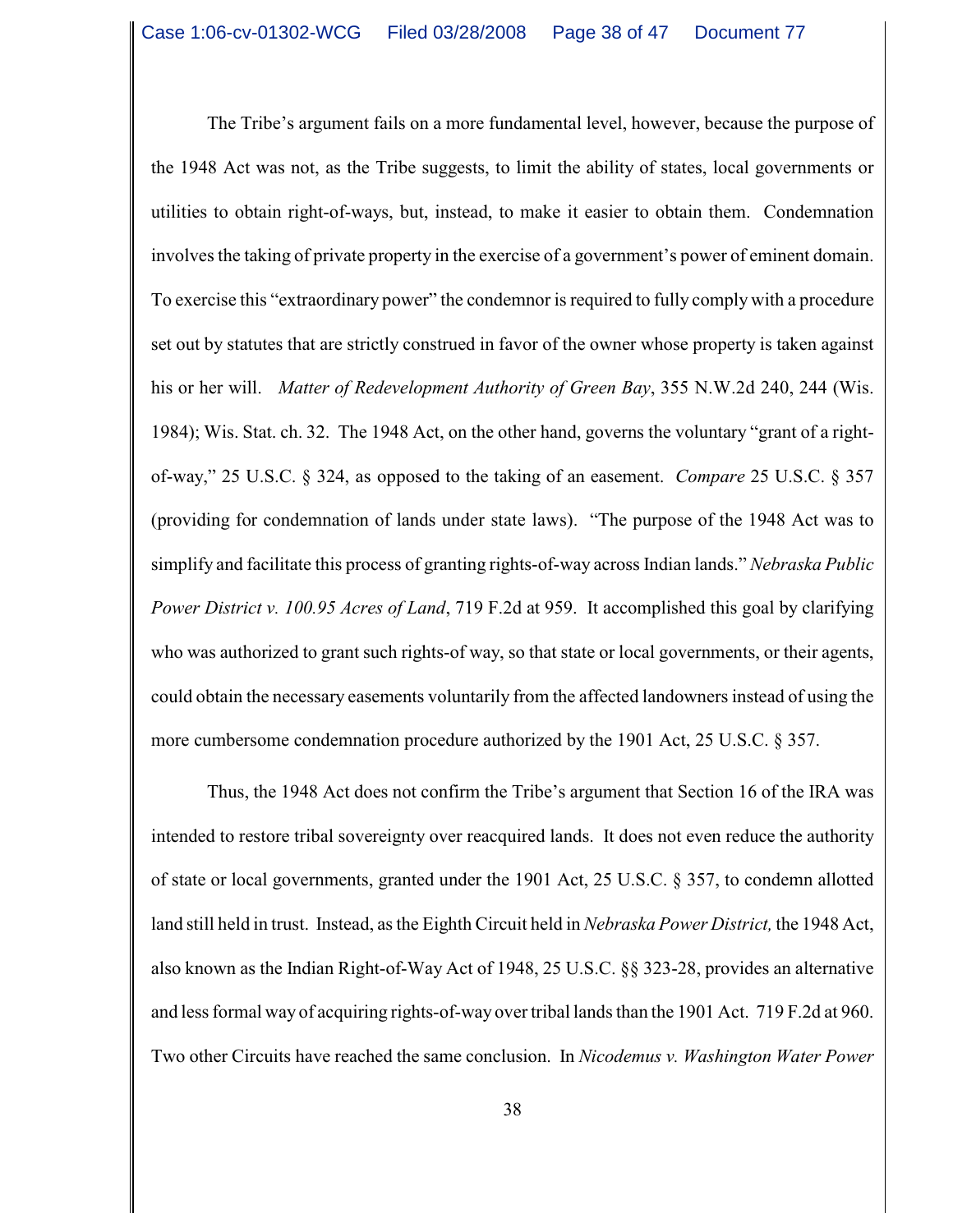*Co.*, the Ninth Circuit held that "Section 323 and Section 357 offer two methods for the acquisition of an easement across allotted Indian land for the construction of an electric transmission line." 264 F.2d at 618. And the Tenth Circuit held likewise in *Yellowfish v. City of Stillwater*, 691 F.2d 926, 930 (10th Cir. 1982), cert. denied, 461 U.S. 927 (1983) ("The two statutes provide alternative methods for a state-authorized condemnor to obtain a right-of-way over allotted lands.").

In short, the 1948 Act does not confirm the Tribe's interpretation of Section 16 of the IRA, 25 U.S.C. § 476(e). Neither that Act, nor Section 16 itself, supports the Tribe's contention that in enacting the IRA, Congress restored tribal power by granting tribe's a veto power over the statutory authority of state or local governments to condemn reacquired fee lands within their boundaries. The Tribe's claim under the IRA will therefore be dismissed.

# **F. The Indian Nonintercourse Act**

The Tribe also claims that the condemnation of its fee land is precluded by the Indian Nonintercourse Act (INA), which states in pertinent part:

No purchase, grant, lease, or other conveyance of lands, or of any title or claim thereto, from any Indian nation or tribe of Indians, shall be of any validity in law or equity, unless the same be made by treaty or convention entered into pursuant to the Constitution.

25 U.S.C. § 177. Dating back to 1790, the purpose of the INA was "to prevent unfair, improvident or improper disposition by Indians of lands owned or possessed by them to other parties, except the United States, without the consent of Congress, and to enable the Government, acting as parens patriae for the Indians, to vacate any disposition of their lands made without its consent." *Federal*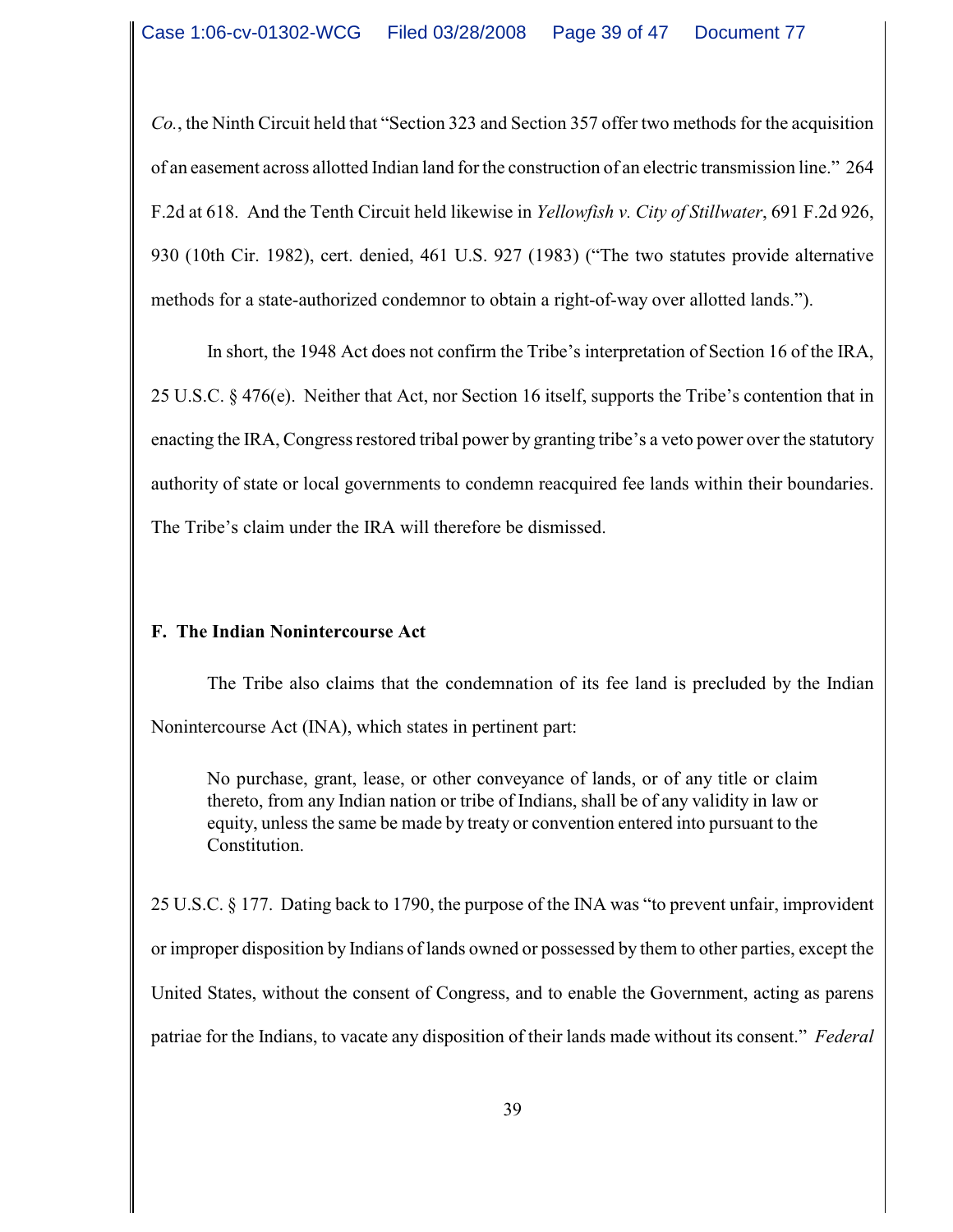*Power Comm'n v. Tuscarora Indian Nation*, 362 U.S. 99, 119 (1960). The Tribe argues that the INA precludes condemnation of the land at issue, absent Congress' consent, because it applies to any conveyance of land by a tribe, regardless of how the land was acquired. (*Id*. at 15; Tribe's Br. in Reply 9-10.) Because Congress has not given its consent to the Village's proposed condemnation, the Tribe argues it cannot proceed.

As an initial matter, it is less than clear that the INA applies to condemnation proceedings. The Act prohibits the "purchase, grant, lease, or other conveyance of lands, or of any title or claim thereto from any Indian nation or tribe of Indians" without the consent of Congress. These terms suggest a voluntary transfer of property or interest therein. *See Black's Law Dictionary* (7th ed.) at 334 (defining conveyance as "the voluntary transfer of a right or property.") Condemnation is a taking of property, not a voluntary transfer. Although just compensation must be paid, condemnation is not, in the normal sense of the word, a "purchase, grant, lease, or other conveyance of lands." *But see Tuscarora Indian Nation v. Federal Power Commission*, 265 F.2d 338 (D.C. Cir. 1958) (applying INA to condemnation proceeding), *rev'd on other grounds*, 362 U.S. 99 (1960).

It is also questionable whether the INA applies to tribal fee lands purchased on the open market, as opposed to tribal lands the possession of which is based upon aboriginal occupancy. The First Circuit has observed that the INA was enacted before the allotment era when "Congress did not distinguish between Indian trust lands and Indian fee lands at this time presumably because it did not contemplate that Indian tribes could hold land in fee simple." *Penobscot Indian Nation v. Key Bank of Maine*, 112 F.3d 538, 549 (1st Cir. 1997). It is true, of course, that statutes passed for the benefit of dependent Indian tribes are to be liberally construed with doubtful expressions being resolved in favor of the Indians. *Bryan v. Itasca County*, 426 U.S. 373, 392 (1976). But the Court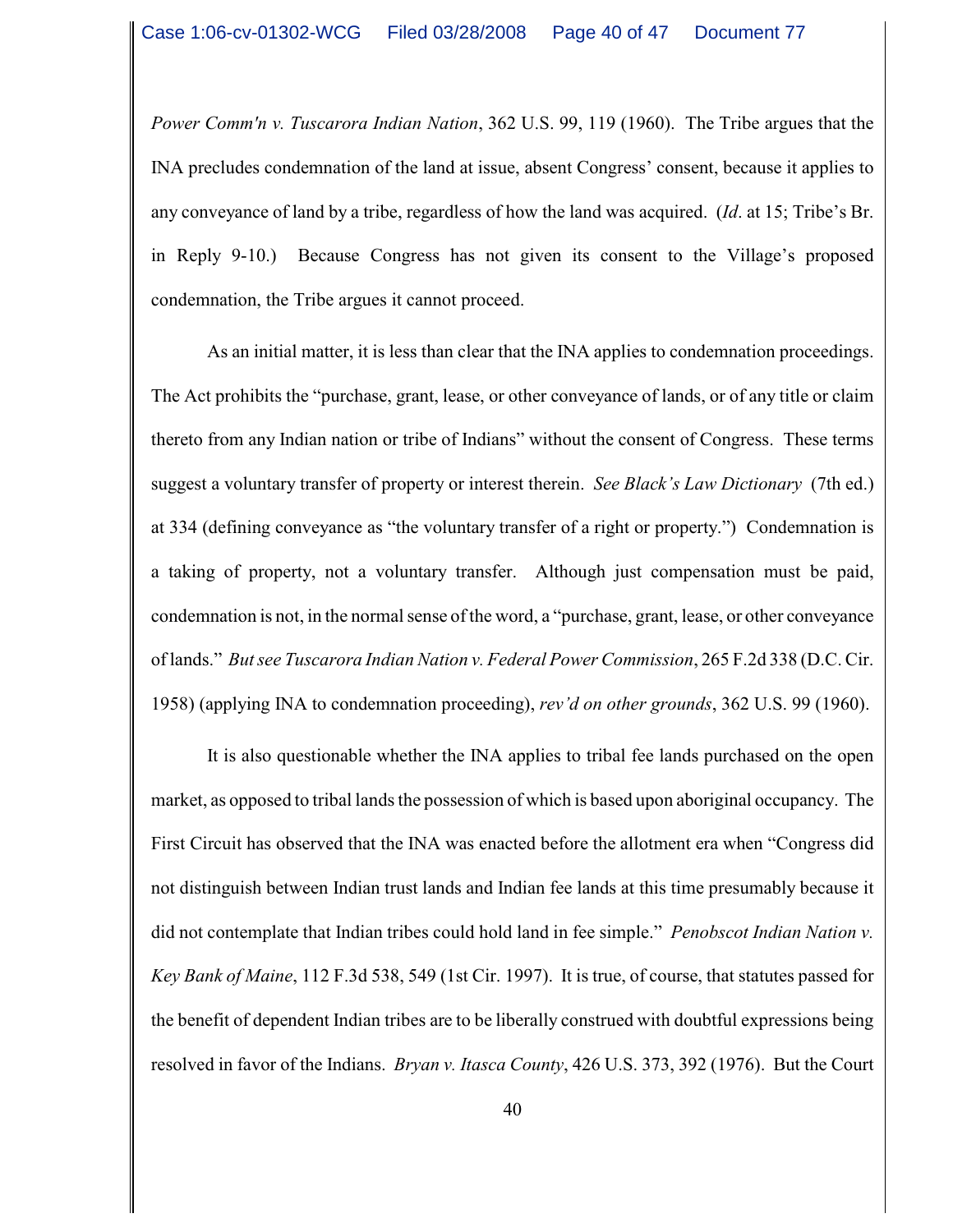has also recognized that "legislation dealing with Indian affairs 'cannot be interpreted in isolation but must be read in light of the common notions of the day and the assumptions of those who drafted [it].'" *Wilson v. Omaha Indian Tribe*, 442 U.S. 653, 666 (1979) (quoting *Oliphant v. Suquamish Indian Tribe*, 435 U.S. 191, 206 (1978)).

In *Mashpee Tribe v. Watt*, the court observed that "the major purpose of the Nonintercourse Act was to prevent Indian uprisings and preserve the peace along the frontier." 542 F. Supp. 797, 803 (D. Mass. 1982), *judgment aff'd*, 707 F.2d 23 (1st Cir. 1983). This was to be accomplished by (1) protecting the rights of Indians to their properties through acknowledging and guaranteeing the Indian tribes' right to occupy their aboriginal lands; and (2) by preventing the Indians from improvidently disposing of their lands at fraudulently low prices. *Id.* Noting that "[t]his purpose would in no way be served by restricting the alienation of property acquired by Indians from non-Indians in settled sections of the country," the court concluded that the INA "imposed restrictions only on the alienation of land held under aboriginal title." *Id.* Since the land here at issue is not held under aboriginal title, it is questionable whether the INA even applies.

I need not determine, however, whether the INA otherwise applies to condemnation of tribal fee lands purchased on the open market. Even if the INA does apply, it necessarily follows from what has already been said that the Tribe's claim under the Indian Nonintercourse Act in this case must fail. To see this, we need only consider the elements of a claim under the INA. An essential element of a claim under that Act is proof that "the United States never consented to or approved the alienation of this tribal land." *Golden Hill Paugussett Tribe of Indians v. Weicker*, 39 F.3d 51, 56 (2nd Cir. 1994); accord: *Delaware Nation v. Pennsylvania*, 446 F.3d 410, 418 (3rd Cir. 2006). Yet, the clear import of *Yakima* and *Cass County* is that the consent of Congress which the INA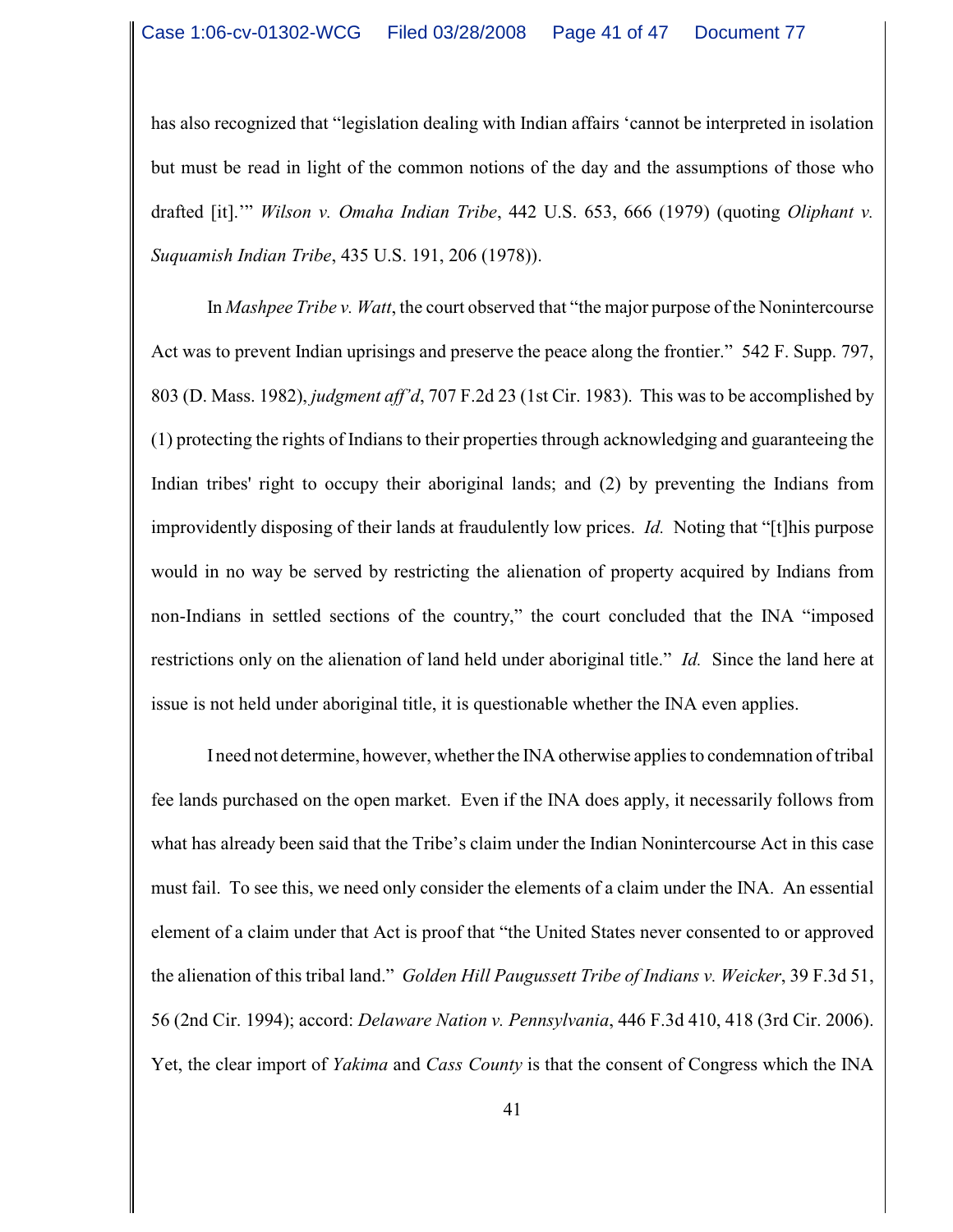requires for "the extinguishment of Indian title," *County of Oneida v. Oneida Indian Nation*, 470 U.S. 226, 240 (1985), was provided by the Allotment Acts upon issuance of the patent conveying the allotment in fee simple, free of "all restrictions as to sale, incumbrance, or taxation of said land." 25 U.S.C. § 349. And as the Court further held in *Sherrill*, a case in which the INA is explicitly cited (though not applied), 544 U.S. at 204, a tribe "cannot unilaterally revive its ancient sovereignty" over its lands "through open-market purchases from current titleholders." *Sherrill*, *Id.* at 203.

Though the Supreme Court found it unnecessary to decide this issue in *Cass County*, 524 U.S. at 115 n.5, the Ninth Circuit reached this conclusion in *Lummi Indian Tribe v. Whatcom County*, where it noted that "[n]o court has held that Indian land approved for alienation by the federal government and then reacquired by a tribe again becomes inalienable. To the contrary, courts have said that once Congress removes restraints on alienation of land, the protections of the Nonintercourse Act no longer apply." 5 F.3d 1355, 1359 (9th Cir. 1993) (citations omitted). Other courts have agreed. *See Anderson & Middleton Lumber Co. v. Quinault Indian Nation*, 929 P.2d 379, 387-88 (Wash. 1996) ("Reacquisition of the land by the Nation does not change this result since 'parcels of [Indian] land approved for alienation by the federal government and then reacquired by the Tribe [do] not then become inalienable by operation of the Nonintercourse Act.'") (quoting *Lummi*, 5 F.3d at 1359); *Bay Mills Indian Community v. Michigan*, 626 N.W.2d 169, 174 (Mich. App. 2001) (same); *Cass County Joint Water Res. Dist. v. 1.43 Acres of Land*, 643 N.W.2d 685, 697 (N.D. 2002) (same).

While the Tribe strongly criticizes the holding in *Lummi* and dismisses the cases that follow its lead, it fails to cite one case in support of its own contention that reservation lands lawfully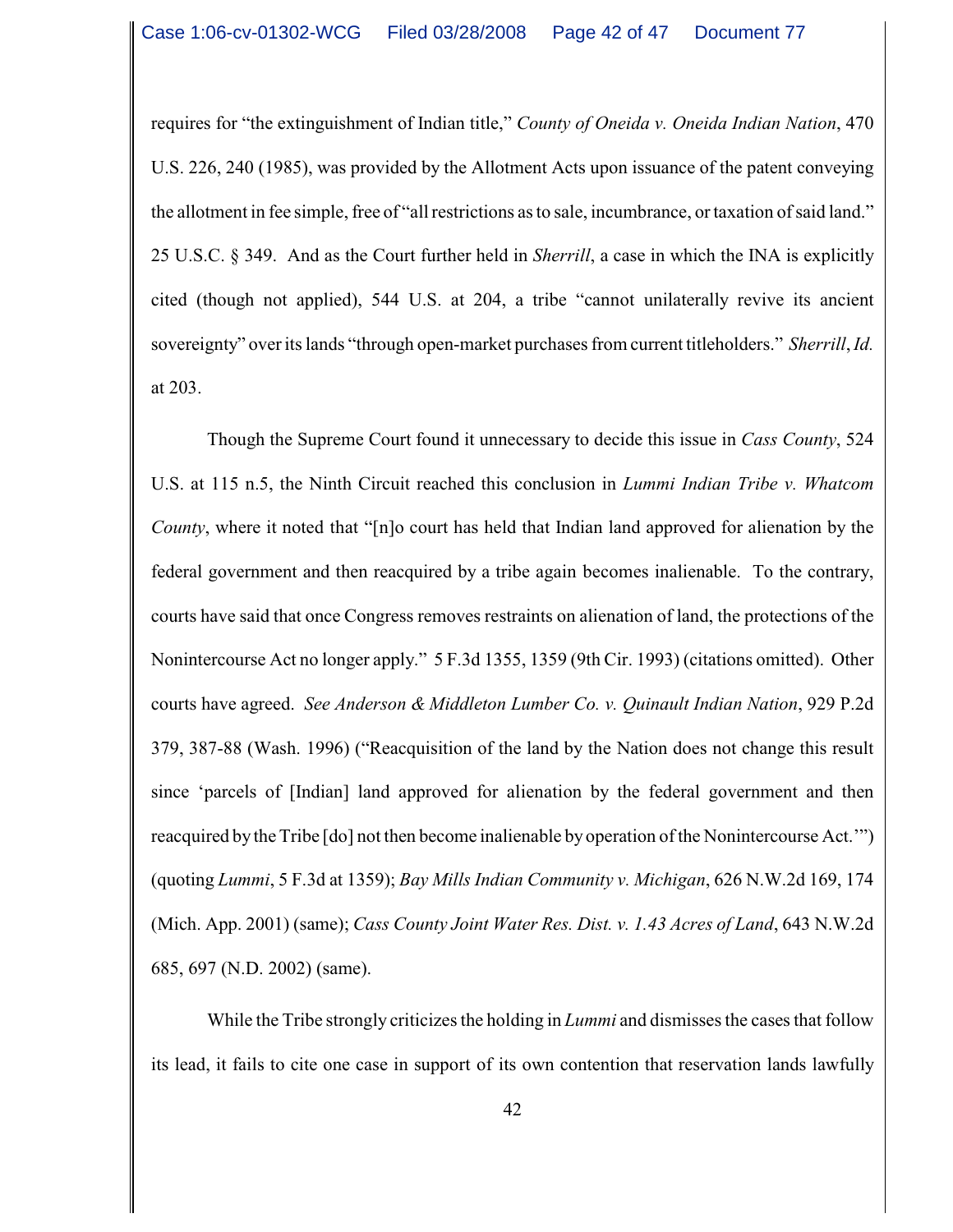conveyed in fee upon issuance of a patent issued by the United States pursuant to the Allotment Acts regain federal protection from taxation and alienation merely upon reacquisition by the tribe. The cases it does cite are readily distinguished. In *Federal Power Commission v. Tuscarora Indian Nation*, for example, the Tribe notes that the D.C. Circuit found the INA applicable to land held by a tribe in fee simple, stating "[i]t makes no difference how title to the land may have been acquired by the tribe." 265 F.2d at 339. But it does seem to make a difference when it was acquired. In *Tuscarora Indian Nation*, the land at issue was purchased in 1804 under the auspices of the United States with money derived from the sale of the displaced tribe's North Carolina property and was now part of the tribe's New York reservation. 265 F.2d at 150; *see also Tuscarora Nation of Indians v. Power Authority of State of N Y*, 257 F.2d 885, 887 (2nd Cir. 1958), *cert. denied*, 358 U.S. 841 (1958), *vacated as moot sub nom. McMorran v. Tuscarora Nation of Indians*, 362 U.S. 608 (1960). Unlike the property at issue here, no fee patent had ever issued for the land pursuant to an allotment act. This very distinction was noted by the Second Circuit in discussing "whether in delegating its power of condemnation to the Power Authority, Congress expressly or impliedly intended to authorize the taking of Indian Reservation or tribal lands (as distinct from lands allotted to Indians in severalty, 25 U.S.C.A. § 357) . . . ." 257 F.2d at 893.

Likewise, in *United States v. 7405.3 Acres of Land*, the land at issue had been purchased for a displaced tribe in the 1800s and conveyed in trust to the United States for the benefit of the tribe. 97 F.2d 417, 422 (4th Cir. 1938). Both *United States v. Candelaria*, 271 U.S. 432, 442 (1926), and *Alonzo v. United States*, 249 F.2d 189, 196 (10th Cir. 1957), also relied upon by the Tribe, involved land held by Pueblo Indians in fee simple under both Spanish and Mexican law before the United States gained control over New Mexico. Because the lands at issue in those cases were not subject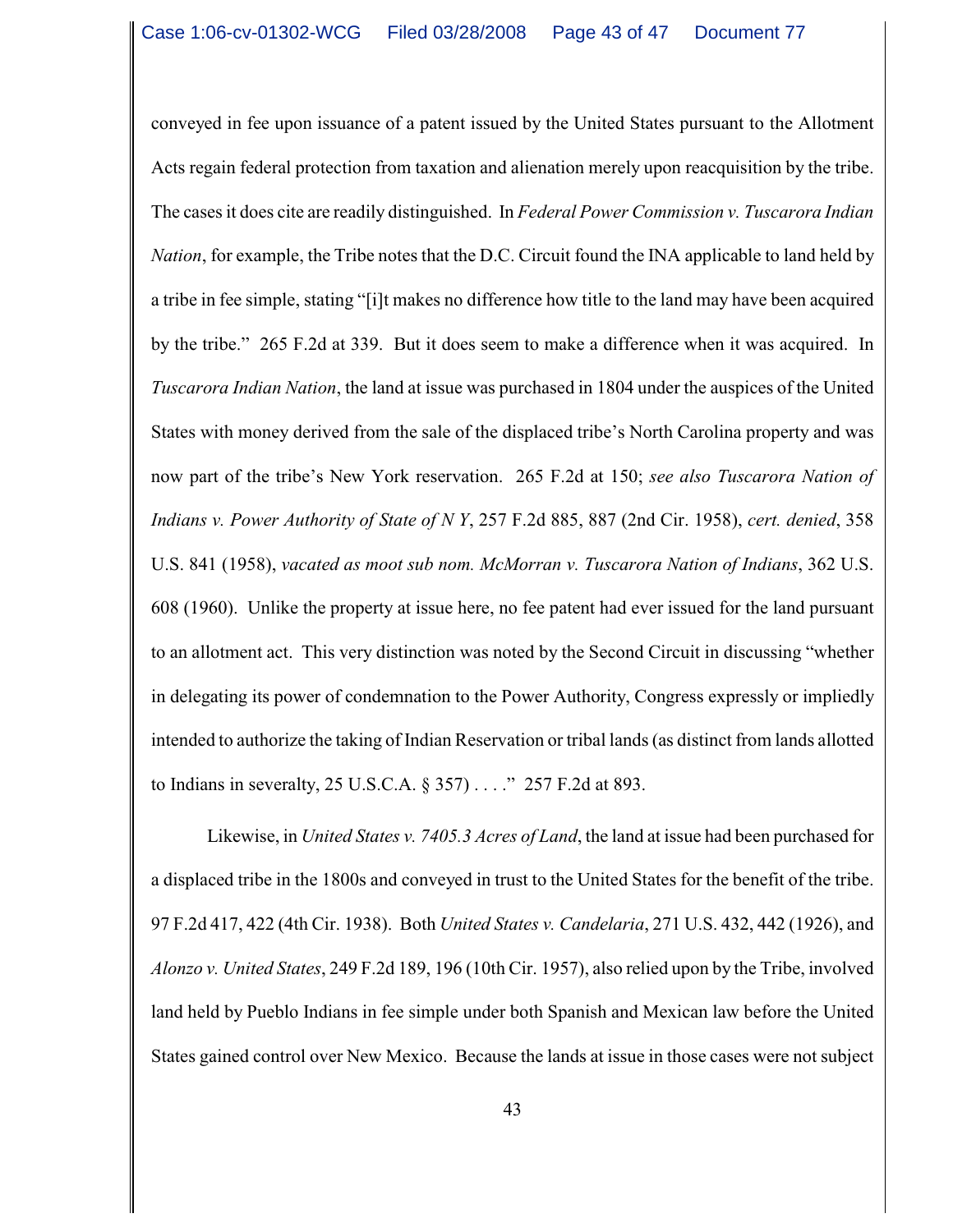to the Allotment Acts, and given the unique history of the Pueblo and the special legislation Congress enacted to address that tribe, *see United States v. Sandoval*, 231 U.S. 28, 45-48 (1913), those cases provide little guidance on the issue raised here.<sup>11</sup>

It is true that in the two cases remanded to the United States District Court for the Northern District of New York after the Supreme Court's decision in *Sherrill*, the lower court has now held that recently purchased tribal lands are subject to the INA. On remand, the district court concluded that the local governments, whose authority to tax the OIN's property was upheld by the Supreme Court, are nevertheless barred bythe INA from foreclosing on the property for nonpayment of taxes. *See Oneida Indian Nation v. Madison County*, 401 F. Supp. 2d at 227-230; *Oneida Indian Nation v. Oneida County*, 432 F. Supp. 2d at 289. As already noted, I find the right of a local government to foreclose for nonpayment of taxes implicit in *Sherrill*'s holding that the OIN's reacquired property is subject to *ad valorem* property taxes and therefore disagree with the district court's decision in those cases. But even if the authority to foreclose for nonpayment of property taxes is not implicit in the authority to impose the property tax in the first place, the *Oneida Indian Nation* cases are nevertheless distinguishable from this case in that Congress never consented to the removal of federal protection of the property there at issue. The State of New York had acquired the lands unlawfully. *Sherrill*, 544 U.S. at 205.

Indeed, none of the cases cited by the Tribe in support of its argument that the Village's proposed condemnation is barred by the INA involved land that was subject to a congressional

<sup>&</sup>lt;sup>11</sup> As the *Amici* supporting the Village's position note (Br. of Landwehr, et al. at 20-21 n.16), not only have the cases cited by the Tribe been distinguished on this basis, but the analyses of several have been criticized for their "paucity of analysis and outdated paternalism." *Penobscot Indian Nation*, 112 F.3d at 553 n.18.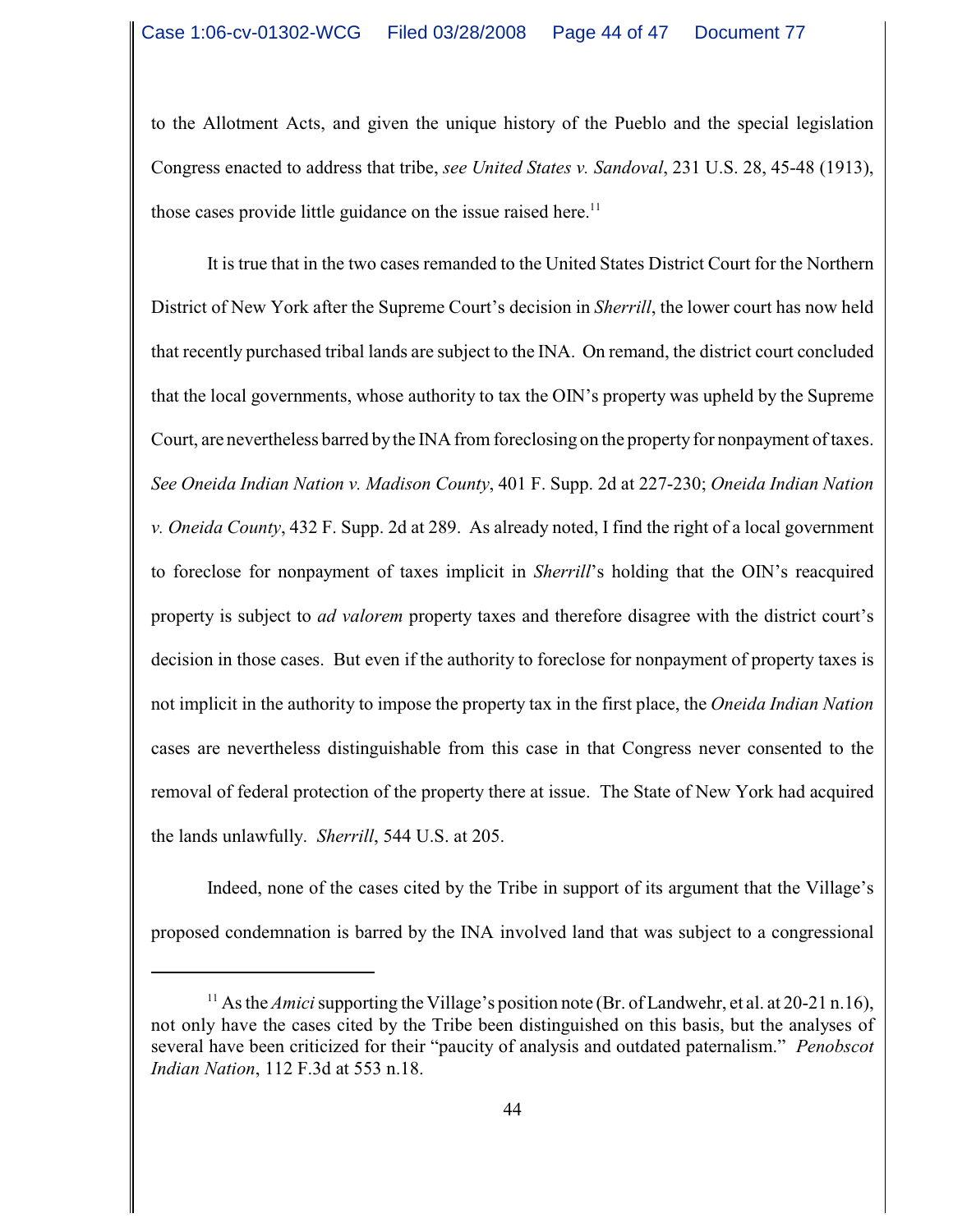enactment removing all restraints on taxation and alienation. The effect of the Allotment Acts was not addressed, since none of the land in those cases was subject to those Acts. I thus find the cases cited by the Tribe inapposite to the specific issue raised here.

Given the clear manifestation of Congress' consent to the alienation of the land at issue in the Allotment Acts, I conclude that any federal restraint on state condemnation of such land was lawfully removed. It therefore follows that the INA does not bar the Village's planned condemnation of that portion of the land needed for the planned road extension.

### **G. The Tribe's Claim for Return of Special Assessments**

Lastly, the Tribe has asserted several state law claims for the return of the special assessments it has already paid the Village under protest. These claims are, for the most part, predicated on the Tribe's claim that "because federal law precludes condemnation of the Tribe's property, the Village cannot impose the special assessments that are at issue to pay for the O'Hare Boulevard extension." (Pl.'s Br. In Supp. at 2.) Thus, the Tribe claims that the Village's collection of the assessments constitutes unjust enrichment and conversion of Tribal property. (Compl., Counts VI and VII.) The Tribe also claims that the Village has violated state law in imposing and retaining the assessments on its property. Specifically, the Tribe alleges that the Village's assessment of its property is in violation of Wis. Stat. §§ 66.703(1)(c), which requires that the Village pay the assessment "[i]f any property that is benefited [sic] is by law exempt from assessment." Based on its claim that its property is exempt, the Tribe claims the Village violated  $\S 66.073(1)(c)$  in assessing it for the cost of the improvements. (Compl.  $\P$  72, 74.) The Tribe also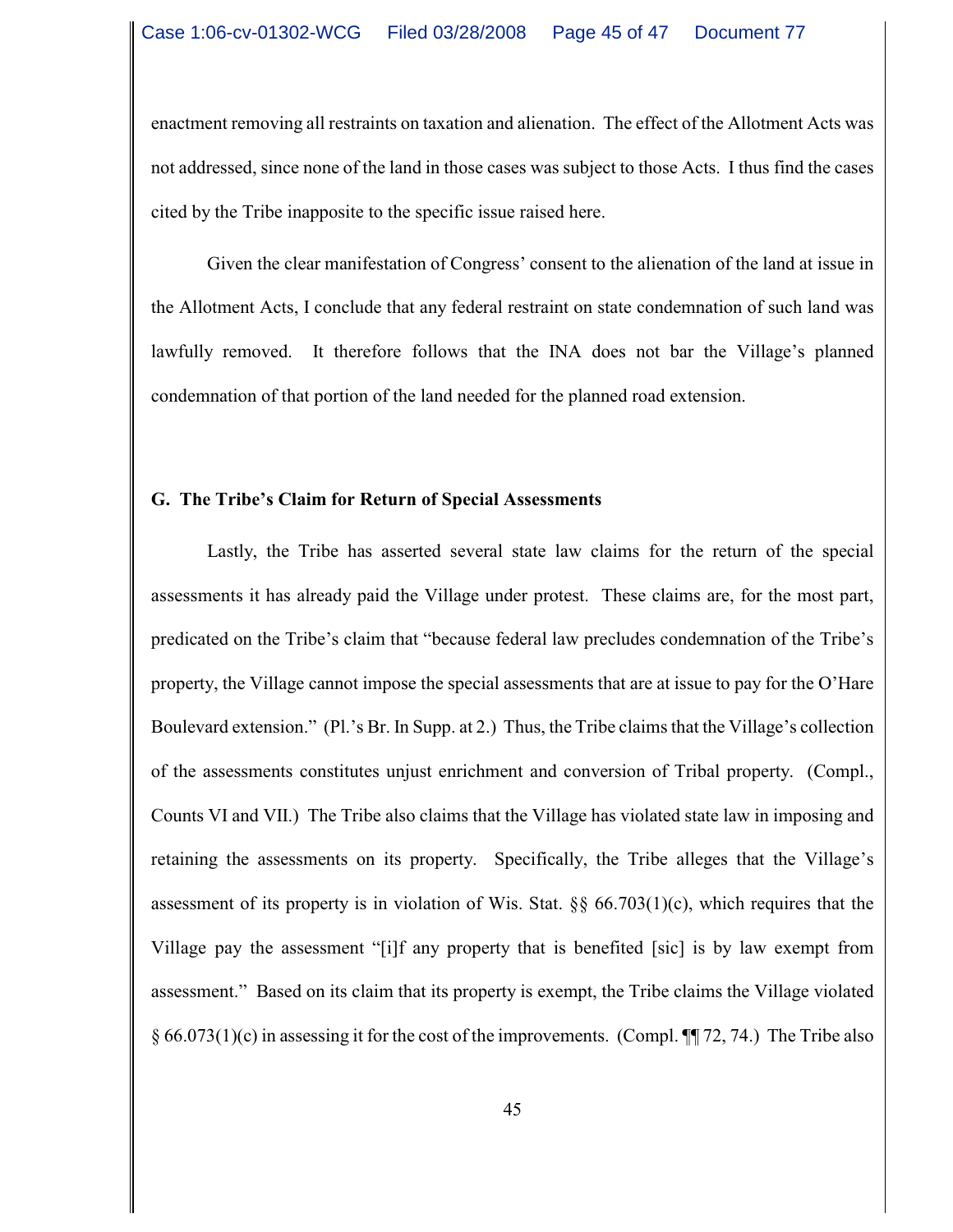alleges that the Village violated  $\S 66.0703(11)$ , which requires the governing body to return any assessment paid that is in excess of the cost of the improvements. Since the Village has not yet incurred any costs on the planned improvements, the Tribe claims it is entitled to the return of the assessments it previously paid. (Compl. ¶ 73.)

To the extent they are based on the Tribe's contention that the property it recently purchased in fee on the open market is exempt from assessment based on federal law or tribal sovereignty, the Tribe's state law claims for the return of the assessments already paid must be dismissed for the reasons stated above. To the extent the claims are based on the allegations that the Village failed to comply with state law in imposing the assessment, the Village's evidence to the contrary is undisputed (VPFOF ¶¶ 43-45, 49), as is the fact that the Tribe failed to appeal the assessment as it was entitled to do under Wis. Stat. § 66.073(12). (VPFOF ¶ 57.) Accordingly, the Tribe's state law claims seeking recovery of the special assessments it has already paid will also be dismissed. However, dismissal of the Tribe's claim under Wis. Stat. § 66.073(11) will be without prejudice. Since the project has been delayed due to the uncertainty over the Village's authority to proceed with the project, the final costs of the project has not been determined, and so any claim under that section for the return of excess payments would be premature.

#### **CONCLUSION**

For the reasons set forth above, I conclude that fee land within the original boundaries of the Tribe's reservation which was allotted pursuant to federal law, transferred to third parties, and subsequently acquired by the Tribe in fee simple on the open market, is subject to the Village's